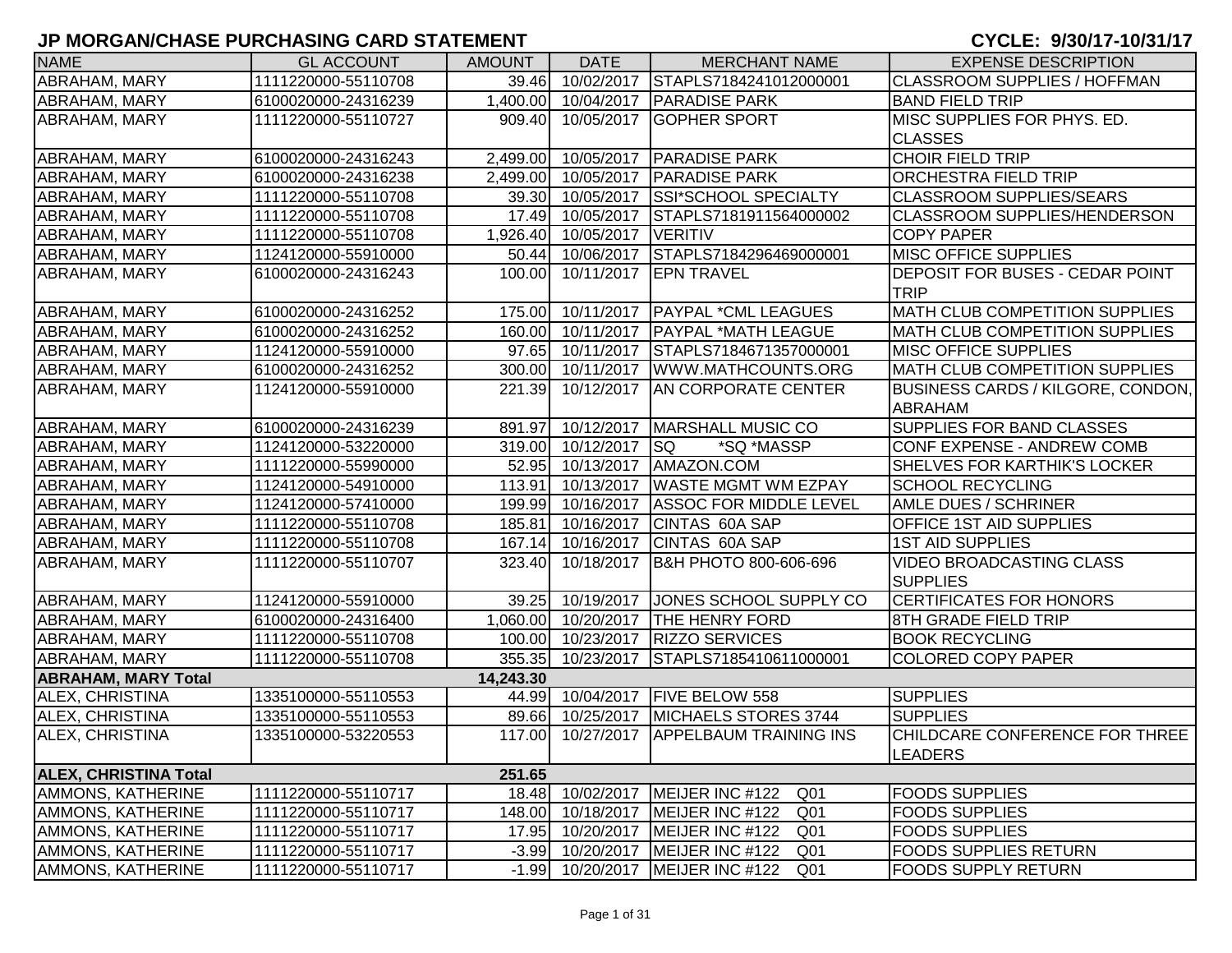| <b>NAME</b>                     | <b>GL ACCOUNT</b>   | <b>AMOUNT</b> | <b>DATE</b>         | <b>MERCHANT NAME</b>                  | <b>EXPENSE DESCRIPTION</b>                            |
|---------------------------------|---------------------|---------------|---------------------|---------------------------------------|-------------------------------------------------------|
| AMMONS, KATHERINE               | 1111220000-55110717 | $-11.97$      |                     | 10/20/2017 MEIJER INC #122 Q01        | <b>FOODS SUPPLIES RETURN</b>                          |
| <b>AMMONS, KATHERINE Total</b>  |                     | 166.48        |                     |                                       |                                                       |
| ANGUS, ALLISON                  | 6100041000-24316355 |               | 11.66 10/02/2017    | <b>TARGET</b><br>00014654             | <b>TEACHING SUPPLIES</b>                              |
| ANGUS, ALLISON                  | 6100041000-24316355 | 13.47         | 10/04/2017          | MEIJER INC #122 Q01                   | <b>TEACHING SUPPLIES</b>                              |
| <b>ANGUS, ALLISON Total</b>     |                     | 25.13         |                     |                                       |                                                       |
| ASCHER, DAVID                   | 1111113000-55110708 |               | 34.36 10/05/2017    | AMAZON.COM                            | <b>IDP RESOURCES</b>                                  |
| ASCHER, DAVID                   | 1111113000-55110708 |               | 304.59 10/25/2017   | <b>AMAZON MKTPLACE PMTS</b>           | <b>NEW TEACHER RESOURCES</b>                          |
| ASCHER, DAVID                   | 1111113000-55110708 |               | 75.00 10/26/2017    | <b>SP * ZINGTRAIN</b>                 | <b>IDP RESOURCES</b>                                  |
| <b>ASCHER, DAVID Total</b>      |                     | 413.95        |                     |                                       |                                                       |
| <b>BAKER, ROBERT</b>            | 6100022000-24316186 | 599.40        | 10/02/2017          | SAMS CLUB #6657                       | <b>COOKIE TRAYS FOR HOMECOMING</b><br><b>DANCE</b>    |
| <b>BAKER, ROBERT</b>            | 6100022000-24316174 | 37.99         | 10/11/2017          | SAMSCLUB #6657                        | PSAT/PLAN TESTING SUPPLIES                            |
| <b>BAKER, ROBERT</b>            | 6100022000-24316174 | 44.95         | 10/12/2017          | DD/BR #336551                         | DONUTS FOR PROCTORS FOR                               |
| <b>BAKER, ROBERT Total</b>      |                     | 682.34        |                     |                                       | PSAT/PLAN TESTING                                     |
| <b>BEDFORD, JULIE</b>           | 6100015000-24316275 |               | 33.15 10/02/2017    | PANERA BREAD #600667                  | LUNCH FOR OFFICE-MEETING                              |
| <b>BEDFORD, JULIE</b>           | 6100015000-24316275 | 44.71         | 10/18/2017          | <b>TARGET</b><br>00014654             | <b>TREATS FOR STAFF</b>                               |
| <b>BEDFORD, JULIE</b>           | 6100015000-24316275 | 21.07         | 10/27/2017 TARGET   | 00014654                              | TREATS FOR STAFF (RECEIPT LOST)                       |
| <b>BEDFORD, JULIE Total</b>     |                     | 98.93         |                     |                                       |                                                       |
| <b>BELANGER, KIMBERLY</b>       | 1311800000-55110551 | 26.12         |                     | 10/16/2017 OTC BRANDS, INC.           | HALLOWEEN SUPPLIES (MEGAN,                            |
|                                 |                     |               |                     |                                       | SARAH, KIMBERLY)                                      |
| <b>BELANGER, KIMBERLY Total</b> |                     | 26.12         |                     |                                       |                                                       |
| <b>BLESSED, KATE</b>            | 1335100000-55990553 |               | 46.72 10/10/2017    | <b>OTC BRANDS, INC.</b>               | <b>CRAFT SUPPLIES</b>                                 |
| <b>BLESSED, KATE</b>            | 1335100000-55990553 |               | 18.95 10/11/2017    | <b>OTC BRANDS, INC.</b>               | <b>CRAFT SUPPLIES</b>                                 |
| <b>BLESSED, KATE</b>            | 1335100000-57902553 |               | $-6.99$ 10/19/2017  | <b>OTC BRANDS INC.</b>                | <b>REFUND FOR OUT OF STOCK ITEM</b>                   |
| <b>BLESSED, KATE</b>            | 1335100000-57902553 |               | $-6.99$ 10/25/2017  | <b>OTC BRANDS INC.</b>                | <b>REFUND FOR OUT OF STOCK ITEM</b>                   |
| <b>BLESSED, KATE Total</b>      |                     | 51.69         |                     |                                       |                                                       |
| <b>BOEDEKER, ERIN</b>           | 6100022000-24316189 | 147.32        | 10/20/2017          | DISPLAYS2GO                           | HALLWAY NAME PLATE SIGNS FOR<br><b>EACH COUNSELOR</b> |
| <b>BOEDEKER, ERIN Total</b>     |                     | 147.32        |                     |                                       |                                                       |
| <b>BORN, ELIZABETH</b>          | 6100025000-24316301 | 100.00        | 10/04/2017          | SPEEDWAY 02203 5 M                    | 10 - \$10 GIFT CARDS FOR COUNT DAY<br><b>WINNERS</b>  |
| <b>BORN, ELIZABETH</b>          | 6100025000-24316301 |               | 103.70 10/18/2017   | <b>BENITOS PIZZA-NOVI</b>             | <b>STUDENT LUNCH/DINNER</b>                           |
| <b>BORN, ELIZABETH</b>          | 6100025000-24316301 |               | 102.80 10/18/2017   | COTTAGE INN PIZZA - NO                | <b>STUDENT LUNCH/DINNER</b>                           |
| <b>BORN, ELIZABETH Total</b>    |                     | 306.50        |                     |                                       |                                                       |
| <b>BOURGEAU, BENJAMIN</b>       | 1126160000-55992000 |               |                     | 279.72 10/02/2017 TRANE SUPPLY-113415 | VO RTU <sub>3</sub>                                   |
| <b>BOURGEAU, BENJAMIN</b>       | 1126160000-55992000 | 106.64        | 10/04/2017          | DOWNRIVER REFRIG SUP C                | <b>VO BELTS</b>                                       |
| <b>BOURGEAU, BENJAMIN</b>       | 1126160000-55992000 |               | 3,001.92 10/10/2017 | DOWNRIVER REFRIG SUP C                | VO EXHAUST FAN MOTORS                                 |
| <b>BOURGEAU, BENJAMIN</b>       | 1126160000-55992000 | 29.64         | 10/12/2017          | TRANE SUPPLY-113415                   | VO ROOM C CONTROLLER                                  |
|                                 |                     |               |                     |                                       | <b>REPLACEMENT</b>                                    |
| BOURGEAU, BENJAMIN              | 1126160000-55992000 |               | 2,921.60 10/18/2017 | DOWNRIVER REFRIG SUP C                | <b>HS &amp; DF CHILLER &amp; HW GAGES</b>             |
| <b>BOURGEAU, BENJAMIN</b>       | 1126160000-55992000 |               |                     | 19.12 10/27/2017 WW GRAINGER          | NM6 EX FAN, RESTROOMS                                 |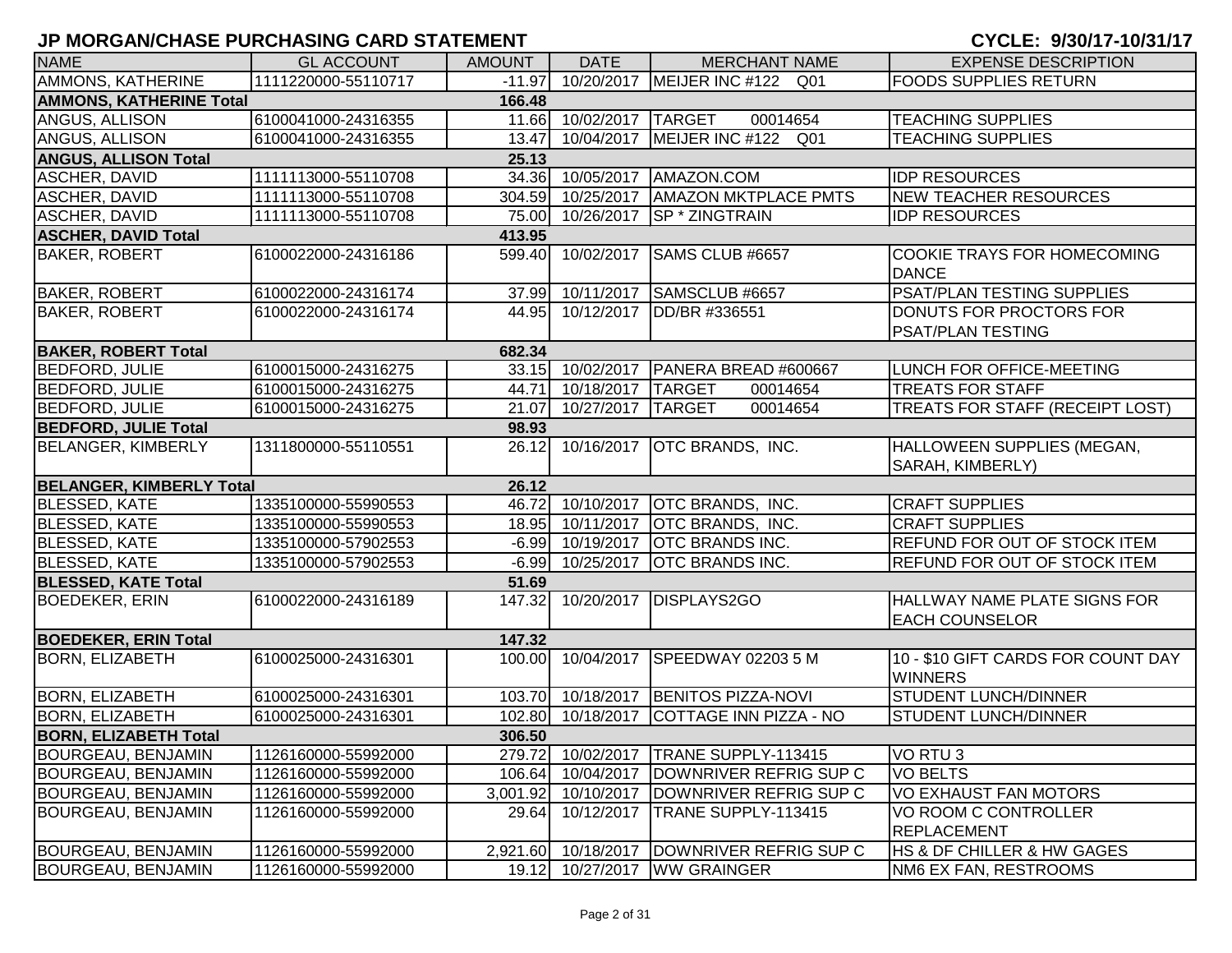| <b>NAME</b>                     | <b>GL ACCOUNT</b>   | <b>AMOUNT</b> | <b>DATE</b>       | <b>MERCHANT NAME</b>                   | <b>EXPENSE DESCRIPTION</b>             |
|---------------------------------|---------------------|---------------|-------------------|----------------------------------------|----------------------------------------|
| <b>BOURGEAU, BENJAMIN</b>       | 1126160000-55992000 | 302.53        | 10/31/2017        | BEHLER YOUNG COMPANY K                 | <b>IESB F1 FURNACE</b>                 |
| <b>BOURGEAU, BENJAMIN</b>       | 1126160000-55992000 | 282.90        | 10/31/2017        | DOWNRIVER REFRIG SUP C                 | OH NORTH BOILER CONTROL BOARD          |
| <b>BOURGEAU, BENJAMIN Total</b> |                     | 6,944.07      |                   |                                        |                                        |
| <b>BRASIL, SANDRA</b>           | 1124122000-55910000 | 73.97         | 10/05/2017        | <b>STAPLES</b><br>00115659             | <b>PAPER FOR AWARDS</b>                |
| <b>BRASIL, SANDRA</b>           | 6100022000-24316108 | 43.01         | 10/05/2017        | TIM HORTON'S #914221                   | COFFEE/DONUTS FOR COFFEE WITH          |
|                                 |                     |               |                   |                                        | <b>CARTER PARENT MEETING</b>           |
| <b>BRASIL, SANDRA</b>           | 6100022000-24316108 | 42.54         |                   | 10/13/2017   PANERA BREAD #600667      | LUNCH FOR THE NEW TO NOVI              |
|                                 |                     |               |                   |                                        | <b>TEACHING STAFF</b>                  |
| <b>BRASIL, SANDRA</b>           | 1121220349-55990000 | 29.95         | 10/16/2017        | HAR*HARVARD BUSNSS SCH                 | <b>BOOKS FOR BAKER &amp; COMMITTEE</b> |
| <b>BRASIL, SANDRA</b>           | 6100022000-24316108 | 483.60        | 10/30/2017        | MARIA S ITALIAN BAKERY                 | <b>FOOD FOR PARENT TEACHER</b>         |
|                                 |                     |               |                   |                                        | CONFERENCES. TEACHERS PAID FOR         |
|                                 |                     |               |                   |                                        | DINNER, THIS IS AN IN AND OUT          |
|                                 |                     |               |                   |                                        | <b>BUDGET ADJUSTMENT. WE</b>           |
|                                 |                     |               |                   |                                        | DEPOSITED THE CASH AND PAID WITH       |
|                                 |                     |               |                   |                                        | <b>CREDIT CARD.</b>                    |
| <b>BRASIL, SANDRA</b>           | 6100022000-24316108 | 90.00         |                   | 10/31/2017   MARIA S ITALIAN BAKERY    | <b>COOKIES FOR THE TEACHERS</b>        |
|                                 |                     |               |                   |                                        | <b>COOKIES WITH CARTER MONTHLY</b>     |
|                                 |                     |               |                   |                                        | <b>MEETINGS</b>                        |
| <b>BRASIL, SANDRA Total</b>     |                     | 763.07        |                   |                                        |                                        |
| <b>BRATNEY, BETHANY</b>         | 1122222000-55310000 | 52.78         | 10/02/2017        | BOOKSAMILLION.COM                      | <b>NEW MATERIALS FOR LMC</b>           |
| <b>BRATNEY, BETHANY</b>         | 1111322000-53220000 | 262.00        |                   | 10/04/2017   PAYPAL *MICHIGANASS       | <b>REGISTRATION FOR MICHIGAN</b>       |
|                                 |                     |               |                   |                                        | ASSOCIATION OF MEDIA IN EDUCATION      |
|                                 |                     |               |                   |                                        |                                        |
| <b>BRATNEY, BETHANY</b>         | 1122222000-55310000 |               |                   | 22.47 10/09/2017 BOOKSAMILLION.COM     | NEW MATERIALS FOR LMC                  |
| <b>BRATNEY, BETHANY</b>         | 1122222000-55310000 |               | 17.99 10/09/2017  | BOOKSAMILLION.COM                      | <b>NEW MATERIALS FOR LMC</b>           |
| <b>BRATNEY, BETHANY</b>         | 1122222000-55310000 | 39.98         | 10/09/2017        | BOOKSAMILLION.COM                      | <b>NEW MATERIALS FOR LMC</b>           |
| <b>BRATNEY, BETHANY</b>         | 1122222000-53220000 | 30.00         | 10/11/2017        | <b>REMC</b>                            | <b>REGISTRATION FOR GOOPEN SUMMIT</b>  |
| <b>BRATNEY, BETHANY</b>         | 1122222000-55990000 |               | 67.90 10/11/2017  | STAPLS7184747569000001                 | <b>SUPPLIES FOR LMC</b>                |
| <b>BRATNEY, BETHANY</b>         | 1122222000-55310000 |               | 13.86 10/16/2017  | BOOKSAMILLION.COM                      | <b>NEW MATERIALS FOR LMC</b>           |
| <b>BRATNEY, BETHANY</b>         | 1122222000-55310000 |               | 38.30 10/17/2017  | BOOKSAMILLION.COM                      | <b>NEW MATERIALS FOR LMC</b>           |
| <b>BRATNEY, BETHANY</b>         | 1122222000-55310000 |               | 17.99 10/24/2017  | <b>BOOKSAMILLION.COM</b>               | <b>NEW MATERIALS FOR LMC</b>           |
| <b>BRATNEY, BETHANY</b>         | 1122222000-55310000 |               | 367.83 10/24/2017 | <b>FOLLETT SCHOOL SOLUTIO</b>          | <b>NEW MATERIALS FOR LMC</b>           |
| <b>BRATNEY, BETHANY</b>         | 1122222000-55310000 | 470.40        | 10/27/2017        | <b>JUNIOR LIBRARY GUI</b>              | RENEWAL OF JUNIOR LIBRARY GUILD        |
|                                 |                     |               |                   |                                        | <b>SERVICE</b>                         |
| <b>BRATNEY, BETHANY</b>         | 1122222000-55310000 |               |                   | 19.20 10/30/2017 AMAZON.COM            | <b>NEW MATERIALS FOR LMC</b>           |
| <b>BRATNEY, BETHANY</b>         | 1122222000-55310000 | 27.95         |                   | 10/31/2017   TEACHER'S DISCOVERY       | PURCHASE OF DIGITAL DOWNLOAD           |
|                                 |                     |               |                   |                                        | <b>VIDEO FOR SPANISH</b>               |
| <b>BRATNEY, BETHANY Total</b>   |                     | 1,448.65      |                   |                                        |                                        |
| <b>BROWN, ALAINA</b>            | 1711322000-55210614 | 44.73         | 10/24/2017        | <b>AMAZON MKTPLACE PMTS</b>            | <b>BOOKS FOR IB WORLD HISTORY</b>      |
| <b>BROWN, ALAINA</b>            | 6100022000-24316275 | 10.37         | 10/24/2017        | KROGER #685                            | <b>SNACKS FOR IB MEETINGS</b>          |
| <b>BROWN, ALAINA Total</b>      |                     | 55.10         |                   |                                        |                                        |
| <b>BUNKER, JEFFREY</b>          | 1126160000-55993000 |               |                   | 38.84 10/02/2017 J THOMAS DISTRIBUTORS | <b>GRNDS TRIMMER LINE</b>              |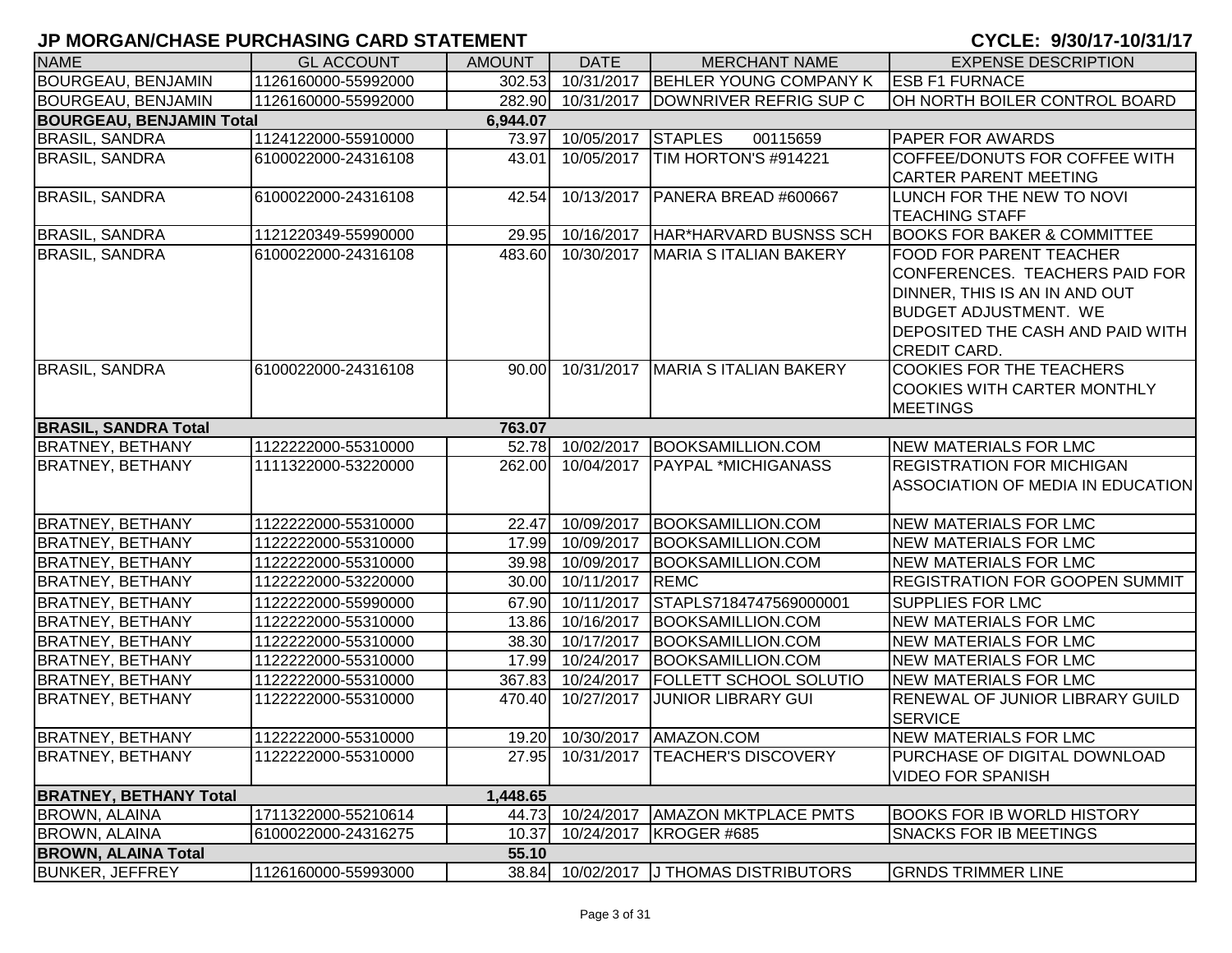| <b>NAME</b>                                | <b>GL ACCOUNT</b>   | <b>AMOUNT</b> | <b>DATE</b>       | <b>MERCHANT NAME</b>                     | <b>EXPENSE DESCRIPTION</b>                                                                                                               |
|--------------------------------------------|---------------------|---------------|-------------------|------------------------------------------|------------------------------------------------------------------------------------------------------------------------------------------|
| <b>BUNKER, JEFFREY</b>                     | 1126160000-55993000 |               | 671.28 10/03/2017 | BADER AND SONS CO.                       | <b>MTCE GATOR REPAIRS</b>                                                                                                                |
| <b>BUNKER, JEFFREY</b>                     | 1126160000-55993000 |               | 135.00 10/03/2017 | <b>SITEONE LANDSCAPE S</b>               | <b>MS MULCH</b>                                                                                                                          |
| <b>BUNKER, JEFFREY</b>                     | 1126160000-55993000 |               | 135.00 10/04/2017 | <b>SITEONE LANDSCAPE S</b>               | <b>MS &amp; NATC MULCH</b>                                                                                                               |
| <b>BUNKER, JEFFREY</b>                     | 1126160000-55993000 |               | 113.30 10/06/2017 |                                          | MARKS OUTDOOR POWER EQ GRNDS EDGER & MOWER PARTS                                                                                         |
| <b>BUNKER, JEFFREY</b>                     | 1126160000-55993000 |               | 20.02 10/09/2017  | <b>J THOMAS DISTRIBUTORS</b>             | <b>GRNDS EDGER PARTS</b>                                                                                                                 |
| <b>BUNKER, JEFFREY</b>                     | 1126160000-55993000 |               | 15.26 10/09/2017  | MARKS OUTDOOR POWER EQ GRNDS EDGER PARTS |                                                                                                                                          |
| <b>BUNKER, JEFFREY</b>                     | 1126160000-55993000 |               | 938.99 10/12/2017 | <b>SITEONE LANDSCAPE S</b>               | <b>BRNDS STOCK SUPPLIES</b>                                                                                                              |
| <b>BUNKER, JEFFREY</b>                     | 1126160000-55993000 |               | 98.97 10/13/2017  |                                          | MARKS OUTDOOR POWER EQ GRNDS MOWER & EDGER PARTS                                                                                         |
| <b>BUNKER, JEFFREY</b>                     | 1126160000-55730000 |               | 447.88 10/27/2017 | <b>NOVI MUFFLER COMPANY I</b>            | MTCE 2006 FORD MUFFLER                                                                                                                   |
| <b>BUNKER, JEFFREY</b>                     | 1126160000-55993000 |               | 152.98 10/30/2017 |                                          | MARKS OUTDOOR POWER EQ GRNDS MOWER REPAIR PARTS                                                                                          |
| <b>BUNKER, JEFFREY Total</b>               |                     | 2,767.52      |                   |                                          |                                                                                                                                          |
| <b>CALHOUN, STEPHANIE</b>                  | 1335100000-55110553 |               |                   | 7.65 10/02/2017 WM SUPERCENTER #2618     | <b>CLASSROOM SUPPLIES</b>                                                                                                                |
| <b>CALHOUN, STEPHANIE</b>                  | 1335100000-55110553 | 32.72         | 10/31/2017        | <b>TARGET</b><br>00014654                | <b>CLASSROOM SUPPLIES</b>                                                                                                                |
| <b>CALHOUN, STEPHANIE Total</b>            |                     | 40.37         |                   |                                          |                                                                                                                                          |
| <b>CANALES, BETH</b>                       | 1111322000-55110718 |               | 82.00 10/16/2017  | MEIJER INC #054<br>Q <sub>01</sub>       | <b>BREAKFAST LAB</b>                                                                                                                     |
| CANALES, BETH                              | 1111322000-55110718 |               | 23.92 10/16/2017  | MEIJER INC #054<br>Q <sub>01</sub>       | <b>BREAKFAST LAB</b>                                                                                                                     |
| <b>CANALES, BETH</b>                       | 1111322000-55110718 |               |                   | 51.53 10/20/2017 KROGER #615             | <b>BAKING SUPPLIES</b>                                                                                                                   |
| <b>CANALES, BETH</b>                       | 1111322000-55110718 | 107.91        | 10/30/2017        | GFS STORE #1985                          | <b>BREAKFAST LABS</b>                                                                                                                    |
| <b>CANALES, BETH Total</b>                 |                     | 265.36        |                   |                                          |                                                                                                                                          |
| CHRISTOPOULOS, COURTNI1311800000-55110551  |                     |               |                   | 27.10 10/25/2017 MICHAELS STORES 4744    | HALLOWEEN PARTY MATERIALS                                                                                                                |
| CHRISTOPOULOS, COURTNI 1311800000-55110551 |                     |               | 6.00 10/27/2017   | <b>DOLLAR TREE</b>                       | <b>HALLOWEEN PARTY SUPPLIES</b>                                                                                                          |
| <b>CHRISTOPOULOS, COURTNEY Total</b>       |                     | 33.10         |                   |                                          |                                                                                                                                          |
| CIANCIO, WANDA                             | 1122500000-55990000 |               |                   | 56.90 10/02/2017 DATAMATION SYSTEMS      | LOCKS FOR CHROMEBOOKS CARTS                                                                                                              |
| CIANCIO, WANDA                             | 1122500000-55990000 | 16.38         | 10/05/2017        | <b>AMAZON MKTPLACE PMTS</b>              | HDE 3.5MM MALE JACK TO 3.5MM<br><b>FEMALE</b>                                                                                            |
| CIANCIO, WANDA                             | 4445622000-56422958 | 83.94         | 10/05/2017        | <b>AMAZON MKTPLACE PMTS</b>              | 6 OF MUSEMEE NOTIER V2 (GRAY) -<br>THE WORLD'S MOST PRECISION<br><b>STYLUS FOR IPAD, IPHONE AND</b><br><b>OTHER TOUCH SCREEN DEVICES</b> |
| CIANCIO, WANDA                             | 1122500000-55990000 | 151.04        | 10/13/2017        | <b>AMAZON MKTPLACE PMTS</b>              | EPSON ELPLP87 - T - V13H010L87<br><b>REPLACEMENT PROJECTOR BULBS</b>                                                                     |
| CIANCIO, WANDA                             | 1122500000-55990000 | 38.99         | 10/16/2017        | <b>AMAZON MKTPLACE PMTS</b>              | 11.6" LCD SCREEN FOR DELL<br><b>CHROMEBOOK REPLACEMENT</b><br><b>SCREEN</b>                                                              |
| CIANCIO, WANDA                             | 1122500000-54120000 | 329.00        |                   | 10/20/2017 SQ *SQ *POD DROP REPAI        | <b>REPAIR OF IPAD SCREENS</b>                                                                                                            |
| CIANCIO, WANDA                             | 1122500000-55910000 | 25.91         | 10/23/2017        | <b>AMAZON MKTPLACE PMTS</b>              | ENERGIZER AAA MAX ALKALINE E92<br>BATTERIES EXPIRATION 12/2024 OR<br>LATER, 50 COUNT                                                     |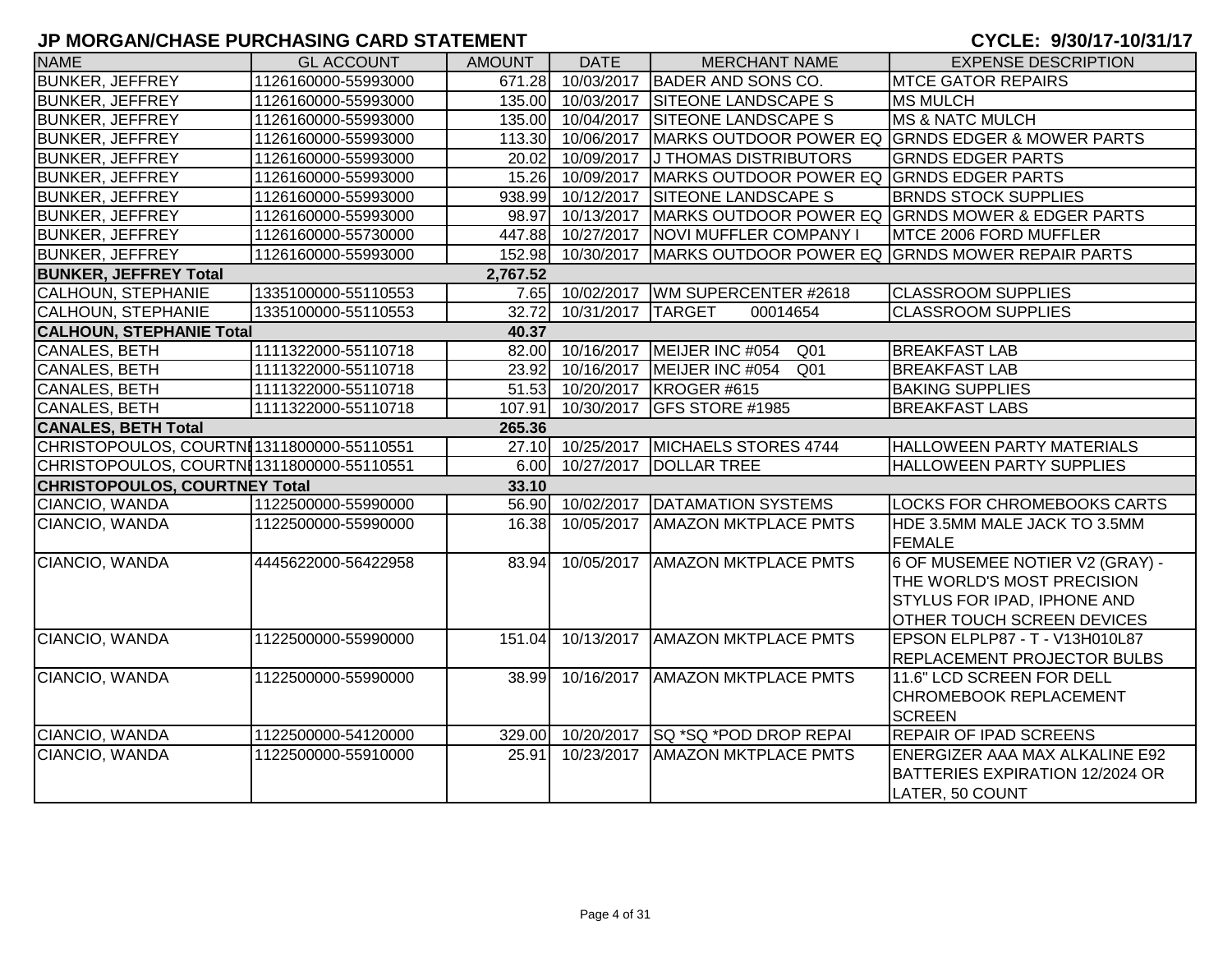| <b>NAME</b>                 | <b>GL ACCOUNT</b>   | <b>AMOUNT</b> | <b>DATE</b>      | <b>MERCHANT NAME</b>                       | <b>EXPENSE DESCRIPTION</b>              |
|-----------------------------|---------------------|---------------|------------------|--------------------------------------------|-----------------------------------------|
| CIANCIO, WANDA              | 4445603000-56423958 | 257.94        |                  | 10/31/2017   AMAZON.COM                    | 18 OF TRENDNET 5-PORT UNMANAGED         |
|                             |                     |               |                  |                                            | <b>GIGABIT GREENNET DESKTOP PLASTIC</b> |
|                             |                     |               |                  |                                            | HOUSING SWITCH, PLUG & PLAY, 5 X        |
|                             |                     |               |                  |                                            | GIGABIT PORTS, 10 GBPS, TEG-S5G         |
|                             |                     |               |                  |                                            |                                         |
| <b>CIANCIO, WANDA Total</b> |                     | 960.10        |                  |                                            |                                         |
| CIANFERRA, LINDA            | 6100025000-24316301 |               | 6.00 10/02/2017  | DD/BR #336551                              | <b>COUNT DAY</b>                        |
| CIANFERRA, LINDA            | 6100025000-24316301 |               | 6.00 10/02/2017  | DD/BR #336551                              | <b>COUNT DAY</b>                        |
| CIANFERRA, LINDA            | 6100025000-24316301 |               | 6.00 10/02/2017  | DD/BR #336551                              | <b>COUNT DAY</b>                        |
| CIANFERRA, LINDA            | 6100025000-24316301 |               | 6.00 10/02/2017  | DD/BR #336551                              | <b>COUNT DAY</b>                        |
| CIANFERRA, LINDA            | 6100025000-24316301 |               | 6.00 10/02/2017  | <b>STARBUCKS STORE 09955</b>               | <b>COUNT DAY</b>                        |
| CIANFERRA, LINDA            | 6100025000-24316301 |               | 6.00 10/02/2017  | <b>STARBUCKS STORE 09955</b>               | <b>COUNT DAY</b>                        |
| CIANFERRA, LINDA            | 6100025000-24316301 | 6.00          | 10/02/2017       | <b>STARBUCKS STORE 09955</b>               | <b>COUNT DAY</b>                        |
| CIANFERRA, LINDA            | 6100025000-24316301 | 6.00          | 10/02/2017       | <b>STARBUCKS STORE 09955</b>               | <b>COUNT DAY</b>                        |
| CIANFERRA, LINDA            | 6100025000-24316301 | 6.00          | 10/02/2017       | <b>STARBUCKS STORE 09955</b>               | <b>COUNT DAY</b>                        |
| CIANFERRA, LINDA            | 6100025000-24316301 | 6.00          | 10/02/2017       | <b>STARBUCKS STORE 09955</b>               | <b>COUNT DAY</b>                        |
| CIANFERRA, LINDA            | 6100025000-24316301 | 6.00          | 10/02/2017       | <b>STARBUCKS STORE 09955</b>               | <b>COUNT DAY</b>                        |
| CIANFERRA, LINDA            | 6100025000-24316301 |               | 6.00 10/02/2017  | <b>STARBUCKS STORE 09955</b>               | <b>COUNT DAY</b>                        |
| CIANFERRA, LINDA            | 6100025000-24316301 |               | 6.00 10/02/2017  | <b>STARBUCKS STORE 09955</b>               | <b>COUNT DAY</b>                        |
| CIANFERRA, LINDA            | 6100025000-24316301 |               | 6.00 10/02/2017  | <b>STARBUCKS STORE 09955</b>               | <b>COUNT DAY</b>                        |
| CIANFERRA, LINDA            | 6100025000-24316301 |               | 60.00 10/04/2017 | MCDONALD'S M4952 OF                        | <b>COUNT DAY</b>                        |
| <b>CIANFERRA, LINDA</b>     | 6100025000-24316301 |               |                  | 6.00 10/05/2017 JIMMY JOHNS - 1659         | <b>COUNT DAY</b>                        |
| CIANFERRA, LINDA            | 6100025000-24316301 |               | 6.00 10/05/2017  | JIMMY JOHNS - 1659                         | <b>COUNT DAY</b>                        |
| CIANFERRA, LINDA            | 6100025000-24316301 |               | 6.00 10/05/2017  | JIMMY JOHNS - 1659                         | <b>COUNT DAY</b>                        |
| CIANFERRA, LINDA            | 6100025000-24316301 |               | 6.00 10/05/2017  | JIMMY JOHNS - 1659                         | <b>COUNT DAY</b>                        |
| CIANFERRA, LINDA            | 6100025000-24316301 |               | 6.00 10/05/2017  | JIMMY JOHNS - 1659                         | <b>COUNT DAY</b>                        |
| CIANFERRA, LINDA            | 6100025000-24316301 |               | 6.00 10/05/2017  | JIMMY JOHNS - 1659                         | <b>COUNT DAY</b>                        |
| CIANFERRA, LINDA            | 6100025000-24316301 |               | 6.00 10/05/2017  | JIMMY JOHNS - 1659                         | <b>COUNT DAY</b>                        |
| CIANFERRA, LINDA            | 6100025000-24316301 |               | 6.00 10/05/2017  | JIMMY JOHNS - 1659                         | <b>COUNT DAY</b>                        |
| CIANFERRA, LINDA            | 6100025000-24316301 |               | 6.00 10/05/2017  | JIMMY JOHNS - 1659                         | <b>COUNT DAY</b>                        |
| CIANFERRA, LINDA            | 6100025000-24316301 |               | 6.00 10/05/2017  | JIMMY JOHNS - 1659                         | <b>COUNT DAY</b>                        |
| CIANFERRA, LINDA            | 6100025000-24316301 |               | 60.00 10/05/2017 | <b>KFC K580007</b>                         | <b>COUNT DAY</b>                        |
| CIANFERRA, LINDA            | 6100025000-24316301 |               | 76.13 10/06/2017 | GFS STORE #1985                            | <b>COUNT DAY</b>                        |
| CIANFERRA, LINDA            | 6100025000-24316301 |               | 60.00 10/06/2017 | <b>HOP #3349</b>                           | <b>COUNT DAY</b>                        |
| CIANFERRA, LINDA            | 6100025000-24316301 |               |                  | 25.81 10/06/2017 PARTY CITY                | <b>COUNT DAY</b>                        |
| <b>CIANFERRA, LINDA</b>     | 1122600511-55910000 |               |                  | 20.17 10/09/2017 STAPLS0160030158000001    | <b>OFFICE SUPPLIES</b>                  |
| CIANFERRA, LINDA            | 1122600511-55910000 | 21.96         | 10/11/2017       | STAPLS7184687556000001                     | <b>OFFICE SUPPLIES</b>                  |
| CIANFERRA, LINDA            | 1622100361-53220000 |               |                  | 245.00 10/17/2017   MICHIGAN SCHOOL COUNSE | <b>MSCA CONFERENCE</b>                  |
| CIANFERRA, LINDA            | 1622100361-53220000 | 319.70        | 10/20/2017       | <b>AMWAY GRAND PLAZA HOTE</b>              | <b>MACAE CONFERENCE - SECOND</b>        |
|                             |                     |               |                  |                                            | <b>ATTENDEE</b>                         |
| CIANFERRA, LINDA            | 1622100361-53220000 |               |                  | 349.70 10/20/2017 AMWAY GRAND PLAZA HOTE   | MACAE CONFERENCE                        |
| <b>CIANFERRA, LINDA</b>     | 1122600511-55910000 |               |                  | 172.18 10/24/2017 SAMSCLUB #6657           | <b>SUPPLIES</b>                         |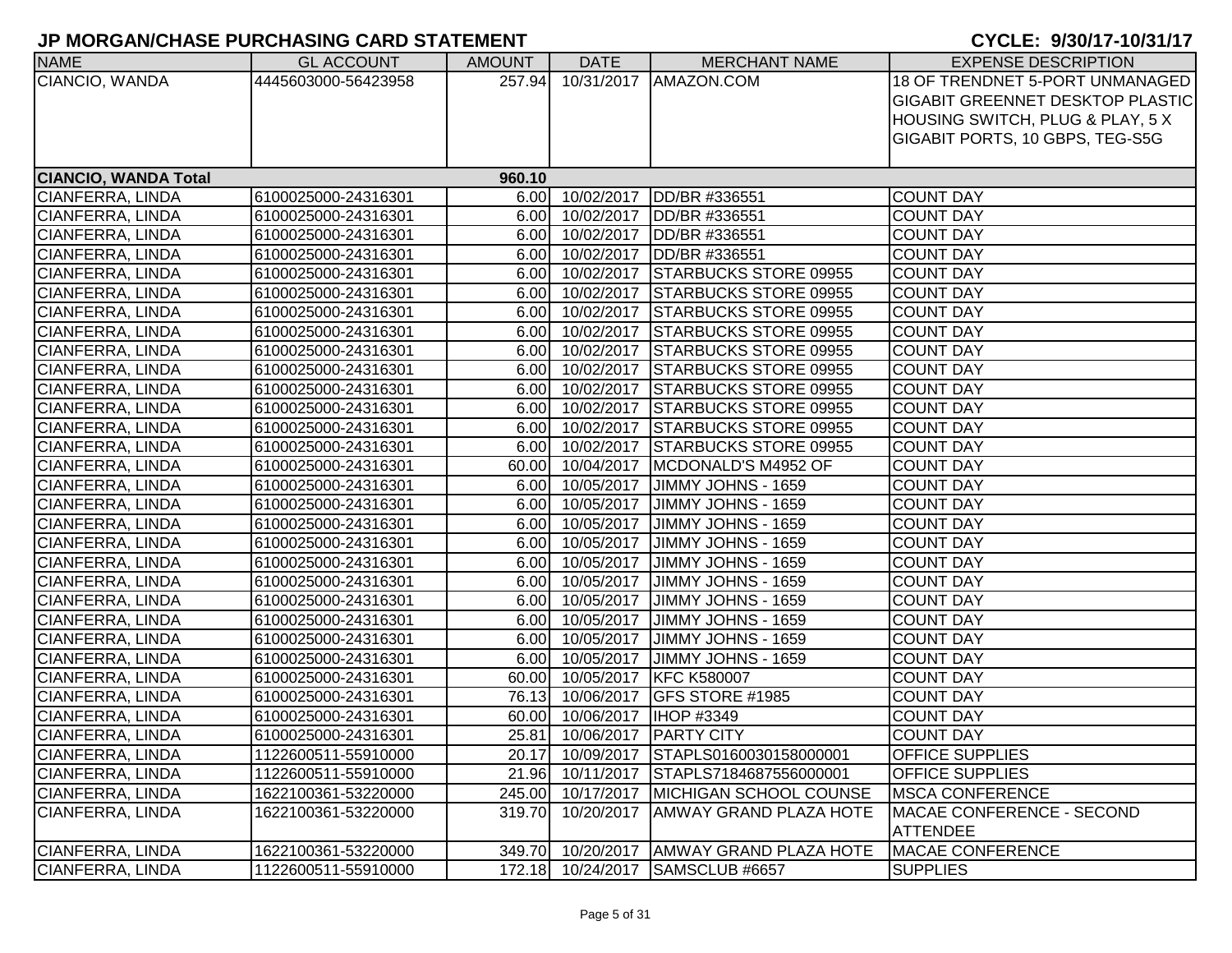| <b>NAME</b>                   | <b>GL ACCOUNT</b>   | <b>AMOUNT</b> | <b>DATE</b>       | <b>MERCHANT NAME</b>                | <b>EXPENSE DESCRIPTION</b>                                                                           |
|-------------------------------|---------------------|---------------|-------------------|-------------------------------------|------------------------------------------------------------------------------------------------------|
| <b>CIANFERRA, LINDA Total</b> |                     | 1,554.65      |                   |                                     |                                                                                                      |
| <b>CLARK, KIM</b>             | 6100018000-24316217 | 62.70         | 10/04/2017        | <b>STEVE &amp; ROCKYS</b>           | DINNER WITH DR. MATTHEWS AND<br>OUR VISITING AUTHOR, JOHN DAVID<br><b>ANDERSON</b>                   |
| CLARK, KIM                    | 1122218000-55990000 | 73.91         | 10/05/2017        | <b>AMAZON MKTPLACE PMTS</b>         | EARBUDS FOR PLAYAWAYS AND<br><b>LABELS</b>                                                           |
| CLARK, KIM                    | 1122218000-55310000 | 203.46        | 10/05/2017        | AMAZON.COM                          | <b>LIBRARY BOOKS</b>                                                                                 |
| CLARK, KIM                    | 6100018000-24316217 | 152.21        | 10/05/2017        | <b>HAMPTON INN HOTELS</b>           | LODGING FOR OUR VISITING AUTHOR,<br>JOHN DAVID ANDERSON                                              |
| CLARK, KIM                    | 1122218000-55310000 | 90.74         | 10/06/2017        | AMAZON.COM                          | <b>LIBRARY BOOKS</b>                                                                                 |
| <b>CLARK, KIM</b>             | 1122218000-55990000 | 80.39         | 10/09/2017        | <b>AMAZON MKTPLACE PMTS</b>         | <b>BUILD TAPE FOR 3D PRINTERS AND</b><br><b>SPEAKERS FOR Q-BALL</b>                                  |
| CLARK, KIM                    | 1122218000-55310000 | 71.54         | 10/09/2017        | AMAZON.COM                          | <b>LIBRARY BOOKS</b>                                                                                 |
| <b>CLARK, KIM</b>             | 1122218000-55990000 | 195.00        | 10/09/2017        | <b>DEMCO INC</b>                    | LIBRARY SUPPLIES (BOOK TAPE AND<br><b>BOOK GLUE) AND SUPPLIES FOR</b><br>MAKERSPACE COLORING STATION |
| <b>CLARK, KIM</b>             | 1122218000-55310000 | 61.16         | 10/10/2017        | AMAZON.COM                          | <b>LIBRARY BOOKS</b>                                                                                 |
| <b>CLARK, KIM</b>             | 1122218000-55310000 |               | 5.99 10/10/2017   | AMAZON.COM                          | LIBRARY BOOK (STUDENT REQUEST)                                                                       |
| <b>CLARK, KIM</b>             | 1122218000-55310000 |               | 173.96 10/10/2017 | AMAZON.COM                          | PRINTER FILAMENT FOR 3D PRINTER                                                                      |
| CLARK, KIM                    | 1122218000-55310000 | 314.90        | 10/11/2017        | <b>AMAZON MKTPLACE PMTS</b>         | <b>KEVA PLANKS FOR 6TH GRADE</b><br><b>MAKERSPACE</b>                                                |
| CLARK, KIM                    | 1122218000-55310000 | 80.17         | 10/11/2017        | <b>AMAZON MKTPLACE PMTS</b>         | <b>LIBRARY BOOKS</b>                                                                                 |
| <b>CLARK, KIM</b>             | 6100018000-24316217 | 454.95        | 10/11/2017        | <b>AMAZON MKTPLACE PMTS</b>         | <b>ACOUSTIC TILES FOR 6TH GRADE</b><br>MAKERSPACE AUDIO/VIDEO ROOM                                   |
| CLARK, KIM                    | 1122218000-55990000 | 127.20        | 10/11/2017        | <b>SP * BREAKOUT INCORPOR</b>       | DIRECTIONAL LOCKS FOR BREAKOUT<br><b>BOXES</b>                                                       |
| CLARK, KIM                    | 1122218000-55310000 | 17.78         | 10/12/2017        | <b>AMAZON MKTPLACE PMTS</b>         | STOP MOTION KIT FOR 6TH GRADE<br><b>MAKERSPACE</b>                                                   |
| CLARK, KIM                    | 6100018000-24316217 | 197.70        | 10/12/2017        | <b>AMAZON MKTPLACE PMTS</b>         | <b>ACOUSTIC TILES FOR 6TH GRADE</b><br>MAKERSPACE AUDIO/VIDEO ROOM                                   |
| CLARK, KIM                    | 1122218000-55310000 | 61.92         | 10/12/2017        | <b>AMAZON MKTPLACE PMTS</b>         | <b>STOP MOTION MOVIE KITS FOR</b><br><b>MAKERSPACES</b>                                              |
| CLARK, KIM                    | 6100018000-24316217 | $-16.85$      | 10/12/2017        | <b>AMAZON MKTPLACE PMTS</b>         | ONE OF 27 ACOUSTIC TILE PACKAGES<br><b>CANCELED BY VENDOR</b>                                        |
| <b>CLARK, KIM</b>             | 1122218000-55310000 |               |                   | 56.70 10/12/2017 AMAZON.COM         | ZIPSNIP CUTTING TOOLS FOR<br><b>MAKERSPACE</b>                                                       |
| <b>CLARK, KIM</b>             | 1122218000-55310000 | 109.32        | 10/12/2017        | AMAZON.COM                          | <b>LIBRARY BOOKS</b>                                                                                 |
| <b>CLARK, KIM</b>             | 6100018000-24316217 | $-16.85$      | 10/13/2017        | <b>AMAZON MKTPLACE PMTS</b>         | ONE OF 27 ACOUSTIC TILE SETS<br><b>CANCELED BY VENDOR</b>                                            |
| <b>CLARK, KIM</b>             | 1122218000-55310000 | 7.99          | 10/13/2017        | AMAZON SERVICES-KINDLE              | ELECTRONIC BOOK PURCHASED BY<br><b>ACCIDENT AND RETURNED</b>                                         |
| <b>CLARK, KIM</b>             | 1122218000-55310000 | 17.20         |                   | 10/13/2017   AMAZON SERVICES-KINDLE | <b>ELECTRONIC BOOKS</b>                                                                              |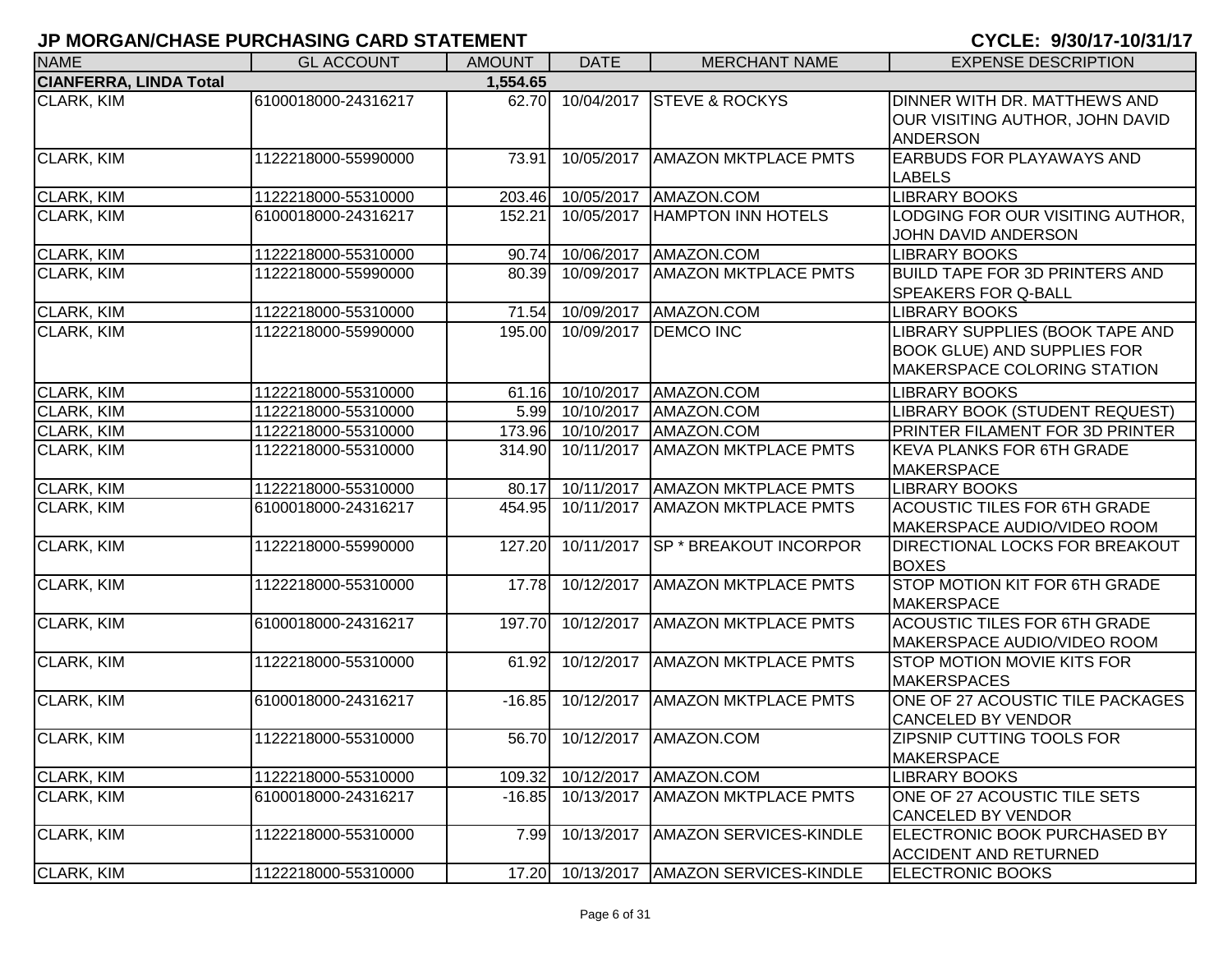| <b>NAME</b>                      | <b>GL ACCOUNT</b>   | <b>AMOUNT</b> | <b>DATE</b>         | <b>MERCHANT NAME</b>                         | <b>EXPENSE DESCRIPTION</b>             |
|----------------------------------|---------------------|---------------|---------------------|----------------------------------------------|----------------------------------------|
| <b>CLARK, KIM</b>                | 1122218000-55310000 | $-7.99$       | 10/13/2017          | <b>AMAZON SERVICES-KINDLE</b>                | ELECTRONIC BOOK PURCHASED BY           |
|                                  |                     |               |                     |                                              | <b>ACCIDENT AND RETURNED</b>           |
| CLARK, KIM                       | 1122218000-55310000 | 8.49          | 10/13/2017          | <b>AUDIBLE US</b>                            | <b>AUDIOBOOK</b>                       |
| CLARK, KIM                       | 1122218000-55310000 | 440.00        |                     | 10/13/2017 MY MAKEDO                         | <b>MAKEDO CONSTRUCTION KITS FOR</b>    |
|                                  |                     |               |                     |                                              | 6TH-GRADE MAKERSPACE                   |
| CLARK, KIM                       | 1122218000-55310000 |               | 37.90 10/16/2017    | AMAZON.COM                                   | <b>LIBRARY BOOKS</b>                   |
| CLARK, KIM                       | 1122218000-55310000 | 41.32         | 10/16/2017          | AMAZON.COM                                   | <b>LIBRARY BOOKS</b>                   |
| CLARK, KIM                       | 1122218000-55310000 |               | 40.48 10/16/2017    | AMAZON.COM                                   | <b>LIBRARY BOOKS</b>                   |
| CLARK, KIM                       | 1122218000-55310000 | 117.24        | 10/17/2017          | <b>AMAZON MKTPLACE PMTS</b>                  | GLUE GUNS AND SUPPLIES FOR             |
|                                  |                     |               |                     |                                              | <b>MAKERSPACE</b>                      |
| CLARK, KIM                       | 1122218000-55310000 | 40.20         | 10/17/2017          | <b>AMAZON MKTPLACE PMTS</b>                  | STOP MOTION MOVIE KITS FOR             |
|                                  |                     |               |                     |                                              | <b>MAKERSPACES</b>                     |
| CLARK, KIM                       | 1122218000-55310000 | 67.57         | 10/17/2017          | <b>AMAZON MKTPLACE PMTS</b>                  | FLASH DRIVES FOR 3D PRINTING AND       |
|                                  |                     |               |                     |                                              | <b>BOOKS FOR LIBRARY</b>               |
| CLARK, KIM                       | 1122218000-55310000 | 13.90         | 10/18/2017          | <b>AMAZON MKTPLACE PMTS</b>                  | <b>BOOK FOR LIBRARY</b>                |
| <b>CLARK, KIM</b>                | 1122218000-55310000 | 27.14         | 10/18/2017          | AMAZON.COM                                   | <b>BOOKS FOR LIBRARY</b>               |
| CLARK, KIM                       | 1122218000-55310000 | 25.42         | 10/23/2017          | BARNES & NOBLE #2107                         | <b>LIBRARY BOOKS</b>                   |
| CLARK, KIM                       | 1122218000-55310000 | 36.22         | 10/24/2017          | <b>AMAZON MKTPLACE PMTS</b>                  | <b>BOOK AND GLUE GUN SUPPLIES</b>      |
| CLARK, KIM                       | 1122218000-55310000 | 22.87         | 10/26/2017          | AMAZON.COM                                   | <b>LIBRARY BOOKS</b>                   |
| CLARK, KIM                       | 1122218000-55310000 | 99.95         | 10/26/2017          | <b>LITTLEBITS ELECTRONICS</b>                | <b>LITTLE BITS DROID KIT</b>           |
| CLARK, KIM                       | 1122218000-55310000 |               | 47.96 10/30/2017    | AMAZON.COM                                   | <b>LIBRARY BOOKS</b>                   |
| CLARK, KIM                       | 1122218000-55310000 |               | 9.99 10/30/2017     | AMAZON.COM                                   | <b>TUCK EVERLASTING DVD</b>            |
| <b>CLARK, KIM</b>                | 6100018000-24316217 |               | 953.13 10/31/2017   | <b>CONTAINERSTORENOVI</b>                    | STORAGE UNITS AND SUPPLIES FROM        |
|                                  |                     |               |                     |                                              | CONTAINER STORE FOR 6TH-GRADE          |
|                                  |                     |               |                     |                                              | <b>MAKERSPACE</b>                      |
| <b>CLARK, KIM Total</b>          |                     | 4,604.98      |                     |                                              |                                        |
| COMB, ANDREW                     | 6100020000-24316770 |               | 30.87 10/12/2017    | <b>IDD/BR #336551</b>                        | <b>VENDING FOR PD</b>                  |
| COMB, ANDREW                     | 6100020000-24316770 | 30.87         | 10/13/2017          | DD/BR #336551                                | <b>VENDING FOR PD</b>                  |
| COMB, ANDREW                     | 6100020000-24316770 | 35.84         | 10/19/2017          | <b>IKROGER #366</b>                          | <b>VENDING FOR PD</b>                  |
| COMB, ANDREW                     | 6100020000-24316770 | 37.12         | 10/26/2017          | KROGER #366                                  | <b>VENDING FOR PD</b>                  |
| <b>COMB, ANDREW Total</b>        |                     | 134.70        |                     |                                              |                                        |
| COOLMAN, ROBERT                  | 1126160000-55992000 |               | 142.80 10/03/2017   | <b>CONSERVA ELECTRIC SUPP</b>                | <b>MTCE STOCK LAMPS</b>                |
| <b>COOLMAN, ROBERT</b>           | 1126160000-55992000 | 84.92         | 10/04/2017          | <b>COMPLETE BATTERY SOURC</b>                | VO SONITROL ALARM BATTERY              |
| <b>COOLMAN, ROBERT</b>           | 1126160000-55992000 | 32.08         | 10/04/2017          | MADISON ELECTRIC COMPA                       | <b>MTCE PIPE STOCK</b>                 |
| <b>COOLMAN, ROBERT</b>           | 1126160000-55992000 |               | 53.90 10/19/2017    | CONSERVA ELECTRIC SUPP                       | <b>MTCE STOCK BALLASTS</b>             |
| <b>COOLMAN, ROBERT</b>           | 1126160000-55992000 |               |                     | 1,104.85 10/31/2017   MADISON ELECTRIC COMPA | <b>MTCE PLUGS &amp; SWITCHES STOCK</b> |
| <b>COOLMAN, ROBERT Total</b>     |                     | 1,418.55      |                     |                                              |                                        |
| <b>DIATIKAR, CHRISTINE</b>       | 6100022000-24316099 |               |                     | 24.95 10/16/2017 A2HOSTING.COM               | HOSTING 10/14/17-11/13/17              |
| <b>DIATIKAR, CHRISTINE</b>       | 1429300000-54910000 |               | 6,109.10 10/23/2017 | <b>PLYMOUTH NOVI 155</b>                     | 8/17 AND 9/17 TRAINER                  |
| <b>DIATIKAR, CHRISTINE Total</b> |                     | 6,134.05      |                     |                                              |                                        |
| <b>DINKELMANN, KATY</b>          | 6100022000-24316108 |               | 28.55 10/27/2017    | DOMINO'S 1010                                | <b>INTERVIEW PANEL LUNCH</b>           |
| <b>DINKELMANN, KATY Total</b>    |                     | 28.55         |                     |                                              |                                        |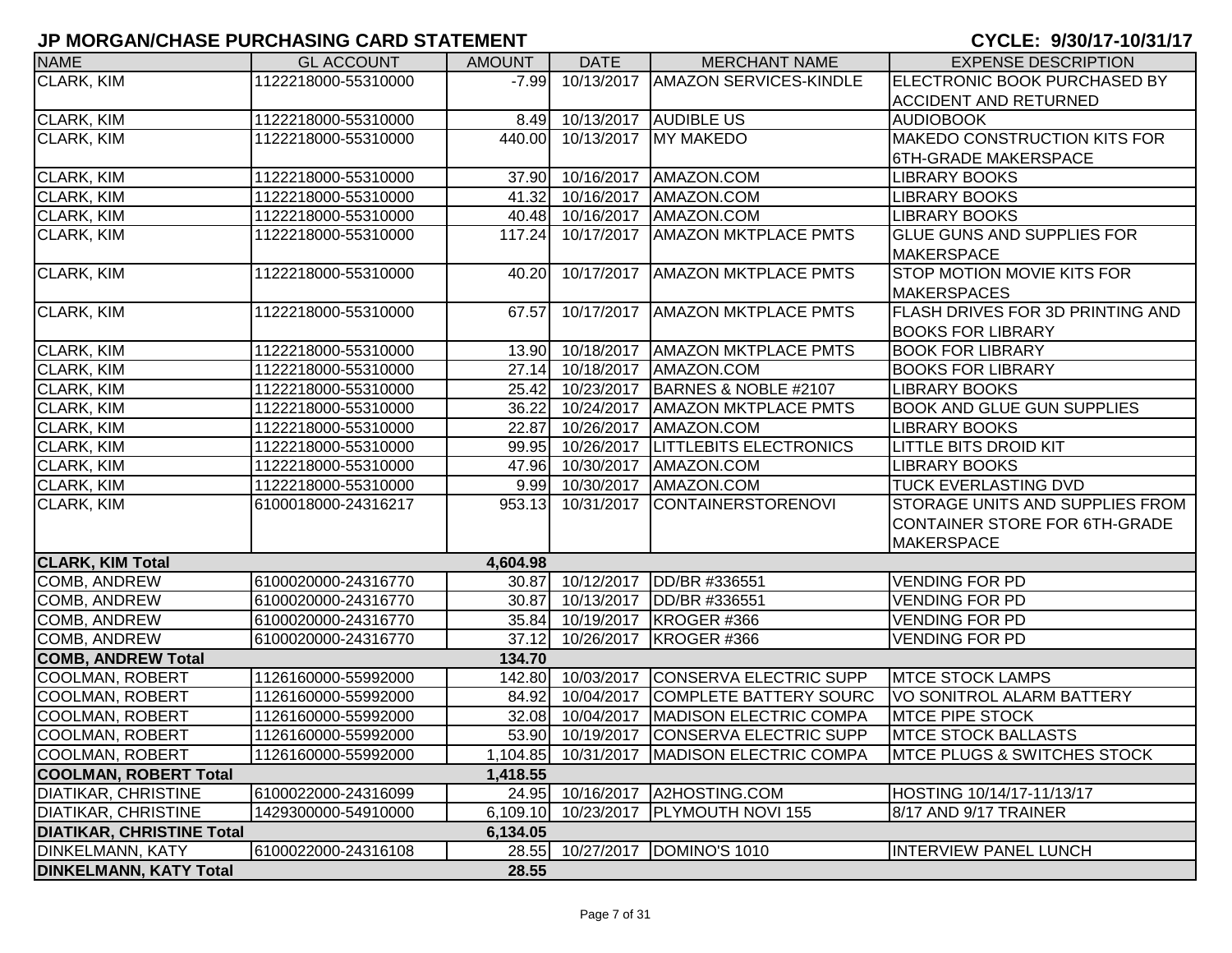| <b>NAME</b>                               | <b>GL ACCOUNT</b>   | <b>AMOUNT</b>   | <b>DATE</b>               | <b>MERCHANT NAME</b>                      | <b>EXPENSE DESCRIPTION</b>                                        |
|-------------------------------------------|---------------------|-----------------|---------------------------|-------------------------------------------|-------------------------------------------------------------------|
| DONOVAN, KATHRYN                          | 1128300000-57410000 | 115.00          | 10/27/2017                | MICHIGAN ASSOCIATION O                    | <b>MEMBERSHIP TO MICHIGAN</b>                                     |
|                                           |                     |                 |                           |                                           | <b>ASSOCIATION OF SCHOOL</b>                                      |
|                                           |                     |                 |                           |                                           | PERSONNEL ADMINISTRATORS                                          |
| DONOVAN, KATHRYN                          | 1128300000-53220000 | 315.00          | 10/27/2017                | <b>MICHIGAN ASSOCIATION O</b>             | CONFERENCE REGISTRATION FEE -                                     |
|                                           |                     |                 |                           |                                           | 2017 MASPA WINTER CONFERENCE                                      |
| DONOVAN, KATHRYN                          | 1128300000-57410000 | 225.00          | 10/27/2017                | <b>MICHIGAN NEGOTIATORS A</b>             | <b>MEMBERSHIP IN MICHIGAN</b>                                     |
|                                           |                     |                 |                           |                                           | NEGOTIATORS ASSOCIATION                                           |
| DONOVAN, KATHRYN                          | 1128300000-53220000 | 30.00           | 10/27/2017                | <b>MICHIGAN NEGOTIATORS A</b>             | <b>CONFERENCE REGISTRATION-</b>                                   |
|                                           |                     |                 |                           |                                           | <b>MICHIGAN NEGOTIATORS</b>                                       |
|                                           |                     |                 |                           |                                           | <b>ASSOCIATION FALL MINI-CONFERENCE</b>                           |
|                                           |                     |                 |                           |                                           |                                                                   |
| DONOVAN, KATHRYN Total<br>DRAGOO, MICHAEL | 1126160000-55990000 | 685.00<br>31.64 | 10/02/2017                | <b>PENN STATION 205</b>                   | <b>MTCE TEMP CONTROL MEETING</b>                                  |
|                                           |                     |                 |                           |                                           | <b>LUNCH</b>                                                      |
| DRAGOO, MICHAEL                           | 1126160000-55992000 | 1,483.30        |                           | 10/02/2017 REDFORD LOCK COMPANY I         | HS ATHLETIC PADLOCKS, HS                                          |
|                                           |                     |                 |                           |                                           | <b>CONCESSION STAND KEY, MS</b>                                   |
|                                           |                     |                 |                           |                                           | <b>BACKBOARD KEYS</b>                                             |
| <b>DRAGOO, MICHAEL</b>                    | 1126160000-53220000 | 191.88          | 10/03/2017                | <b>CRYSTAL MTN LODGING</b>                | MSBO CONFERENCE FOR DRAGOO                                        |
| <b>DRAGOO, MICHAEL</b>                    | 4445600000-56423958 |                 | 1,572.00 10/05/2017       | <b>BASS</b>                               | <b>DISTRICT IP CHANGES TO PANELS</b>                              |
| <b>DRAGOO, MICHAEL</b>                    | 1126118000-54110000 |                 | 194.00 10/05/2017         | <b>BASS</b>                               | NM6 RM 649 CONTROLLER                                             |
| <b>DRAGOO, MICHAEL</b>                    | 1126160000-53220000 |                 | 191.88 10/05/2017         | <b>CRYSTAL MTN LODGING</b>                | <b>MSBO CONFERENCE FOR GREENE</b>                                 |
| DRAGOO, MICHAEL                           | 1126114000-54110000 |                 | 958.60 10/13/2017         | <b>BASS</b>                               | PV COM LINE BETWEEN 208 - 213                                     |
| DRAGOO, MICHAEL                           | 1126122000-54110000 | 141.00          | 10/20/2017                | <b>BASS</b>                               | HS AHU-E1 NOT COOLING                                             |
| DRAGOO, MICHAEL                           | 1126111000-54110000 | 194.00          | 10/20/2017                | <b>BASS</b>                               | <b>VO PROJECT ROOM RTU-3</b>                                      |
| DRAGOO, MICHAEL                           | 1126115000-54110000 | 1,485.83        | 10/20/2017                | <b>BASS</b>                               | DF OFFICE DAMPER ACTUATOR                                         |
| DRAGOO, MICHAEL                           | 1126160000-55992000 | 1,328.00        | 10/27/2017                | KNAPHEIDETRUCKEQUIPMEN                    | <b>MTCE PACK RAT DRAWER UNIT</b>                                  |
| DRAGOO, MICHAEL                           | 1126160000-55992000 | 28.17           | 10/27/2017                | SAFETYSIGN.COM                            | <b>MS LOADING/UNLOADING SIGN</b>                                  |
| <b>DRAGOO, MICHAEL Total</b>              |                     | 7,800.30        |                           |                                           |                                                                   |
| FENCHEL, LISA                             | 1124118000-57410000 | 289.00          |                           | 10/17/2017   PAYPAL *MEMSPA               | MEMSPA DUES-LISA FENCHEL                                          |
| <b>FENCHEL, LISA Total</b>                |                     | 289.00          |                           |                                           |                                                                   |
| FULAR, JAMES                              | 1126160000-55993000 | 116.40          | 10/02/2017                | <b>MILARCH NURSERY</b>                    | <b>MS LANDSCAPE</b>                                               |
| <b>FULAR, JAMES</b>                       | 1126160000-55993000 | 135.00          | 10/02/2017                | <b>SITEONE LANDSCAPE S</b>                | <b>MS MAIN ENTRANCE</b>                                           |
| <b>FULAR, JAMES</b>                       | 1126160000-55993000 | 27.97           | 10/02/2017                | THE HOME DEPOT #2737                      | <b>GRNDS SUPPLIES</b>                                             |
| <b>FULAR, JAMES</b>                       | 1126160000-55993000 |                 | 27.90 10/03/2017          | BADER AND SONS CO.                        | <b>HS GATOR PARTS</b>                                             |
| <b>FULAR, JAMES</b>                       | 1126160000-55993000 |                 |                           |                                           | 67.05 10/13/2017 MARKS OUTDOOR POWER EQ GRNDS GENERAL MOWER PARTS |
| <b>FULAR, JAMES</b>                       | 1126160000-54110000 |                 | 561.50 10/13/2017 RESIDEX |                                           | <b>NM STADIUM GROUNDS TREATMENTS</b>                              |
| <b>FULAR, JAMES</b>                       | 1126160000-55993000 | 40.00           | 10/19/2017                | MARKS OUTDOOR POWER EQ GRNDS EDGER BLADES |                                                                   |
| <b>FULAR, JAMES</b>                       | 1126160000-55993000 | 47.41           | 10/23/2017                | THE HOME DEPOT #2737                      | <b>VO TREE SUPPLIES</b>                                           |
| <b>FULAR, JAMES</b>                       | 1126160000-55993000 | 183.80          | 10/25/2017                |                                           | MARKS OUTDOOR POWER EQ GRNDS STRIPING REPAIR KIT FOR              |
|                                           |                     |                 |                           |                                           | <b>ATHLETIC MOWER</b>                                             |
| <b>FULAR, JAMES Total</b>                 |                     | 1,207.03        |                           |                                           |                                                                   |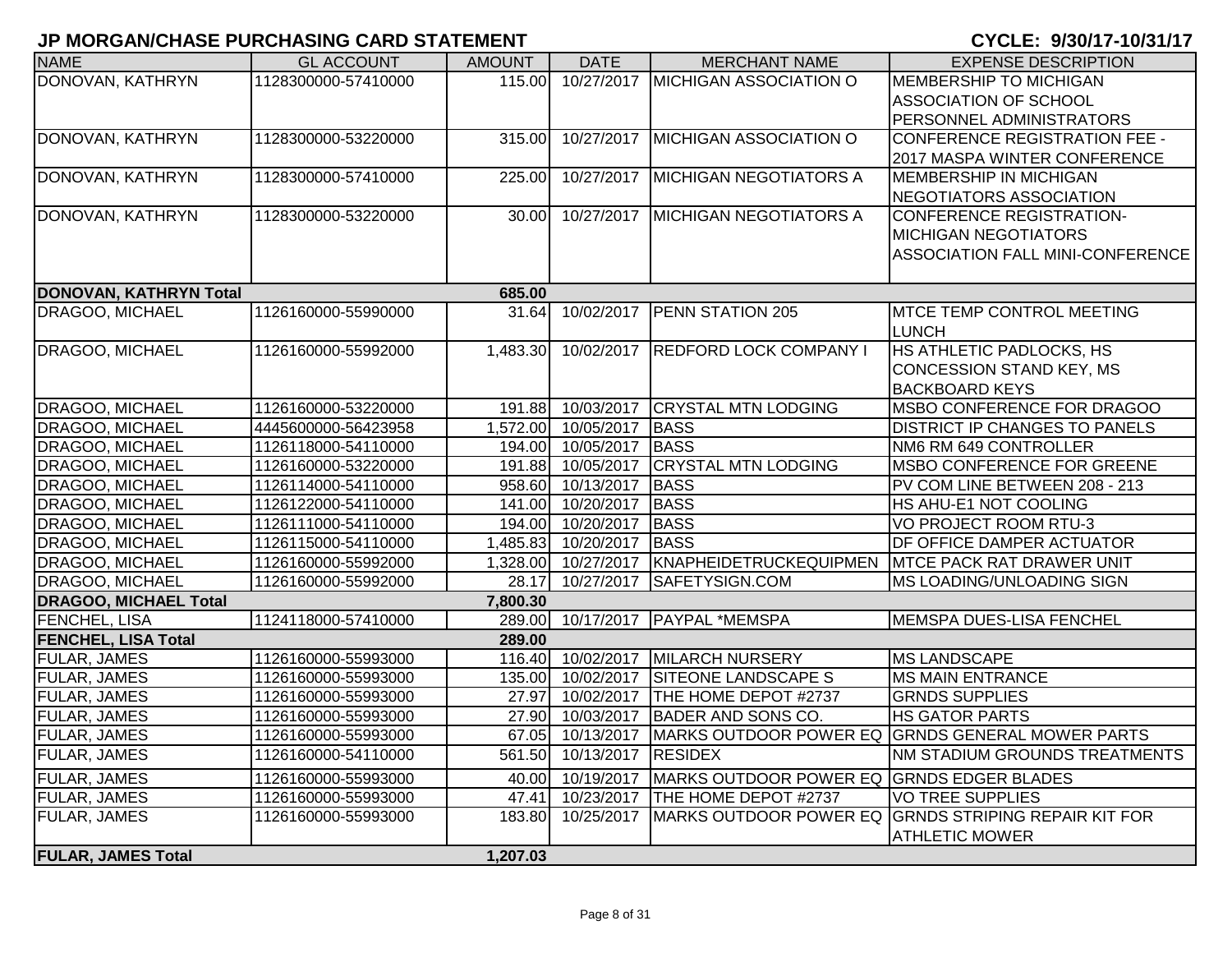| <b>NAME</b>                                | <b>GL ACCOUNT</b>   | <b>AMOUNT</b> | <b>DATE</b>       | <b>MERCHANT NAME</b>                     | <b>EXPENSE DESCRIPTION</b>                           |
|--------------------------------------------|---------------------|---------------|-------------------|------------------------------------------|------------------------------------------------------|
| FURLOW, SETH                               | 1711322000-55110614 | 212.17        |                   | 10/06/2017   FLINN SCIENTIFIC, I         | AGAROSE FOR IB BIOLOGY AND                           |
|                                            |                     |               |                   |                                          | <b>GENETICS</b>                                      |
| <b>FURLOW, SETH</b>                        | 1711322000-55110614 | 164.99        |                   | 10/13/2017 BACKYARD BRAINS               | PLANT SCIENCE INVESTIGATIONS FOR                     |
|                                            |                     |               |                   |                                          | <b>IB BIOLOGY</b>                                    |
| FURLOW, SETH                               | 1711322000-55110614 | 234.41        | 10/17/2017        | <b>CAROLINA BIOLOGIC SUPP</b>            | PLANT SCIENCE TISSUE CULTURE                         |
|                                            |                     |               |                   |                                          | <b>REQUIREMENTS, IB BIOLOGY</b>                      |
| FURLOW, SETH                               | 1711322000-55110614 |               |                   | 18.99 10/18/2017 KROGER #671             | <b>IB FLOWER DISSECTION LAB</b>                      |
| FURLOW, SETH                               | 1711322000-55110614 |               | 4.58 10/27/2017   | KROGER #361                              | <b>IB OSMOSIS AND DIFFUSION LAB</b>                  |
| FURLOW, SETH                               | 1711322000-55110614 |               | 18.65 10/30/2017  | <b>BUSCH'S #1032</b>                     | <b>IB OSMOSIS AND DIFFUSION LAB</b>                  |
| FURLOW, SETH                               | 1711322000-55110614 | 68.98         | 10/31/2017        | <b>FTD.COM</b>                           | PLANT TISSUE CULTURE--AMOUNT IS                      |
|                                            |                     |               |                   |                                          | FULLY REFUNDED ON NEXT BILLING                       |
|                                            |                     |               |                   |                                          | <b>CYCLE BECAUSE OF DAMAGE</b>                       |
| <b>FURLOW, SETH Total</b>                  |                     | 722.77        |                   |                                          |                                                      |
| <b>GILMORE, MEGAN</b>                      | 1311800000-55110551 | 12.00         | 10/05/2017        | <b>TARGET</b><br>00008722                | <b>TEACHING SUPPLIES</b>                             |
| <b>GILMORE, MEGAN Total</b>                |                     | 12.00         |                   |                                          |                                                      |
| GONZALEZ-SHEERAN, MAR (6100020000-24316644 |                     | 25.00         |                   | 10/06/2017 SEFMD (SCIENCE FAIR)          | AFFILIATION FEE FOR 2018 SCIENCE                     |
|                                            |                     |               |                   |                                          | <b>FAIR - DETTROIT</b>                               |
| GONZALEZ-SHEERAN, MAR (6100020000-24316257 |                     | 100.00        | 10/13/2017        | NICKANDERSON                             | CANCELLATION FEE FOR DJ-7TH                          |
|                                            |                     |               |                   |                                          | <b>GRADE WELCOME</b>                                 |
| GONZALEZ-SHEERAN, MAR 6100020000-24316645  |                     | 67.95         |                   | 10/30/2017 FISH DOCTORS CANTON           | SUPPLIES FOR SALMON IN THE                           |
|                                            |                     |               |                   |                                          | <b>CLASSROOM PROJECT FILTER</b>                      |
|                                            |                     |               |                   |                                          | CARTRIDGES, WATER CHLORINATION,                      |
|                                            |                     |               |                   |                                          | <b>CLEANING SUCTION HOSE</b>                         |
| <b>GONZALEZ-SHEERAN, MARGARET Total</b>    |                     | 192.95        |                   |                                          |                                                      |
| <b>GORDON, BRIAN</b>                       | 1126160000-54120000 |               | 41.77 10/02/2017  | THE HOME DEPOT #2737                     | <b>HARDWARE FOR PROJECT</b>                          |
| GORDON, BRIAN                              | 6100061000-24316275 |               | 515.00 10/04/2017 | <b>GRAND TRAV RSRT CONCIE</b>            | <b>ROOM FOR MIAAA</b>                                |
| <b>GORDON, BRIAN</b>                       | 6100061000-24316275 |               | 770.00 10/05/2017 |                                          | MEADOWBROOK ART CENTER PICTURES FOR ROBBIE AND CAROL |
| <b>GORDON, BRIAN</b>                       | 6100061000-24316104 |               | 14.44 10/09/2017  | NORTHVILLE SPORTS DEN                    | <b>LUNCH KLAA</b>                                    |
| <b>GORDON, BRIAN</b>                       | 6100061000-24316104 |               | 28.58 10/11/2017  | EINSTEIN'S #4088                         | <b>BAGELS KLAA</b>                                   |
| <b>GORDON, BRIAN</b>                       | 1429300000-54120000 |               | 496.00 10/13/2017 | DOUGLAS INDUSTRIES                       | <b>SINGLES STICKS TENNIS</b>                         |
| <b>GORDON, BRIAN</b>                       | 6100061000-24316104 |               | 13.94 10/19/2017  | SQU*SQ *KNAPP'S DONUTS                   | <b>DONUTS MHSAA</b>                                  |
| <b>GORDON, BRIAN</b>                       | 1429300000-57410000 |               | 58.00 10/23/2017  | <b>THE MEADOWS GOLF PROSH</b>            | <b>GOLF FINALS GREENS FEE</b>                        |
| <b>GORDON, BRIAN Total</b>                 |                     | 1,937.73      |                   |                                          |                                                      |
| <b>GREENE, NEIL</b>                        | 1126160000-55990000 |               | 31.24 10/13/2017  | <b>FIREHOUSE SUBS #15</b>                | <b>MTCE BASS WORKING MEETING</b>                     |
| <b>GREENE, NEIL</b>                        | 1126160000-55990000 |               |                   | 45.01 10/16/2017   VERIZON WRLS M7456-01 | <b>MTCE WORK PHONE ACCESSORIES</b>                   |
| <b>GREENE, NEIL</b>                        | 1126160000-55992000 |               |                   | 197.64 10/23/2017 SAFETY DIRECT AMERICA  | <b>HS POOL ANTI-SLIP TAPE</b>                        |
| <b>GREENE, NEIL Total</b>                  |                     | 273.89        |                   |                                          |                                                      |
| HANSEN, ANN                                | 1311800000-53220551 |               |                   | 20.00 10/03/2017 APPELBAUM TRAINING INS  | <b>TRAINING FOR PRESCHOOL STAFF</b>                  |
| HANSEN, ANN                                | 1311800000-53220551 | 20.00         | 10/13/2017        | <b>APPELBAUM TRAINING INS</b>            | TRAINING FOR PRESCHOOL STAFF                         |
| HANSEN, ANN                                | 1335100000-53220553 | 20.00         | 10/16/2017        | <b>APPELBAUM TRAINING INS</b>            | <b>CARE STAFF TRAINING</b>                           |
| HANSEN, ANN                                | 1335100000-53220553 |               |                   | 20.00 10/16/2017 APPELBAUM TRAINING INS  | <b>CARE STAFF TRAINING</b>                           |
| HANSEN, ANN                                | 1335100000-53220553 |               |                   | 200.00 10/16/2017 APPELBAUM TRAINING INS | <b>TRAINING FOR CARE STAFF</b>                       |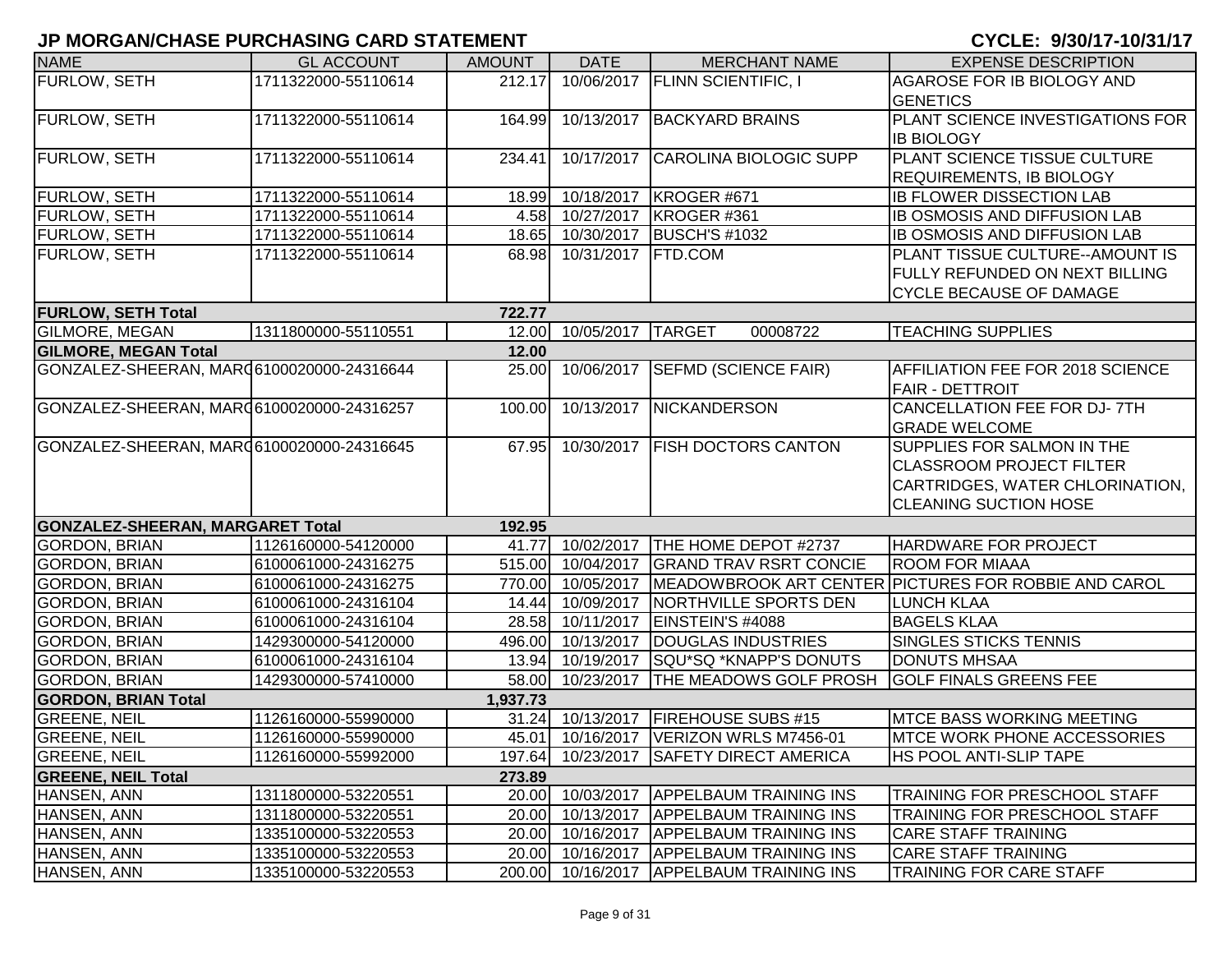| <b>NAME</b>                    | <b>GL ACCOUNT</b>   | AMOUNT   | DATE                    | <b>MERCHANT NAME</b>                      | <b>EXPENSE DESCRIPTION</b>                                    |
|--------------------------------|---------------------|----------|-------------------------|-------------------------------------------|---------------------------------------------------------------|
| HANSEN, ANN                    | 1311800000-53220551 |          |                         | 24.00 10/23/2017 APPELBAUM TRAINING INS   | <b>PRESCHOOL STAFF TRAINING</b>                               |
| HANSEN, ANN                    | 1335100000-53220553 |          |                         | 80.00 10/27/2017 APPELBAUM TRAINING INS   | <b>CARE TRAINING</b>                                          |
| <b>HANSEN, ANN Total</b>       |                     | 384.00   |                         |                                           |                                                               |
| HARBAR, ERIN                   | 1111322000-55110702 |          |                         | 45.45 10/02/2017 DBC*BLICK ART MATERIAL   | <b>WATER COLOR</b>                                            |
| HARBAR, ERIN                   | 1111322000-55110702 |          |                         | 140.80 10/06/2017 DBC*BLICK ART MATERIAL  | <b>MARKERS GLAZE</b>                                          |
| HARBAR, ERIN                   | 1111322000-55110702 |          |                         | -9.00 10/09/2017 AMAZON MKTPLACE PMTS     | <b>REFUND FOR TAX</b>                                         |
| HARBAR, ERIN                   | 1111322000-55110702 |          | 17.99 10/09/2017        | <b>AMAZON MKTPLACE PMTS</b>               | <b>METAL STAMPS</b>                                           |
| HARBAR, ERIN                   | 1111322000-55110799 |          |                         | 357.96 10/09/2017 AMAZON MKTPLACE PMTS    | STOOLS FOR ROOM 180                                           |
| HARBAR, ERIN                   | 1111322000-55110702 |          | 104.94 10/09/2017       | <b>AMAZONPRIME MEMBERSHIP</b>             | MISTAKE, REFUND ABOVE                                         |
| HARBAR, ERIN                   | 1111322000-55110702 |          |                         | -104.94 10/09/2017 AMAZONPRIME MEMBERSHIP | <b>REFUND FOR PURCHASE MISTAKE</b>                            |
| HARBAR, ERIN                   | 1111322000-55110702 |          | 143.98 10/09/2017       | <b>DBC*BLICK ART MATERIAL</b>             | <b>GENERAL ART</b>                                            |
| HARBAR, ERIN                   | 1711322000-55110614 |          | 36.00 10/09/2017        | <b>DBC*BLICK ART MATERIAL</b>             | <b>IB ART</b>                                                 |
| HARBAR, ERIN                   | 1111322000-55110702 |          |                         | 225.66 10/09/2017 MOLLY HAWKINS HOUSE IN  | PAPER AND PAINT                                               |
| HARBAR, ERIN                   | 1711322000-55110614 |          |                         | 56.42 10/09/2017 MOLLY HAWKINS HOUSE IN   | <b>PAPER AND PAINT</b>                                        |
| HARBAR, ERIN                   | 1111322000-55110702 |          |                         | 27.00 10/09/2017 MOLLY HAWKINS HOUSE IN   | <b>SHIPPING FOR PAPER</b>                                     |
| HARBAR, ERIN                   | 1111322000-55110702 |          | 61.00 10/10/2017        | <b>ARMSTRONG TOOL &amp; SUPPL</b>         | SHEET METAL, WIRE, SAW BLADES                                 |
| HARBAR, ERIN                   | 1711322000-55110614 |          |                         | 259.95 10/11/2017 NASCO FORT ATKINSON     | PRISMACOLOR MARKERS                                           |
| HARBAR, ERIN                   | 1111322000-55110702 |          |                         | 336.17 10/11/2017 NASCO FORT ATKINSON     | <b>CERAMIC GLAZE</b>                                          |
| HARBAR, ERIN                   | 1111322000-55110702 |          |                         | 254.64 10/19/2017 SSI*SCHOOL SPECIALTY    | <b>GLAZE &amp; PAINT</b>                                      |
| HARBAR, ERIN                   | 1711322000-55110614 |          | 381.96 10/19/2017       | SSI*SCHOOL SPECIALTY                      | PAINT & COLOR PENCILS                                         |
| HARBAR, ERIN                   | 1711322000-55110614 |          | 98.07 10/25/2017        | JERRY'S ARTARAMA                          | <b>COLOR PENCILS</b>                                          |
| HARBAR, ERIN                   | 1111322000-55110702 | 228.82   | 10/25/2017              | JERRY'S ARTARAMA                          | <b>COLOR PENCILS</b>                                          |
| HARBAR, ERIN                   | 1111322000-55110702 |          | 174.00 10/26/2017       | <b>ARMSTRONG TOOL &amp; SUPPL</b>         | <b>WIRE</b>                                                   |
| HARBAR, ERIN                   | 1111322000-55110702 |          | 3.48 10/27/2017         | JERRY'S ARTARAMA                          | <b>COLOR PENCIL</b>                                           |
| HARBAR, ERIN                   | 1111322000-55110702 |          | 20.54 10/30/2017        | MOLLY HAWKINS HOUSE IN                    | <b>ERASERS &amp; ACRYLIC</b>                                  |
| <b>HARBAR, ERIN Total</b>      |                     | 2,860.89 |                         |                                           |                                                               |
| <b>HARRIS, CHRISTINE</b>       | 6100041000-24316355 |          |                         | 8.27 10/03/2017 MEIJER INC #122<br>Q01    | <b>FALL CRAFT PROJECT SUPPLIES</b>                            |
| <b>HARRIS, CHRISTINE</b>       | 1311800000-55110551 |          |                         | 67.79 10/18/2017 MICHAELS.COM             | <b>CLASSROOM SUPPLIES</b>                                     |
| <b>HARRIS, CHRISTINE</b>       | 6100041000-24316355 |          | 21.16 10/19/2017 TARGET | 00014654                                  | <b>FALL CRAFT &amp; PARTY SUPPLIES</b>                        |
| <b>HARRIS, CHRISTINE</b>       | 6100041000-24316355 |          | 11.92 10/23/2017        | WAL-MART #5048                            | <b>FALL PROJECT SUPPLIES</b>                                  |
| <b>HARRIS, CHRISTINE Total</b> |                     | 109.14   |                         |                                           |                                                               |
| HAWKINS, STEPHANIE             | 1311800000-55110551 |          | 7.00 10/09/2017         | <b>DOLLAR TREE</b>                        | <b>CRAFT SUPPLIES AND SCIENCE</b><br><b>ACTIVITY SUPPLIES</b> |
| HAWKINS, STEPHANIE             | 1311800000-55110551 | 23.43    |                         | 10/09/2017 MICHAELS STORES 3744           | HALLOWEEN PARTY SUPPLIES AND<br><b>DECORATIONS</b>            |
| HAWKINS, STEPHANIE             | 1311800000-55110551 |          | 9.00 10/09/2017 TARGET  | 00019711                                  | <b>HALLOWEEN PARTY SUPPLIES</b>                               |
| HAWKINS, STEPHANIE             | 1311800000-55110551 |          |                         | 11.00 10/16/2017 DOLLAR TREE              | FIRE SAFETY MATH SUPPLIES (SPRAY                              |
|                                |                     |          |                         |                                           | <b>BOTTLES) AND DRAMATIC PLAY</b><br><b>CLOTHING</b>          |
| HAWKINS, STEPHANIE             | 1311800000-55110551 | 26.98    |                         | 10/19/2017 AMAZON.COM                     | SET OF SMALL LEGOS FOR<br><b>CLASSROOM</b>                    |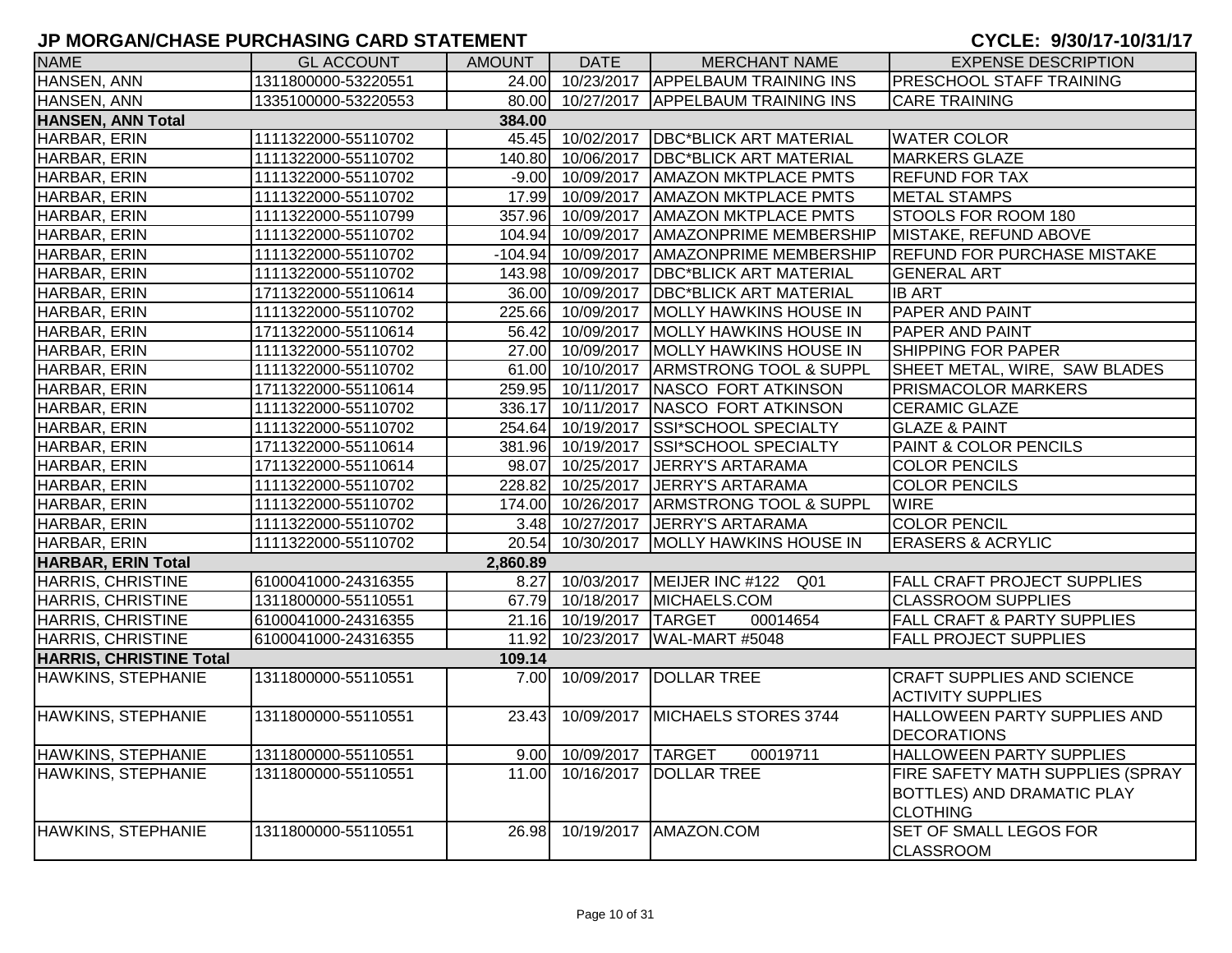| <b>NAME</b>                     | <b>GL ACCOUNT</b>   | <b>AMOUNT</b> | <b>DATE</b>        | <b>MERCHANT NAME</b>           | <b>EXPENSE DESCRIPTION</b>                                 |
|---------------------------------|---------------------|---------------|--------------------|--------------------------------|------------------------------------------------------------|
| HAWKINS, STEPHANIE              | 1311800000-55110551 | 12.77         | 10/30/2017         | <b>DOLLAR TREE</b>             | SCIENCE ACTIVITY SUPPLIES AND                              |
|                                 |                     |               |                    |                                | <b>HALLOWEEN PARTY SUPPLIES</b>                            |
|                                 |                     |               |                    |                                | (NOODLES FOR SENSORY TABLE)                                |
| <b>HAWKINS, STEPHANIE Total</b> |                     | 90.18         |                    |                                |                                                            |
| HAYNES, DEBORAH                 | 1335100000-55110553 |               | 84.08 10/16/2017   | <b>TARGET</b><br>00014654      | <b>TEACHING SUPPLIES</b>                                   |
| <b>HAYNES, DEBORAH Total</b>    |                     | 84.08         |                    |                                |                                                            |
| <b>HENDERSON, BETH</b>          | 1125200000-55910000 |               | 47.66 10/12/2017   | STAPLS7184802350000002         | <b>BUSINESS OFFICE SUPPLIES</b>                            |
| HENDERSON, BETH                 | 1125200000-55910000 | 1.47          | 10/12/2017         | STAPLS7184802350000003         | <b>BUSINESS OFFICE SUPPLIES</b>                            |
| <b>HENDERSON, BETH Total</b>    |                     | 49.13         |                    |                                |                                                            |
| <b>HOLLY, SHEILA</b>            | 1123200000-57410000 | 60.00         | 10/05/2017         | <b>MICHIGAN PUPIL ACCOUNT</b>  | MPAAA MEMBERSHIP DUES, SHEILA<br><b>HOLLY</b>              |
| HOLLY, SHEILA                   | 1128200000-53490000 | 83.00         | 10/09/2017         | REV.COM                        | <b>CLOSED CAPTIONING FOR BOE</b>                           |
|                                 |                     |               |                    |                                | MEETING 10/5/2017                                          |
| HOLLY, SHEILA                   | 1123200000-53220000 | 225.00        | 10/11/2017         | MICH ASSOC OF SCH ADMI         | EAP WORKSHOP, 10/24/2017, LANSING<br><b>KELLOGG CENTER</b> |
| <b>HOLLY, SHEILA</b>            | 1123100000-53220000 | 30.00         | 10/19/2017         | <b>OAKLAND SCHOOLS-RC INT</b>  | OCSBA DINNER MEETING, 11/8/2017,<br><b>JILL MINNICK</b>    |
| <b>HOLLY, SHEILA</b>            | 1123200000-53220000 | 383.00        | 10/20/2017         | <b>MASB</b>                    | ALC CONFERENCE, 11/9-12/2017,                              |
|                                 |                     |               |                    |                                | LANSING, STEVE MATTHEWS                                    |
|                                 |                     |               |                    |                                | PRESENTING AT CONFERENCE                                   |
| <b>HOLLY, SHEILA</b>            | 1128200000-53490000 | 48.00         | 10/23/2017 REV.COM |                                | <b>CLOSED CAPTIONING FOR BOE</b>                           |
|                                 |                     |               |                    |                                | MEETING 10/19/2017                                         |
| HOLLY, SHEILA                   | 1123200000-53220000 | 11.00         | 10/30/2017         | <b>OAKLAND SCHOOLS-RC INT</b>  | OS MISTAR USERS CONFERENCE,                                |
|                                 |                     |               |                    |                                | 11/16/2017, SHEILA HOLLY                                   |
| <b>HOLLY, SHEILA Total</b>      |                     | 840.00        |                    |                                |                                                            |
| <b>HOSKINS, DIANE</b>           | 6100025000-24316301 | 242.65        | 10/02/2017         | SAMSCLUB #6657                 | STUDENT DINNER SUPPLIES/VENDING                            |
| <b>HOSKINS, DIANE</b>           | 1122700331-55910751 |               | 45.19 10/02/2017   | STAPLS7184064860000002         | <b>OFFICE SUPPLIES</b>                                     |
| HOSKINS, DIANE                  | 1513200331-55110000 | 46.57         | 10/02/2017         | STAPLS7184064860000003         | TEACHER SUPPLY MIKE GADEN CORK<br><b>BOARD</b>             |
| <b>HOSKINS, DIANE</b>           | 6100025000-24316301 | 122.92        | 10/03/2017         | PANERA BREAD #608009           | <b>STUDENT DINNER</b>                                      |
| HOSKINS, DIANE                  | 1122100331-53220513 | 105.00        | 10/04/2017         | <b>PAYPAL *MICHIGANTEA</b>     | TEACHER MITESOL REGISTRATION ESL                           |
| HOSKINS, DIANE                  | 1122100331-53220513 | 25.00         |                    | 10/04/2017 PAYPAL *MICHIGANTEA | CONFERENCE FEE MITESOL 2017 ESL<br><b>TEACHER</b>          |
| HOSKINS, DIANE                  | 6100025000-24316301 |               |                    | 98.90 10/04/2017 PRIMOS PIZZA  | <b>STUDENT DINNER</b>                                      |
| <b>HOSKINS, DIANE</b>           | 6100025000-24316301 |               | 223.68 10/09/2017  | <b>FAMOUS DAVES</b>            | COUNT DAY STUDENT DINNER                                   |
| <b>HOSKINS, DIANE</b>           | 6100025000-24316301 | 95.71         | 10/11/2017         | <b>BENITOS PIZZA-NOVI</b>      | <b>STUDENT DINNER</b>                                      |
| <b>HOSKINS, DIANE</b>           | 6100025000-24316301 | 111.94        | 10/24/2017         | PANERA BREAD #608009           | <b>STUDENT DINNER</b>                                      |
| <b>HOSKINS, DIANE Total</b>     |                     | 1,117.56      |                    |                                |                                                            |
| <b>HOURIGAN, MARK</b>           | 1111322000-55110723 | 381.99        | 10/17/2017         | <b>J W PEPPER AND SON INC</b>  | PURCHASE OF 5 DIFFERENT PIECES<br><b>OF MUSIC</b>          |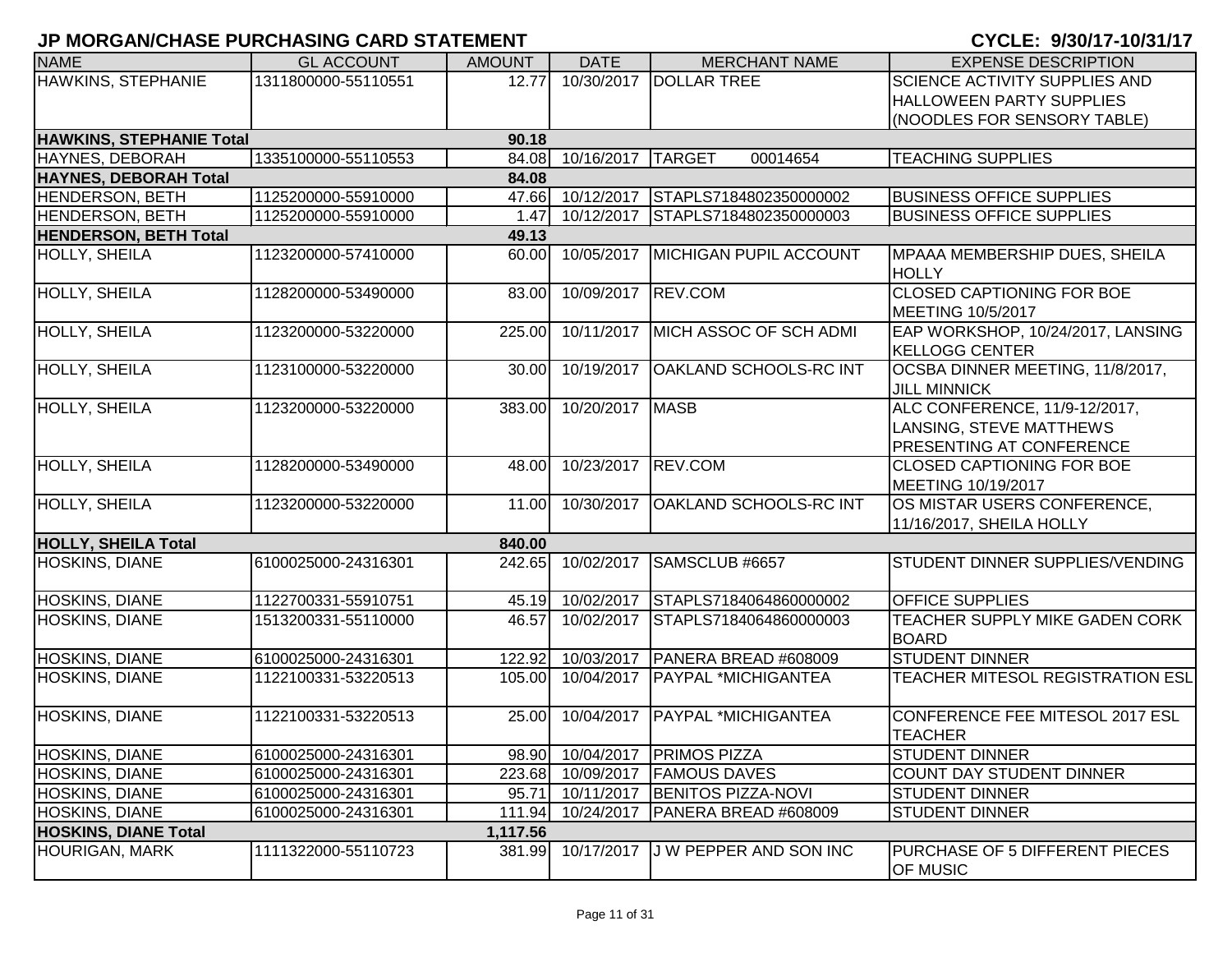| <b>NAME</b>                    | <b>GL ACCOUNT</b>   | <b>AMOUNT</b> | <b>DATE</b>               | <b>MERCHANT NAME</b>                 | <b>EXPENSE DESCRIPTION</b>                                                                                     |
|--------------------------------|---------------------|---------------|---------------------------|--------------------------------------|----------------------------------------------------------------------------------------------------------------|
| <b>HOURIGAN, MARK</b>          | 1111322000-55110723 | 90.00         | 10/17/2017                | <b>JW PEPPER AND SON INC</b>         | PURCHASE OF A PIECE OF MUSIC -<br><b>SUMMER DANCES</b>                                                         |
| <b>HOURIGAN, MARK</b>          | 1111322000-53430723 | 7.80          | 10/20/2017                | USPS PO 2569200376                   | SHIP JACKET TO A STUDENT FROM<br><b>DURAND HS</b>                                                              |
| <b>HOURIGAN, MARK Total</b>    |                     | 479.79        |                           |                                      |                                                                                                                |
| HOWARD, SARAH                  | 1311800000-55110551 | 19.98         | 10/26/2017                | MICHAELS STORES 4744                 | TEA LIGHTS FOR HALLOWEEN PARTY                                                                                 |
| <b>HOWARD, SARAH Total</b>     |                     | 19.98         |                           |                                      |                                                                                                                |
| HURLBURT, THOMAS               | 1127170000-55910000 | 39.82         | 10/16/2017                | THE HOME DEPOT #2737                 | <b>SHOP SUPPLIES</b>                                                                                           |
| <b>HURLBURT, THOMAS Total</b>  |                     | 39.82         |                           |                                      |                                                                                                                |
| JANTZ, ANGELA                  | 1124115000-55990000 | 49.50         | 10/17/2017                | <b>STAPLES</b><br>00115659           | 3 PLY INCIDENT REPORTS FOR<br><b>INTERNAL USE</b>                                                              |
| <b>JANTZ, ANGELA</b>           | 6100015000-24316275 | 100.00        | 10/19/2017                | <b>OAKLAND SCHOOLS-RC INT</b>        | <b>BECOME AN APPLE TEACHER</b><br><b>TRAINING-</b><br>ALLISTON, MAYNARD, NORTH, TAYLOR, P<br><b>ASSEGGIATO</b> |
| <b>JANTZ, ANGELA</b>           | 6100015000-24316275 | 100.00        | 10/19/2017                | <b>OAKLAND SCHOOLS-RC INT</b>        | <b>HANDS ON WITH GOOGLE</b><br><b>CLASSROOM-TAYLOR AND NORTH</b>                                               |
| JANTZ, ANGELA                  | 1111115000-53450000 | 15.00         | 10/19/2017                |                                      | TEACHERSPAYTEACHERS.CO LICENSE FOR SCHOOL WIDE PBIS<br><b>PLAN</b>                                             |
| JANTZ, ANGELA                  | 6100015000-24316501 | 357.50        | 10/24/2017                | <b>TREETOP PUBLISHING INC</b>        | <b>BARE BOOKS FOR 2ND GRADE</b><br><b>CLASSROOMS-THESE ARE TO HELP</b><br>WITH THE WRITING PROCESS             |
| JANTZ, ANGELA                  | 6100015000-24316501 | 341.70        | 10/25/2017                | <b>AMAZON MKTPLACE PMTS</b>          | MINDFULNESS BOOKS FOR 2ND<br><b>GRADE</b>                                                                      |
| JANTZ, ANGELA                  | 6100015000-24316501 | 7.41          | 10/26/2017                | <b>AMAZON MKTPLACE PMTS</b>          | ADDITIONAL MINDFULNESS BOOK FOR<br>2ND GRADE                                                                   |
| JANTZ, ANGELA                  | 6100015000-24316501 | 288.00        | 10/27/2017                | MARKERBOARD PEOPLE, IN               | DRY ERASE BOARDS FOR 1ST GRADE                                                                                 |
| <b>JANTZ, ANGELA Total</b>     |                     | 1,259.11      |                           |                                      |                                                                                                                |
| <b>JUOPPERI, JOHN</b>          | 1126160000-55992000 | 67.88         | 10/05/2017                | THE HOME DEPOT #2737                 | PV FLAGPOLE, NW CAFETERIA TABLE<br><b>SIGNS</b>                                                                |
| JUOPPERI, JOHN                 | 1126160000-55992000 |               | 156.00 10/18/2017         | <b>REDFORD LOCK COMPANY I</b>        | HS ROOM 130                                                                                                    |
| JUOPPERI, JOHN                 | 1126160000-55992000 |               | 60.99 10/20/2017          | <b>MENARDS WIXOM MI</b>              | <b>MTCE STOCK</b>                                                                                              |
| JUOPPERI, JOHN Total           |                     | 284.87        |                           |                                      |                                                                                                                |
| <b>KOBROSSY, THERESE</b>       | 1335100000-55110553 | 16.99         | 10/26/2017                | <b>STAPLES</b><br>00115659           | CLASSROOM SUPPLY - 3 HOLE PUNCH                                                                                |
| KOBROSSY, THERESE              | 1335100000-55110553 |               |                           | 81.30 10/27/2017 MEIJER INC #122 Q01 | CLASSROOM SUPPLY - BAND AIDS AND<br>HALLOWEEN MATERIALS/TREATS FOR<br><b>CLASS</b>                             |
| <b>KOBROSSY, THERESE Total</b> |                     | 98.29         |                           |                                      |                                                                                                                |
| KORTLANDT, PATRICIA            | 1124111000-55990000 |               | 67.08 10/02/2017 ETSY.COM |                                      | NEW PENCILS FOR NEW STAFF                                                                                      |
| KORTLANDT, PATRICIA            | 6100011000-24316275 | 15.00         | 10/12/2017                | <b>LITTLE CAESARS #0057</b>          | PIZZA FOR TITLE ONE PARENT<br><b>MEETING</b>                                                                   |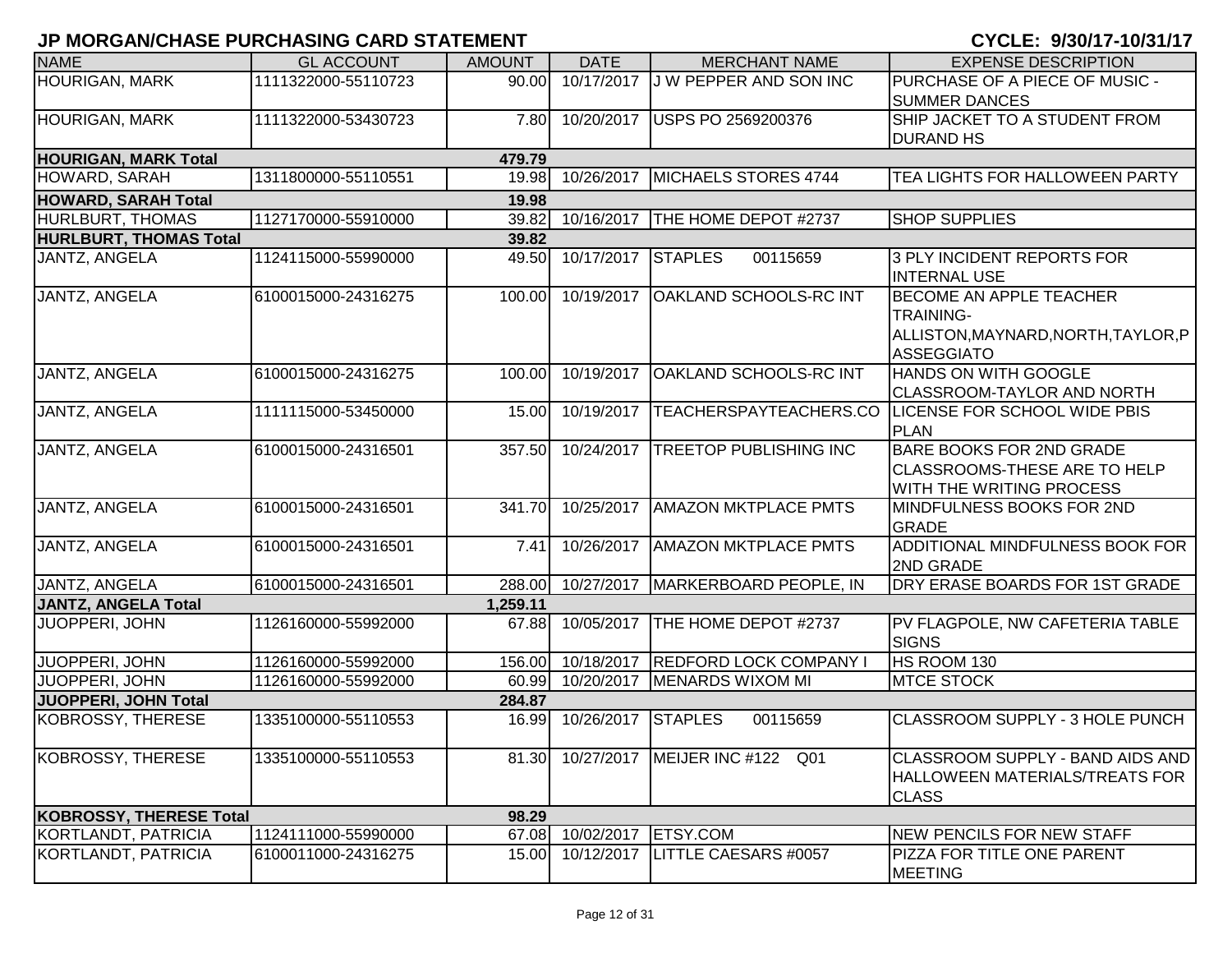| <b>NAME</b>                      | <b>GL ACCOUNT</b>   | <b>AMOUNT</b> | <b>DATE</b>               | <b>MERCHANT NAME</b>                     | <b>EXPENSE DESCRIPTION</b>            |
|----------------------------------|---------------------|---------------|---------------------------|------------------------------------------|---------------------------------------|
| KORTLANDT, PATRICIA              | 6100011000-24316275 | 14.96         | 10/13/2017                | <b>BUSCH'S #1205</b>                     | PAPER PRODUCTS FOR TITLE ONE          |
|                                  |                     |               |                           |                                          | <b>PARENT MEETING</b>                 |
| KORTLANDT, PATRICIA              | 6100011000-24316275 | 637.17        | 10/20/2017                | <b>PLANK ROAD PUBLISHING</b>             | <b>RECORDERS AND SUPPLIES FOR</b>     |
|                                  |                     |               |                           |                                          | <b>STUDENTS</b>                       |
| KORTLANDT, PATRICIA              | 1111111000-55110729 | 380.00        | 10/23/2017                | <b>BRAINPOP</b>                          | RENEWAL FOR 4TH GRADE                 |
|                                  |                     |               |                           |                                          | <b>SUBSCRIPTION</b>                   |
| KORTLANDT, PATRICIA              | 1111111000-55110708 | 67.49         | 10/27/2017                | STAPLS7185760558000001                   | <b>CLASSROOM SUPPLIES FOR KATIE</b>   |
|                                  |                     |               |                           |                                          | <b>CUDNOHUFSKY</b>                    |
| KORTLANDT, PATRICIA              | 1111111000-55110708 | 46.86         | 10/30/2017                | SSI*SCHOOL SPECIALTY                     | <b>CLASSROOM SUPPLIES FOR KATIE</b>   |
|                                  |                     |               |                           |                                          | CUDNOHUFSKY(25.93) AND SHANNON        |
|                                  |                     |               |                           |                                          | AGER(20.93)                           |
| <b>KORTLANDT, PATRICIA Total</b> |                     | 1,228.56      |                           |                                          |                                       |
| LALONDE, LUCAS                   | 1129900000-55990000 | 33.75         | 10/20/2017                | <b>AMAZON MKTPLACE PMTS</b>              | <b>REPLACEMENT KEYBOARDS FOR</b>      |
|                                  |                     |               |                           |                                          | <b>PRESENTATION LAPTOPS</b>           |
| LALONDE, LUCAS                   | 1129900000-55990000 | 33.75         | 10/23/2017                | <b>AMAZON MKTPLACE PMTS</b>              | REPLACEMENT KEYBOARDS FOR AUD         |
|                                  |                     |               |                           |                                          | <b>PRESENTATION LAPTOPS</b>           |
| <b>LALONDE, LUCAS Total</b>      |                     | 67.50         |                           |                                          |                                       |
| LAMBERT, ELIZABETH               | 1126113000-55991000 |               | 473.35 10/02/2017 NICHOLS |                                          | NW CUSTODIAL SUPPLIES                 |
| LAMBERT, ELIZABETH               | 1126111000-55991000 | 1,032.35      | 10/02/2017                | <b>NICHOLS</b>                           | <b>VO CUSTODIAL SUPPLIES</b>          |
| LAMBERT, ELIZABETH               | 1126160000-55991000 |               | 802.55 10/02/2017         | <b>NICHOLS</b>                           | <b>MTCE CUSTODIAL SUPPLIES</b>        |
| LAMBERT, ELIZABETH               | 1126152000-55991000 | 814.74        | 10/02/2017                | <b>NICHOLS</b>                           | <b>ECEC CUSTODIAL SUPPLIES</b>        |
| LAMBERT, ELIZABETH               | 1126118000-55991000 | 583.72        | 10/02/2017                | <b>NICHOLS</b>                           | NM5 CUSTODIAL SUPPLIES                |
| LAMBERT, ELIZABETH               | 1126120000-55991000 | 1,287.27      | 10/02/2017                | <b>NICHOLS</b>                           | <b>MS CUSTODIAL SUPPLIES</b>          |
| LAMBERT, ELIZABETH               | 1126122000-55991000 |               | 2,672.75 10/02/2017       | <b>NICHOLS</b>                           | HS CUSTODIAL SUPPLIES                 |
| LAMBERT, ELIZABETH               | 1126112000-55991000 |               | 336.08 10/02/2017         | <b>NICHOLS</b>                           | OH CUSTODIAL SUPPLIES                 |
| LAMBERT, ELIZABETH               | 1126115000-55991000 |               | 431.66 10/02/2017         | <b>NICHOLS</b>                           | DF CUSTODIAL SUPPLIES                 |
| LAMBERT, ELIZABETH               | 1126114000-55991000 |               | 575.65 10/02/2017         | <b>NICHOLS</b>                           | PV CUSTODIAL SUPPLIES                 |
| LAMBERT, ELIZABETH               | 1126118000-55991000 | 789.91        | 10/02/2017                | <b>NICHOLS</b>                           | NM6 CUSTODIAL SUPPLIES                |
| LAMBERT, ELIZABETH               | 4445603000-56225000 |               | 7,044.12 10/02/2017       | <b>PRINTNOLOGY INC</b>                   | <b>ITC EXTERIOR BUILDING SIGN, PO</b> |
|                                  |                     |               |                           |                                          | P1800050                              |
| LAMBERT, ELIZABETH               | 1126160000-54910000 |               | 54.70 10/02/2017          | QUALITY FIRST AID & SA                   | <b>MTCE FIRST AID KIT REFILLS</b>     |
| LAMBERT, ELIZABETH               | 1126170000-54910000 |               | 43.76 10/02/2017          | <b>QUALITY FIRST AID &amp; SA</b>        | TRANS FIRST AID KIT REFILLS           |
| LAMBERT, ELIZABETH               | 1126122000-54110000 |               | 54.70 10/02/2017          | <b>THYSSENKRUPP ELEVATOR</b>             | <b>HS ELEVATOR MTCE</b>               |
| LAMBERT, ELIZABETH               | 1126160000-55990000 |               | 1,954.47 10/02/2017       | <b>VARSITY LINCOLN INC</b>               | MTCE 2012 FORD REPAIRS                |
| LAMBERT, ELIZABETH               | 1126161000-53840000 | 2,375.56      | 10/02/2017                | <b>WASTE MGMT WM EZPAY</b>               | <b>DISTRICT WASTE REMOVAL</b>         |
| LAMBERT, ELIZABETH               | 2326161000-53840000 |               | 791.86 10/02/2017         | <b>WASTE MGMT WM EZPAY</b>               | <b>DISTRICT WASTE REMOVAL - REC</b>   |
| LAMBERT, ELIZABETH               | 1126160000-53430000 |               | 100.00 10/03/2017         | <b>ARC - MI MADISON HGTS</b>             | <b>MTCE SKYSITE MONTHLY FEE</b>       |
| LAMBERT, ELIZABETH               | 1126122000-54110000 |               | 1,803.59 10/03/2017       | <b>INT*IN *AQUATIC SOURCE</b>            | HS POOL INSTALL REPAIRED              |
|                                  |                     |               |                           |                                          | <b>CONTROLLER</b>                     |
| LAMBERT, ELIZABETH               | 1126122000-54110000 | 651.51        |                           | 10/03/2017  INT*IN *AQUATIC SOURCE       | HS POOL INSTALL VALVE                 |
| LAMBERT, ELIZABETH               | 1126160000-55992000 |               |                           | 100.65 10/03/2017 INT*IN *AQUATIC SOURCE | <b>HS POOL MICRON FILTER BAGS</b>     |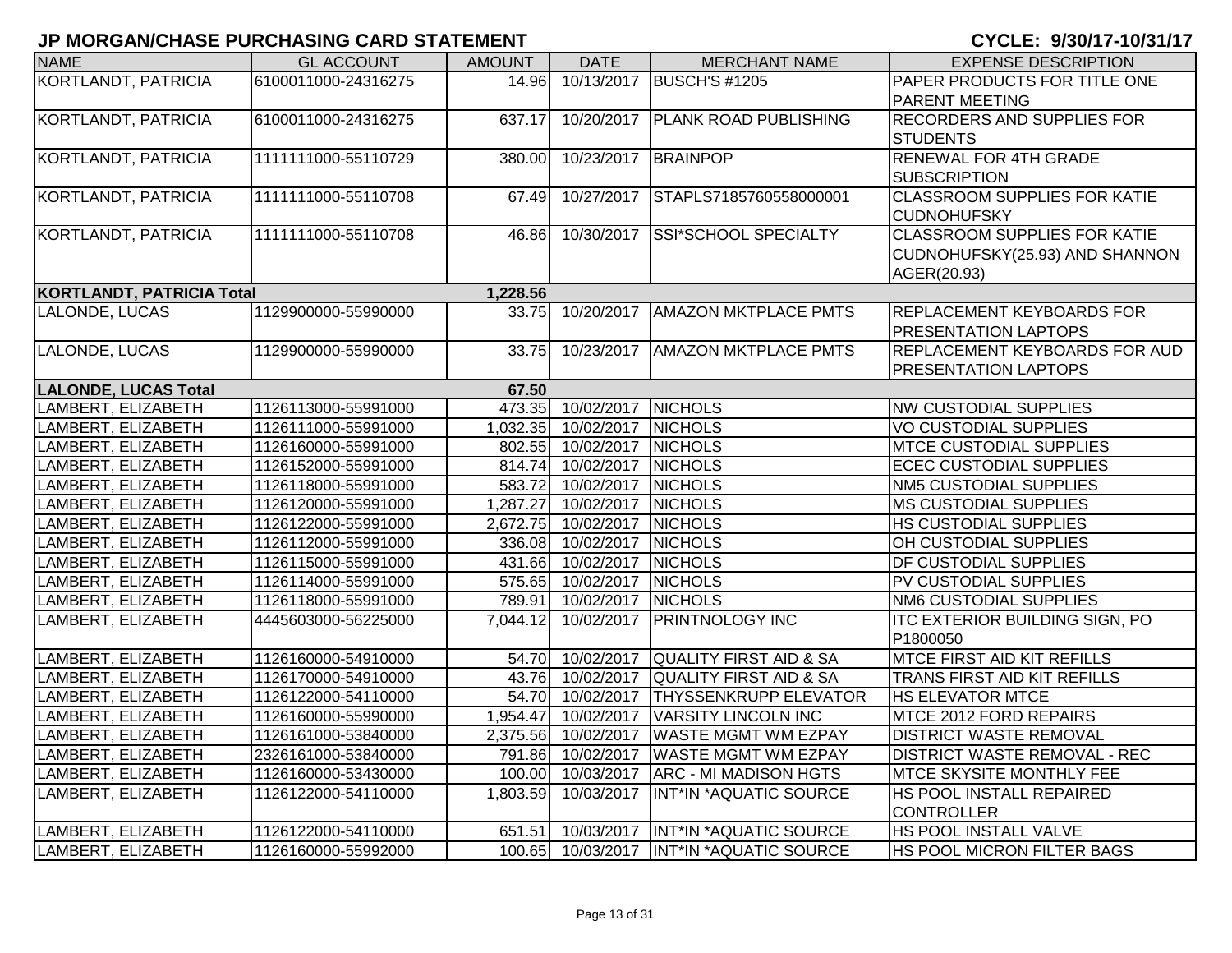| <b>NAME</b>        | <b>GL ACCOUNT</b>   | <b>AMOUNT</b> | <b>DATE</b>                  | <b>MERCHANT NAME</b>               | <b>EXPENSE DESCRIPTION</b>            |
|--------------------|---------------------|---------------|------------------------------|------------------------------------|---------------------------------------|
| LAMBERT, ELIZABETH | 4445611000-56225000 | 1,443.00      |                              | 10/03/2017 SONITROL GREAT LAKES M  | VO INSTALL OF SECURITY SYSTEM TO      |
|                    |                     |               |                              |                                    | <b>ADDITION</b>                       |
| LAMBERT, ELIZABETH | 1126160000-55992000 | 91.50         |                              | 10/04/2017  LEONARDS SYSRUPS       | HS POOL CO2                           |
| LAMBERT, ELIZABETH | 1126160000-54910000 | 1,875.00      |                              | 10/05/2017 ARCH ENVIRONMENTAL GRO  | <b>DISTRICT AHERA THRU DECEMBER</b>   |
|                    |                     |               |                              |                                    | 2017                                  |
| LAMBERT, ELIZABETH | 1126122000-54910000 | 3,181.00      | 10/05/2017                   | <b>MUSCO SPORTS LIGHTING</b>       | <b>HS STADIUM LIGHTS</b>              |
| LAMBERT, ELIZABETH | 1126105000-54110000 |               | 31.00 10/05/2017             | <b>PREMIER PEST MANAG</b>          | <b>NATC PEST MANAGEMENT</b>           |
| LAMBERT, ELIZABETH | 1126115000-54110000 |               | 28.00 10/05/2017             | <b>PREMIER PEST MANAG</b>          | <b>DF PEST MANAGEMENT</b>             |
| LAMBERT, ELIZABETH | 1126152000-54110000 |               | 37.00 10/05/2017             | <b>PREMIER PEST MANAG</b>          | <b>ECEC PEST MANAGEMENT</b>           |
| LAMBERT, ELIZABETH | 1126101000-54110000 |               | 43.00 10/05/2017             | <b>PREMIER PEST MANAG</b>          | <b>ESB PEST MANAGEMENT</b>            |
| LAMBERT, ELIZABETH | 1126103000-54110000 | 28.00         | 10/05/2017                   | <b>PREMIER PEST MANAG</b>          | <b>ITC PEST MANAGEMENT</b>            |
| LAMBERT, ELIZABETH | 1126122000-54110000 | 33.00         | 10/05/2017                   | <b>PREMIER PEST MANAG</b>          | HS PEST MANAGEMENT                    |
| LAMBERT, ELIZABETH | 1126118000-54110000 | 28.00         | 10/05/2017                   | <b>PREMIER PEST MANAG</b>          | <b>NM5 PEST MANAGEMENT</b>            |
| LAMBERT, ELIZABETH | 1126118000-54110000 | 28.00         | 10/05/2017                   | <b>PREMIER PEST MANAG</b>          | <b>NM6 PEST MANAGEMENT</b>            |
| LAMBERT, ELIZABETH | 1126120000-54110000 | 37.00         | 10/05/2017                   | <b>PREMIER PEST MANAG</b>          | <b>MS PEST MANAGEMENT</b>             |
| LAMBERT, ELIZABETH | 1126113000-54110000 | 28.00         | 10/05/2017                   | <b>PREMIER PEST MANAG</b>          | <b>NW PEST MANAGEMENT</b>             |
| LAMBERT, ELIZABETH | 1126112000-54110000 | 28.00         | 10/05/2017                   | <b>PREMIER PEST MANAG</b>          | <b>OH PEST MANAGEMENT</b>             |
| LAMBERT, ELIZABETH | 1126114000-54110000 | 28.00         | 10/05/2017                   | <b>PREMIER PEST MANAG</b>          | PV PEST MANAGEMENT                    |
| LAMBERT, ELIZABETH | 1126111000-54110000 | 35.00         | 10/05/2017                   | <b>PREMIER PEST MANAG</b>          | <b>VO PEST MANAGEMENT</b>             |
| LAMBERT, ELIZABETH | 1126161000-53840000 | 230.00        | 10/05/2017                   | <b>WASTE MGMT WM EZPAY</b>         | <b>HS TEMP ROLL OFF</b>               |
| LAMBERT, ELIZABETH | 1126161000-53840000 | 115.00        | 10/05/2017                   | <b>WASTE MGMT WM EZPAY</b>         | <b>BOSCO ROLL OFF</b>                 |
| LAMBERT, ELIZABETH | 1126160000-55990000 |               | 6.49 10/06/2017              | <b>NAPA PARTS M-2</b>              | MTCE TRUCK 25                         |
| LAMBERT, ELIZABETH | 1126160000-55990000 | 331.64        | 10/06/2017                   | <b>NAPA PARTS M-2</b>              | <b>MTCE ELECTRICAL TRUCK</b>          |
| LAMBERT, ELIZABETH | 1126160000-55990000 |               | $-144.44$ 10/06/2017         | <b>NAPA PARTS M-2</b>              | <b>IMTCE ELECTRICAL TRUCK CREDIT</b>  |
| LAMBERT, ELIZABETH | 1126160000-55990000 |               | 15.21 10/06/2017             | NAPA PARTS M-2                     | <b>MTCE ELECTRICAL TRUCK</b>          |
| LAMBERT, ELIZABETH | 1126160000-55990000 |               | 191.38 10/06/2017            | <b>NAPA PARTS M-2</b>              | <b>MTCE ELECTRICAL TRUCK</b>          |
| LAMBERT, ELIZABETH | 1126160000-55990000 | 206.77        | 10/06/2017                   | <b>NAPA PARTS M-2</b>              | <b>MTCE FLEET</b>                     |
| LAMBERT, ELIZABETH | 1126160000-55910000 |               | 4.66 10/06/2017              | STAPLS7184471710000001             | <b>MTCE OFFICE SUPPLIES</b>           |
| LAMBERT, ELIZABETH | 1126160000-55992000 | 347.40        | 10/06/2017                   | STAPLS7184471710000001             | <b>MTCE STOCK BATTERIES</b>           |
| LAMBERT, ELIZABETH | 1126122000-54910000 | 325.00        | 10/06/2017                   | <b>VETARANS FENCE</b>              | HS GATE, RAIL REPAIRS                 |
| LAMBERT, ELIZABETH | 1126112000-54910000 | 1,500.00      | 10/06/2017                   | <b>VETARANS FENCE</b>              | OH CHILLER FENCE, REPAIRS             |
| LAMBERT, ELIZABETH | 1126115000-54910000 | 375.00        | 10/06/2017                   | <b>VETARANS FENCE</b>              | <b>DF FENCE REPAIRS</b>               |
| LAMBERT, ELIZABETH | 1126118000-54910000 | 780.63        | 10/09/2017                   | <b>URBANS PARTITION &amp; REM</b>  | NM5 RM 545 WALL                       |
| LAMBERT, ELIZABETH | 1126103000-54910000 | 780.62        | 10/09/2017                   | <b>JURBANS PARTITION &amp; REM</b> | <b>ITC RM 110/112 WALL</b>            |
| LAMBERT, ELIZABETH | 1126160000-55992000 |               | 105.00 10/10/2017            | <b>AIRGASS NORTH</b>               | <b>DISTRICT WELDING</b>               |
| LAMBERT, ELIZABETH | 1126113000-54110000 |               | 266.00 10/10/2017 DE-CAL INC |                                    | NW RM 305 NO COOLING                  |
| LAMBERT, ELIZABETH | 1126115000-54110000 |               | 266.00 10/10/2017            | <b>DE-CAL INC</b>                  | DF NORTH CHILLER NO COOLING           |
| LAMBERT, ELIZABETH | 1126122000-54910000 |               | 655.65 10/10/2017            | INT*IN *AQUATIC SOURCE             | <b>HS POOL NEW VALVES</b>             |
| LAMBERT, ELIZABETH | 1126122000-54110000 |               | 123.30 10/10/2017            | INT*IN *AQUATIC SOURCE             | HS POOL CHLORINE LINE LEAKS           |
| LAMBERT, ELIZABETH | 1126160000-55990000 |               | 749.62 10/11/2017            | CORRIGAN OIL #2 - BRI              | <b>MTCE FUEL</b>                      |
| LAMBERT, ELIZABETH | 1126105000-54110000 |               |                              | 520.00 10/11/2017 NATIONAL TIME    | NATC AIS REPAIRS                      |
| LAMBERT, ELIZABETH | 4445620000-56225000 |               |                              | 3,450.00 10/11/2017 VETARANS FENCE | <b>IMS TENNIS COURT FENCE REPAIRS</b> |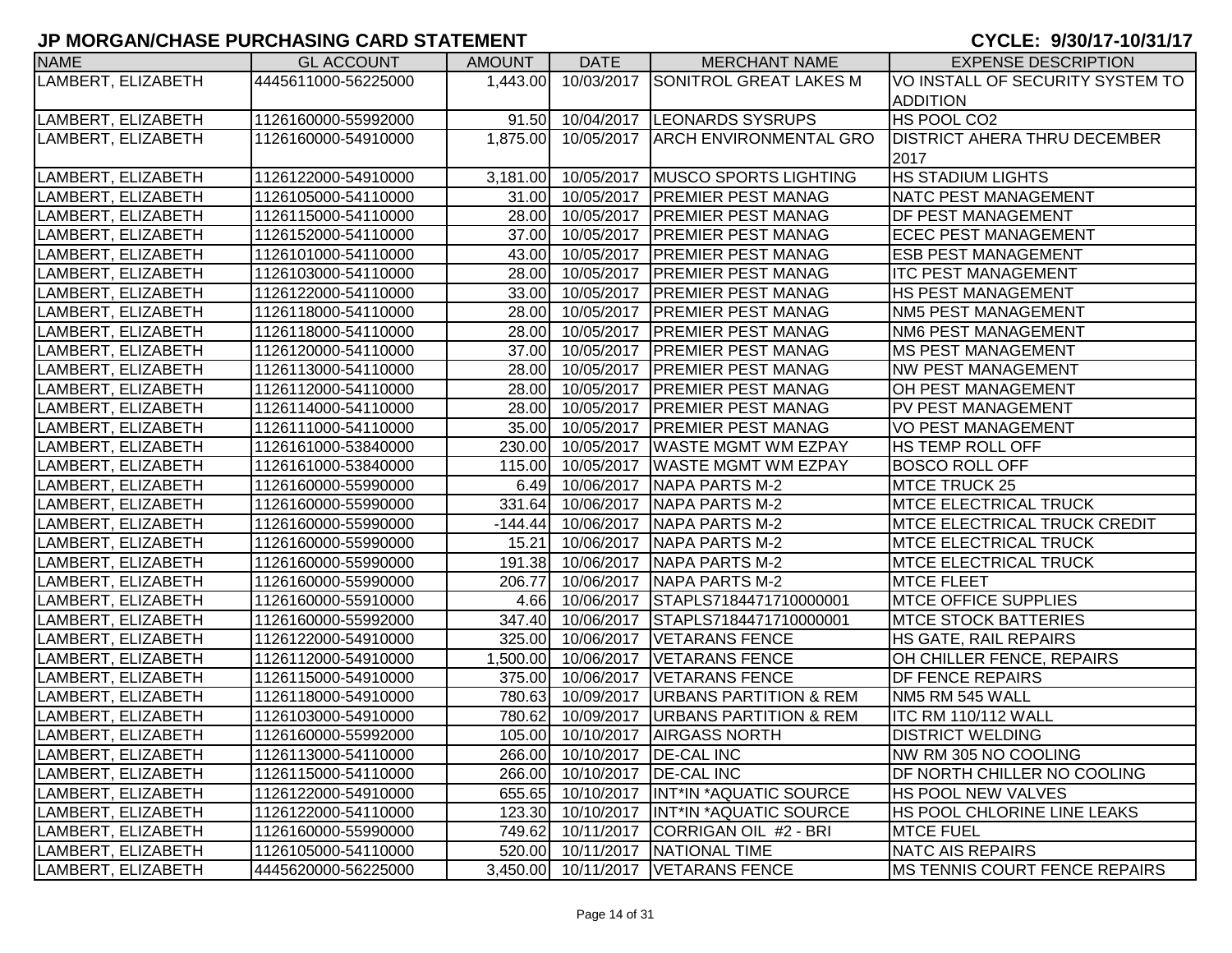| <b>NAME</b>        | <b>GL ACCOUNT</b>   | <b>AMOUNT</b> | <b>DATE</b>          | <b>MERCHANT NAME</b>                      | <b>EXPENSE DESCRIPTION</b>             |
|--------------------|---------------------|---------------|----------------------|-------------------------------------------|----------------------------------------|
| LAMBERT, ELIZABETH | 1126660000-54934000 | 3,435.00      | 10/12/2017           | <b>SONITROL GREAT LAKES M</b>             | <b>DISTRICT BUILDING ALARM</b>         |
|                    |                     |               |                      |                                           | MONITORING 3 MONTH                     |
| LAMBERT, ELIZABETH | 1126160000-55990000 | 385.21        |                      | 10/13/2017 NAPA PARTS M-2                 | MTCE TRUCK 25 BRAKES, ROTOR,           |
|                    |                     |               |                      |                                           | <b>SHOCKS</b>                          |
| LAMBERT, ELIZABETH | 1126160000-55990000 | 576.85        | 10/13/2017           | NAPA PARTS M-2                            | MTCE TRUCK 24 BRAKE TOTOR,             |
|                    |                     |               |                      |                                           | <b>CALIPERS</b>                        |
| LAMBERT, ELIZABETH | 1126160000-55990000 |               | 83.98 10/13/2017     | NAPA PARTS M-2                            | MTCE TRUCK 24 SHOCKS, ROTORS           |
| LAMBERT, ELIZABETH | 1126160000-55990000 |               | $-128.98$ 10/13/2017 | <b>NAPA PARTS M-2</b>                     | <b>MTCE RETURN OF CORES</b>            |
| LAMBERT, ELIZABETH | 1126160000-55990000 | 197.21        | 10/13/2017           | <b>NAPA PARTS M-2</b>                     | MTCE TRUCK 21 F250 BRAKE PADS,         |
|                    |                     |               |                      |                                           | <b>ROTORS</b>                          |
| LAMBERT, ELIZABETH | 1126160000-55990000 |               | 83.98 10/13/2017     | NAPA PARTS M-2                            | MTCE TRUCK 21 F250 SHOCKS              |
| LAMBERT, ELIZABETH | 1126660000-54934000 |               | 50.00 10/16/2017     | <b>PROTECTION ONE ALARM</b>               | <b>ECEC BUILDING SECURITY</b>          |
| LAMBERT, ELIZABETH | 1126160000-55992000 |               | 51.43 10/16/2017     | <b>WW GRAINGER</b>                        | <b>VO EF FAN MOTOR</b>                 |
| LAMBERT, ELIZABETH | 1126160000-55992000 |               | 297.50 10/17/2017    | INT*IN *AQUATIC SOURCE                    | <b>HS POOL CHLORINE</b>                |
| LAMBERT, ELIZABETH | 1126160000-54110000 | 12,999.06     | 10/17/2017           | <b>NATIONAL TIME</b>                      | DISTRICT ANNUAL FIRE INSPECTION        |
| LAMBERT, ELIZABETH | 1126160000-55992000 | 470.20        | $\sqrt{10/18/2017}$  | <b>NICHOLS</b>                            | <b>DISTRICT TISSUE DISPENSER STOCK</b> |
| LAMBERT, ELIZABETH | 1126161000-53840000 |               | 230.00 10/18/2017    | <b>WASTE MGMT WM EZPAY</b>                | HS TEMP ROLL OFF                       |
| LAMBERT, ELIZABETH | 1126160000-55990000 |               | 303.66 10/19/2017    | <b>BRIGHTON FORD MERCURY</b>              | MTCE TRUCK 25 F350 BELTS               |
| LAMBERT, ELIZABETH | 1126160000-55990000 |               | 143.56 10/19/2017    | <b>NAPA PARTS M-2</b>                     | <b>MTCE TRUCK 21 OIL SEALS</b>         |
| LAMBERT, ELIZABETH | 4126113951-54110000 |               | 400.00 10/19/2017    | <b>SQ *SQ *PRECISION CONC</b>             | <b>NW SIDEWALK REPAIRS</b>             |
| LAMBERT, ELIZABETH | 1126160000-53610000 |               | 310.00 10/20/2017    | <b>PRINTNOLOGY INC</b>                    | <b>MTCE DOOR LABELS</b>                |
| LAMBERT, ELIZABETH | 1126120000-54190000 |               | 1,465.00 10/20/2017  | <b>REDFORD LOCK COMPANY I</b>             | <b>MS GYM DOOR</b>                     |
| LAMBERT, ELIZABETH | 1126115000-54110000 |               | 266.00 10/23/2017    | <b>DE-CAL INC</b>                         | <b>DF AHU-A1 NOISEY</b>                |
| LAMBERT, ELIZABETH | 4126118951-54110000 | 2,224.57      | 10/23/2017           | <b>DE-CAL INC</b>                         | NM5 PRINCIPAL & ASST. PRINCIPAL        |
|                    |                     |               |                      |                                           | <b>OFFICES</b>                         |
| LAMBERT, ELIZABETH | 1126170000-54110000 | 511.00        | 10/24/2017           | <b>ARCH ENVIRONMENTAL GRO</b>             | UST HAZARDOUS WASTE MATERIALS          |
|                    |                     |               |                      |                                           | <b>CONSULTING</b>                      |
| LAMBERT, ELIZABETH | 1126112000-54910000 |               |                      | 195.00 10/24/2017  INT*IN *SERVICEPRO PLU | <b>OH FLOOR DRAIN</b>                  |
| LAMBERT, ELIZABETH | 1126101000-54110000 | 616.62        | 10/24/2017           | <b>SONITROL GREAT LAKES M</b>             | <b>ESB INSTALL &amp; MONITORING</b>    |
| LAMBERT, ELIZABETH | 1126101000-54110000 | 615.63        | 10/24/2017           | SONITROL GREAT LAKES M                    | <b>ESB INSTALL &amp; MONITORING</b>    |
| LAMBERT, ELIZABETH | 1126114000-54110000 | 616.62        | 10/24/2017           | <b>SONITROL GREAT LAKES M</b>             | PV INSTALL & MONITORING                |
| LAMBERT, ELIZABETH | 1126113000-54110000 |               | 614.64 10/24/2017    | <b>SONITROL GREAT LAKES M</b>             | <b>NW INSTALL &amp; MONITORING</b>     |
| LAMBERT, ELIZABETH | 1126100000-54910829 | 3,830.25      | 10/26/2017           | <b>ARCH ENVIRONMENTAL GRO</b>             | <b>DISTRICT STORM WATER</b>            |
|                    |                     |               |                      |                                           | <b>MANAGEMENT</b>                      |
| LAMBERT, ELIZABETH | 1126160000-55990000 |               | 520.95 10/26/2017    | <b>BRIGHTON FORD MERCURY</b>              | <b>MTCE RED DUMP</b>                   |
| LAMBERT, ELIZABETH | 4126122951-54110000 |               |                      | 477.00 10/26/2017 COMMERICAL GLASS        | HS DOOR 21 GLASS                       |
| LAMBERT, ELIZABETH | 4126122951-54110000 |               | 156.00 10/26/2017    | COMMERICAL GLASS,                         | HS RM 102 GLASS                        |
| LAMBERT, ELIZABETH | 4126120951-54110000 |               | 156.00 10/26/2017    | COMMERICAL GLASS,                         | MS ATRIUM STAGE DOOR GLASS             |
| LAMBERT, ELIZABETH | 1126160000-55990000 |               | 164.60 10/26/2017    | NAPA PARTS M-2                            | <b>MTCE JOHN'S TRUCK</b>               |
| LAMBERT, ELIZABETH | 1126160000-53610000 |               | 280.00 10/26/2017    | <b>PRINTNOLOGY INC</b>                    | <b>DISTRICT LABELS</b>                 |
| LAMBERT, ELIZABETH | 1126152000-54110000 |               | 195.00 10/26/2017    | <b>SONITROL GREAT LAKES M</b>             | <b>ECEC INTERMITTENT PHONE LINE</b>    |
|                    |                     |               |                      |                                           | <b>ISSUES</b>                          |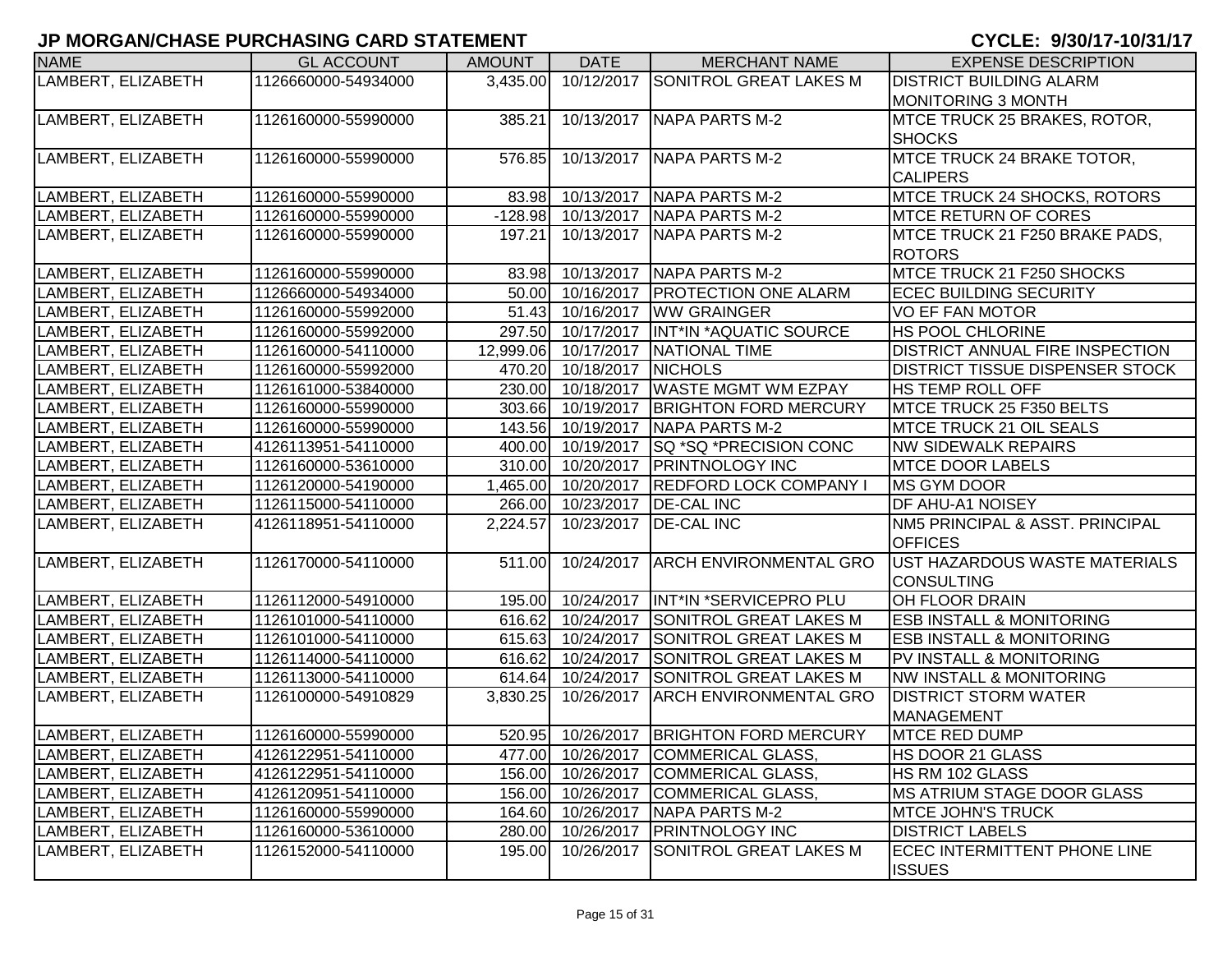| <b>NAME</b>                     | <b>GL ACCOUNT</b>   | <b>AMOUNT</b> | <b>DATE</b>         | <b>MERCHANT NAME</b>                                  | <b>EXPENSE DESCRIPTION</b>          |
|---------------------------------|---------------------|---------------|---------------------|-------------------------------------------------------|-------------------------------------|
| LAMBERT, ELIZABETH              | 1126160000-55990000 | 578.44        | 10/27/2017          | CORRIGAN OIL #2 - BRI                                 | <b>MTCE FUEL</b>                    |
| LAMBERT, ELIZABETH              | 1126161000-53840000 |               | 2,348.57 10/31/2017 | <b>WASTE MGMT WM EZPAY</b>                            | <b>DISTRICT WASTE REMOVAL</b>       |
| LAMBERT, ELIZABETH              | 2326161000-53840000 |               | 782.85 10/31/2017   | <b>WASTE MGMT WM EZPAY</b>                            | <b>DISTRICT WASTE REMOVAL - REC</b> |
| <b>LAMBERT, ELIZABETH Total</b> |                     | 79,481.78     |                     |                                                       |                                     |
| LANEY, CHRISTOPHER              | 6100020000-24316247 |               |                     | 116.07 10/23/2017 THE HOME DEPOT #2737                | <b>PROJECT SUPPLIES</b>             |
| LANEY, CHRISTOPHER              | 6100020000-24316247 | 65.26         |                     | 10/31/2017   THE HOME DEPOT #2710                     | <b>PROJECT SUPPLIES</b>             |
| <b>LANEY, CHRISTOPHER Total</b> |                     | 181.33        |                     |                                                       |                                     |
| LASH, NANCY                     | 6100014000-24316275 | 79.25         | 10/02/2017          | <b>THE FLOWER ALLEY</b>                               | <b>FLOWERS FOR FUNERAL OF NOVI</b>  |
|                                 |                     |               |                     |                                                       | <b>DISTRICT TEACHER</b>             |
| <b>LASH, NANCY</b>              | 1111114000-55110708 |               |                     | 78.07 10/03/2017   AMAZON MKTPLACE PMTS               | <b>CLASSROOM SUPPLIES</b>           |
| <b>LASH, NANCY</b>              | 1124114000-55910000 |               | 248.50 10/05/2017   | <b>RESOUCES FOR EDUCATORS PRINCIPAL OFFICE SUPPLY</b> |                                     |
| <b>LASH, NANCY</b>              | 1111114000-55110727 |               | 23.82 10/06/2017    | STAPLS7184328833000001                                | <b>GYM EQUIP</b>                    |
| <b>LASH, NANCY</b>              | 1124114000-55910000 |               | 17.49 10/06/2017    | STAPLS7184387512000001                                | OFFICE SUPPLY                       |
| <b>LASH, NANCY</b>              | 1124114000-55910000 |               | 5.49 10/06/2017     | STAPLS7184387512000003                                | OFFICE SUPPLY                       |
| <b>LASH, NANCY</b>              | 1111114000-55110708 |               | 54.50 10/11/2017    | <b>AMAZON MKTPLACE PMTS</b>                           | <b>SENSORY ROOM SUPPLY</b>          |
| LASH, NANCY                     | 1111114000-55110708 |               | 64.86 10/11/2017    | <b>THERAPY SHOPPE</b>                                 | <b>CLASSROOM SUPPLY SENSORY</b>     |
| LASH, NANCY                     | 1111114000-55110708 | 89.97         | 10/12/2017          | <b>AMAZON MKTPLACE PMTS</b>                           | SPECIAL EDUCATION CLASSROOM         |
|                                 |                     |               |                     |                                                       | <b>SUPPLY</b>                       |
| <b>LASH, NANCY</b>              | 6100014000-24316275 |               |                     | 1,639.84 10/12/2017 FOLLETT SCHOOL SOLUTIO            | <b>BOOK FAIR ITEMS</b>              |
| LASH, NANCY                     | 1124114000-55910000 | 32.97         | 10/12/2017          | STAPLS7184752762000001                                | OFFICE SUPPLY                       |
| <b>LASH, NANCY</b>              | 6100014000-24316275 | 882.63        | 10/13/2017          | <b>MACIE PUBLISHING COMPA</b>                         | <b>MUSIC RECORDERS</b>              |
| LASH, NANCY                     | 1111114000-55110708 | 35.46         | 10/13/2017          | STAPLS7184328833000005                                | <b>SPORTING GOODS FOR TEACHER</b>   |
|                                 |                     |               |                     |                                                       | <b>RECESS</b>                       |
| <b>LASH, NANCY</b>              | 1111114000-55110708 |               |                     | 18.98 10/16/2017 STAPLS7184328833000006               | <b>PAPER</b>                        |
| <b>LASH, NANCY</b>              | 1111114000-55110727 |               |                     | 33.63 10/16/2017 STAPLS7184996506000001               | <b>GYM SUPPLY</b>                   |
| <b>LASH, NANCY</b>              | 6100014000-24316275 |               |                     | 25.96 10/18/2017   AMAZON MKTPLACE PMTS               | <b>OFFICE SUPPLY</b>                |
| <b>LASH, NANCY</b>              | 1111114000-55110708 |               |                     | 64.95 10/18/2017   AMAZON MKTPLACE PMTS               | <b>TEACHER RECESS</b>               |
| <b>LASH, NANCY</b>              | 1124114000-55990000 |               | 38.16 10/18/2017    | AMAZON.COM                                            | <b>PRINCIPAL BOOK</b>               |
| <b>LASH, NANCY</b>              | 1111114000-55110708 |               | 179.60 10/18/2017   | STAPLS7185162051000001                                | <b>FIRST GRADE SUPPLY</b>           |
| <b>LASH, NANCY</b>              | 1111114000-55110708 |               | 964.00 10/18/2017   | <b>VERITIV</b>                                        | PAPER                               |
| <b>LASH, NANCY</b>              | 1124114000-55910000 |               | 53.19 10/19/2017    | <b>SHRED-IT USA LLC</b>                               | <b>OFFICE SHREDDING</b>             |
| LASH, NANCY                     | 1111114000-55110702 |               | 7.58 10/20/2017     | STAPLS7185307191000002                                | <b>ART SUPPLY</b>                   |
| LASH, NANCY                     | 1111114000-55110727 | 23.29         | 10/23/2017          | STAPLS7184328833000002                                | <b>GYM EQUIP</b>                    |
| LASH, NANCY                     | 1111114000-55110708 |               | 8.39 10/23/2017     | STAPLS7184328833000003                                | <b>TEACHER RECESS</b>               |
| <b>LASH, NANCY</b>              | 1111114000-55110727 |               | 9.19 10/23/2017     | STAPLS7184328833000004                                | <b>GYM</b>                          |
| LASH, NANCY                     | 1124114000-55910000 |               |                     | 15.99 10/23/2017 STAPLS7184387512000002               | <b>OFFICE SUPPLY</b>                |
| <b>LASH, NANCY</b>              | 1124114000-55910000 | 48.89         | 10/23/2017          | STAPLS7184924821000001                                | <b>OFFICE SUPPLY</b>                |
| <b>LASH, NANCY</b>              | 1111114000-55110727 |               | 39.40 10/25/2017    | <b>AMAZON MKTPLACE PMTS</b>                           | <b>GYM EQUIP</b>                    |
| <b>LASH, NANCY</b>              | 1111114000-55110708 |               | 29.98 10/25/2017    | <b>AMAZON MKTPLACE PMTS</b>                           | <b>CLASSROOM SUPPLY</b>             |
| <b>LASH, NANCY</b>              | 1124114000-57410000 |               | 95.00 10/26/2017    | <b>PHI DELTA KAPPA INTL I</b>                         | JEN PRINCIPAL MEMBERSHIP DUES       |
| LASH, NANCY                     | 1111114000-55110708 |               | 70.79 10/26/2017    | STAPLS7185307191000001                                | <b>TEACHER SUPPLY</b>               |
| LASH, NANCY                     | 1111114000-55110727 |               |                     | 8.79 10/27/2017 STAPLS7184896769000001                | <b>GYM EQUIP</b>                    |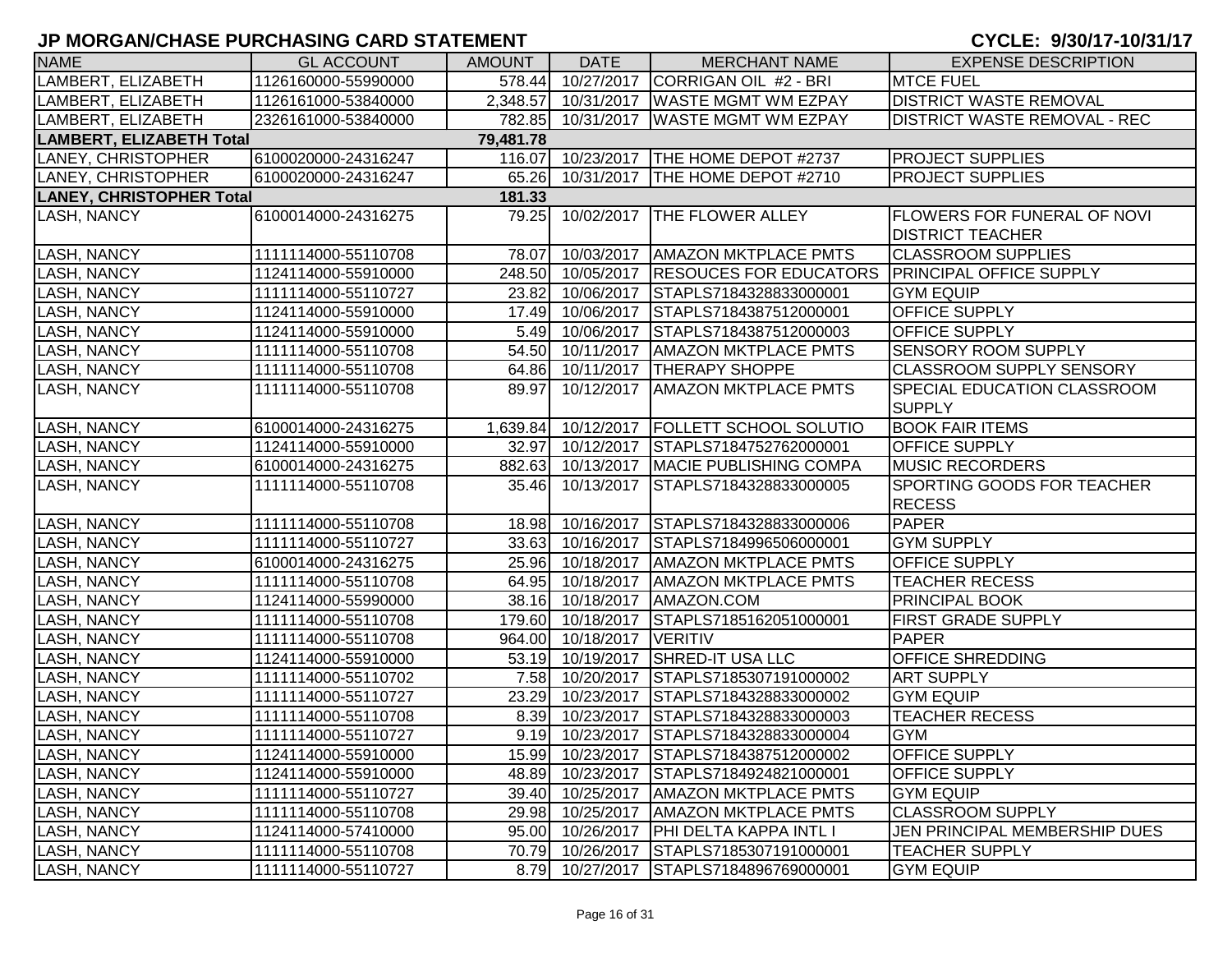| <b>NAME</b>                    | <b>GL ACCOUNT</b>   | <b>AMOUNT</b> | <b>DATE</b>               | <b>MERCHANT NAME</b>                      | <b>EXPENSE DESCRIPTION</b>                                                                                                                  |
|--------------------------------|---------------------|---------------|---------------------------|-------------------------------------------|---------------------------------------------------------------------------------------------------------------------------------------------|
| LASH, NANCY                    | 1111114000-55110727 | 8.79          | 10/27/2017                | STAPLS7184896769000003                    | <b>GYM SUPPLY</b>                                                                                                                           |
| <b>LASH, NANCY</b>             | 1111114000-55110727 |               | 11.99 10/27/2017          | STAPLS7184896769000005                    | <b>GYM EQUIP</b>                                                                                                                            |
| LASH, NANCY                    | 1122214000-55990000 |               | 118.63 10/27/2017         | STAPLS7185559383000001                    | <b>LIBRARY SUPPLY</b>                                                                                                                       |
| LASH, NANCY                    | 6100014000-24316501 | 2,000.00      | 10/30/2017                | INT*IN *FLOCABULARY, L                    | PTO PAID SCHOOL MEMBERSHIP                                                                                                                  |
| <b>LASH, NANCY Total</b>       |                     | 7,128.02      |                           |                                           |                                                                                                                                             |
| LUSSENDEN, ASHLEY              | 1311800000-55110551 |               | .25 10/13/2017            | TEACHERSPAYTEACHERS.CO CLASSROOM ACTIVITY |                                                                                                                                             |
| LUSSENDEN, ASHLEY              | 1311800000-55110551 | 6.25          | 10/16/2017                | <b>AMAZON MKTPLACE PMTS</b>               | <b>HALLOWEEN PARTY SUPPLIES</b>                                                                                                             |
| LUSSENDEN, ASHLEY              | 1311800000-55110551 | 35.41         | 10/18/2017                | <b>AMAZON MKTPLACE PMTS</b>               | HALLOWEEN PARTY SUPPLIES                                                                                                                    |
| LUSSENDEN, ASHLEY              | 1311800000-55110551 | 2.25          | 10/24/2017                | SCHOLASTIC EDUCATION                      | <b>CLASSROOM BOOK</b>                                                                                                                       |
| LUSSENDEN, ASHLEY              | 1311800000-55110551 | 12.47         | 10/25/2017                | MEIJER INC #122 Q01                       | <b>SCIENCE EXPERIMENT SUPPLIES</b>                                                                                                          |
| <b>LUSSENDEN, ASHLEY Total</b> |                     | 56.63         |                           |                                           |                                                                                                                                             |
| <b>MATSON, MELISSA</b>         | 1722100000-53220611 | 1,075.00      | 10/03/2017   IMSE         |                                           | <b>IMSE COMPREHENSIVE ORTON-</b><br>GILLINGHAM TRAINING - T. HARDY                                                                          |
| <b>MATSON, MELISSA</b>         | 1722100000-53220611 | 1,075.00      | 10/03/2017   IMSE         |                                           | <b>IMSE COMPREHENSIVE ORTON-</b><br><b>GILLINGHAM TRAINING-R. SCHUMANN</b>                                                                  |
| <b>MATSON, MELISSA</b>         | 1711115000-53450611 | 209.90        |                           | 10/03/2017 LEARNING A-Z, LLC              | LEARNING A-Z SOFTWARE -<br><b>DEERFIELD</b>                                                                                                 |
| <b>MATSON, MELISSA</b>         | 1711114000-53450611 | 209.90        |                           | 10/03/2017 LEARNING A-Z, LLC              | LEARNING A-Z SOFTWARE - PARKVIEW                                                                                                            |
| <b>MATSON, MELISSA</b>         | 1711118000-53450611 | 209.90        |                           | 10/03/2017 LEARNING A-Z, LLC              | LEARNING A-Z SOFTWARE - NOVI<br><b>MEADOWS</b>                                                                                              |
| <b>MATSON, MELISSA</b>         | 1711220000-53450611 | 209.90        |                           | 10/03/2017 LEARNING A-Z, LLC              | LEARNING A-Z SOFTWARE - NOVI<br>MIDDLE SCHOOL                                                                                               |
| <b>MATSON, MELISSA</b>         | 1711322000-53450611 | 209.90        |                           | 10/03/2017 LEARNING A-Z, LLC              | LEARNING A-Z SOFTWARE - NOVI HIGH<br><b>SCHOOL</b>                                                                                          |
| <b>MATSON, MELISSA</b>         | 1637100776-53220748 | 225.00        |                           |                                           | 10/04/2017 COLLEGEBOARDWORKSHOPS REGISTRATION FEE FOR ENGLISH<br>LITERATURE AND COMPOSITION<br>WORKSHOP (C. GISMONDI - CATHOLIC<br>CENTRAL) |
| <b>MATSON, MELISSA</b>         | 1637100776-53220748 | 225.00        | 10/04/2017                |                                           | COLLEGEBOARDWORKSHOPS REGISTRATION FEE FOR ENGLISH<br>LITERATURE AND COMPOSITION<br>WORKSHOP (L. STORM - CATHOLIC<br>CENTRAL)               |
| <b>MATSON, MELISSA</b>         | 1637100776-53220748 | 225.00        |                           |                                           | 10/04/2017 COLLEGEBOARDWORKSHOPS REGISTRATION FEE FOR ENGLISH<br>LITERATURE AND COMPOSITION<br>WORKSHOP (K. GRIFFIN - CATHOLIC<br>CENTRAL)  |
| <b>MATSON, MELISSA</b>         | 1711852000-53450611 | 712.46        | 10/04/2017 N2Y LLC        |                                           | N2Y SOFTWARE - PRESCHOOL                                                                                                                    |
| <b>MATSON, MELISSA</b>         | 1711115000-53450611 |               | 712.46 10/04/2017         | N <sub>2</sub> Y LLC                      | N2Y SOFTWARE - DEERFIELD                                                                                                                    |
| <b>MATSON, MELISSA</b>         | 1711114000-53450611 |               | 712.46 10/04/2017 N2Y LLC |                                           | N2Y SOFTWARE - PARKVIEW                                                                                                                     |
| MATSON, MELISSA                | 1711118000-53450611 |               | 712.46 10/04/2017 N2Y LLC |                                           | N2Y SOFTWARE - NOVI MEADOWS                                                                                                                 |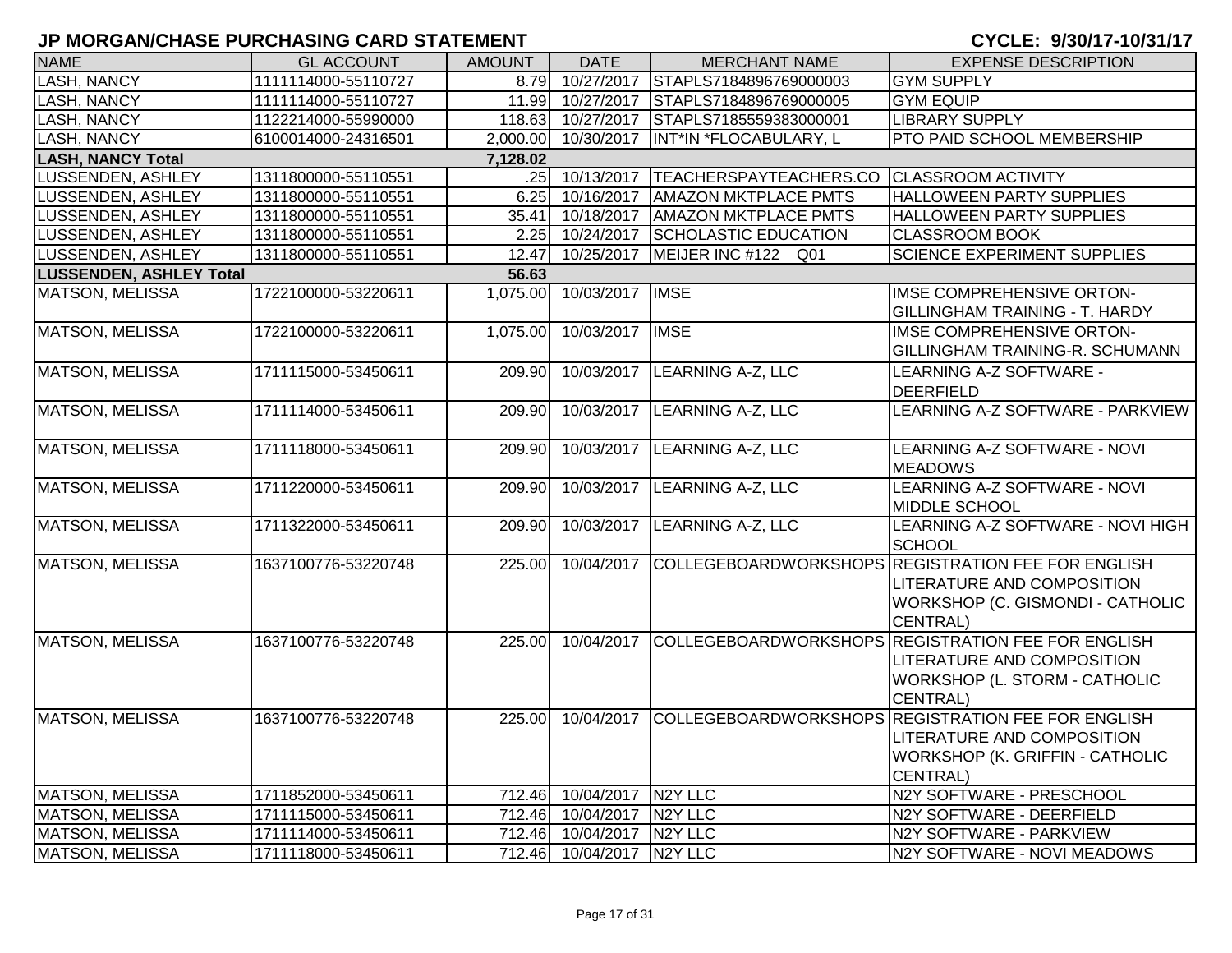| <b>NAME</b>            | <b>GL ACCOUNT</b>   | <b>AMOUNT</b> | <b>DATE</b>        | <b>MERCHANT NAME</b>                          | <b>EXPENSE DESCRIPTION</b>             |
|------------------------|---------------------|---------------|--------------------|-----------------------------------------------|----------------------------------------|
| MATSON, MELISSA        | 1711220000-53450611 | 712.46        | 10/04/2017 N2Y LLC |                                               | N2Y SOFTWARE - NOVI MIDDLE             |
|                        |                     |               |                    |                                               | <b>SCHOOL</b>                          |
| <b>MATSON, MELISSA</b> | 1711322000-53450611 | 1,181.88      | 10/04/2017 N2Y LLC |                                               | N2Y SOFTWARE-NOVI HIGH SCHOOL          |
| <b>MATSON, MELISSA</b> | 1212226000-53450611 | 712.46        | 10/04/2017 N2Y LLC |                                               | N2Y SOTFTWARE-NOVI ADULT               |
|                        |                     |               |                    |                                               | <b>TRANSITION CENTER</b>               |
| <b>MATSON, MELISSA</b> | 1711115000-55110611 | 30.75         | 10/05/2017         | <b>AMAZON MKTPLACE PMTS</b>                   | INTERVENTIONIST SUPPLIES FOR L.        |
|                        |                     |               |                    |                                               | <b>SEARS (DEERFIELD)</b>               |
| <b>MATSON, MELISSA</b> | 1711220000-55110611 | 30.75         | 10/05/2017         | <b>AMAZON MKTPLACE PMTS</b>                   | INTERVENTIONIST SUPPLIES FOR L.        |
|                        |                     |               |                    |                                               | SEARS (MIDDLE SCHOOL)                  |
| <b>MATSON, MELISSA</b> | 1711322000-55210611 | 181.04        | 10/05/2017         | <b>FOLLETT SCHOOL SOLUTIO</b>                 | POLYTHERMAL BARCODE LABELS FOR         |
|                        |                     |               |                    |                                               | HS TEXTBOOKS.                          |
| <b>MATSON, MELISSA</b> | 1711115000-55110611 | 4.62          | 10/06/2017         | <b>AMAZON MKTPLACE PMTS</b>                   | INTERVENTIONIST SUPPLIES FOR L.        |
|                        |                     |               |                    |                                               | <b>SEARS (DEERFIELD)</b>               |
| <b>MATSON, MELISSA</b> | 1711220000-55110611 | 4.62          | 10/06/2017         | <b>AMAZON MKTPLACE PMTS</b>                   | INTERVENTIONIST SUPPLIES FOR L.        |
|                        |                     |               |                    |                                               | <b>SEARS (MIDDLE SCHOOL)</b>           |
| MATSON, MELISSA        | 1711115000-55110611 | 13.00         | 10/06/2017         | <b>AMAZON MKTPLACE PMTS</b>                   | INTERVENTIONIST SUPPLIES FOR L.        |
|                        |                     |               |                    |                                               | <b>SEARS (DEERFIELD)</b>               |
| <b>MATSON, MELISSA</b> | 1711220000-55110611 | 13.00         | 10/06/2017         | <b>AMAZON MKTPLACE PMTS</b>                   | INTERVENTIONIST SUPPLIES FOR L.        |
|                        |                     |               |                    |                                               | SEARS (MIDDLE SCHOOL)                  |
| <b>MATSON, MELISSA</b> | 1711112000-55110611 | 147.73        | 10/06/2017         | MHE*MCGRAW-HILL ECOMM                         | <b>ADDITIONAL EVERYDAY MATH</b>        |
|                        |                     |               |                    |                                               | JOURNALS FOR 4TH GRADE (ORCHARD        |
|                        |                     |               |                    |                                               | HILLS).                                |
| <b>MATSON, MELISSA</b> | 1711111000-55110611 | 230.41        | 10/06/2017         | MHE*MCGRAW-HILL ECOMM                         | <b>ADDITIONAL EVERYDAY MATH</b>        |
|                        |                     |               |                    |                                               | JOURNALS FOR VILLAGE OAKS              |
|                        |                     |               |                    |                                               | (KINDERGARTEN AND 4TH GRADE)           |
| <b>MATSON, MELISSA</b> | 1722100000-57910611 | 103.37        | 10/06/2017         | PANERA BREAD #608009                          | FOOD FOR 10/05/17 CAL MEETING          |
| <b>MATSON, MELISSA</b> | 4445622000-56420000 | 2,798.00      | 10/06/2017         | <b>ROBERT BOSCH TOOL CORP</b>                 | (2) 3D PRINTERS-NOVI HIGH SCHOOL       |
| <b>MATSON, MELISSA</b> | 4445620000-56420000 | 2,798.00      | 10/06/2017         | <b>ROBERT BOSCH TOOL CORP</b>                 | (2) 3D PRINTERS - NOVI MIDDLE          |
|                        |                     |               |                    |                                               | <b>SCHOOL</b>                          |
| <b>MATSON, MELISSA</b> | 1637100776-53220748 | 225.00        | 10/09/2017         | COLLEGEBOARDWORKSHOPS REGISTRATION FEE FOR AP |                                        |
|                        |                     |               |                    |                                               | <b>GOVERNMENT AND POLITICS</b>         |
|                        |                     |               |                    |                                               | WORKSHOP (N. AIELLO - CATHOLIC         |
|                        |                     |               |                    |                                               | CENTRAL)                               |
| <b>MATSON, MELISSA</b> | 1722100000-53220611 | 1,196.00      |                    | 10/09/2017 EB ILLUMINATE EDUCATI              | <b>REGISTRATION FEE FOR ILLUMINATE</b> |
|                        |                     |               |                    |                                               | EDUCATION USER CONFERENCE (M.          |
|                        |                     |               |                    |                                               | ZIEGLER, H. MAGUIRE, L. NIZOL, G.      |
|                        |                     |               |                    |                                               | CATRINE)                               |
| <b>MATSON, MELISSA</b> | 1711113000-55110611 | 6.51          | 10/10/2017         | <b>AMAZON MKTPLACE PMTS</b>                   | INTERVENTIONIST SUPPLIES FOR K.        |
|                        |                     |               |                    |                                               | MIS (NOVI WOODS)                       |
| MATSON, MELISSA        | 1711114000-55110611 | 6.51          | 10/10/2017         | <b>AMAZON MKTPLACE PMTS</b>                   | <b>INTERVENTIONST SUPPLIES FOR K.</b>  |
|                        |                     |               |                    |                                               | MIS (PARKVIEW)                         |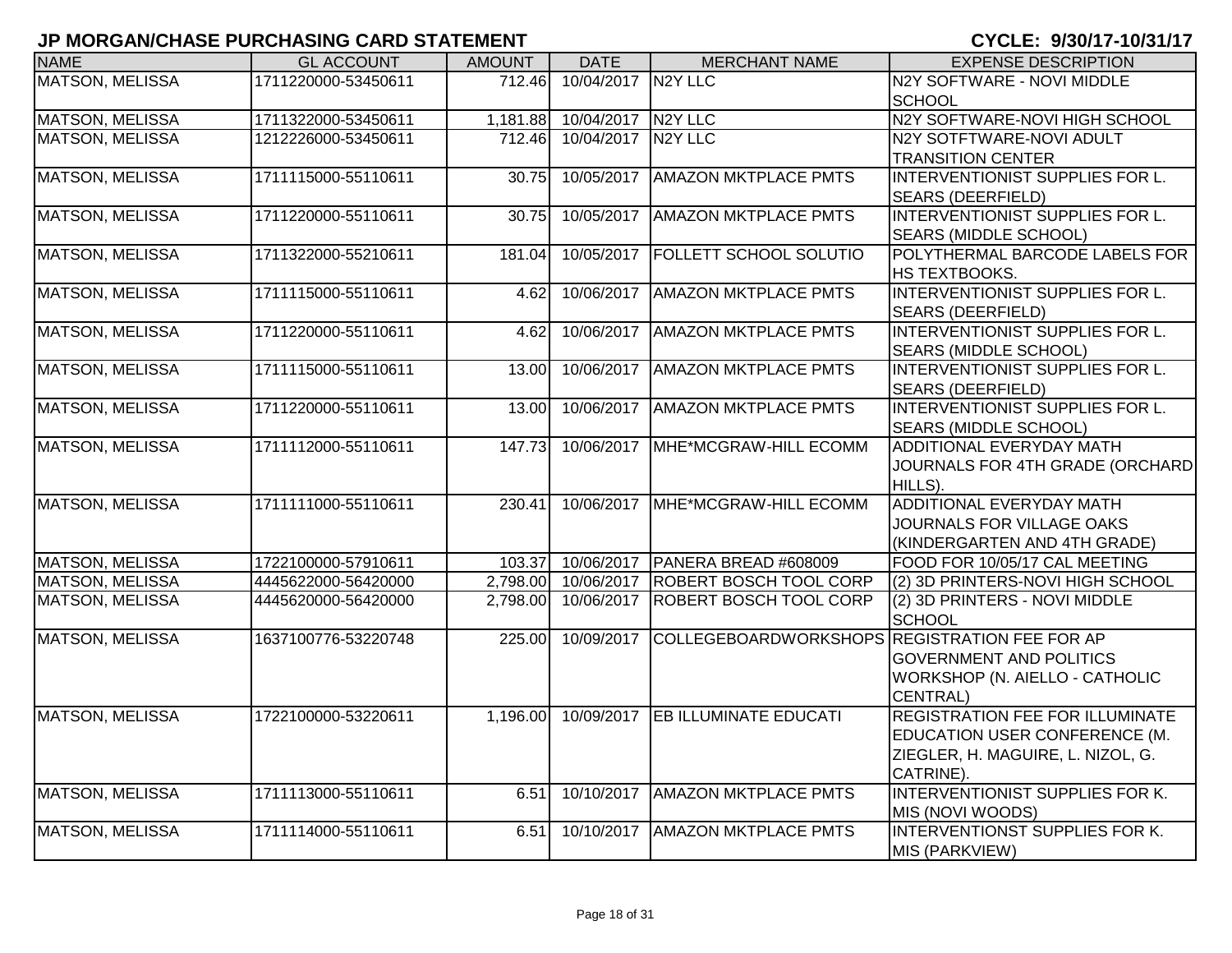| <b>NAME</b>            | <b>GL ACCOUNT</b>   | <b>AMOUNT</b> | <b>DATE</b> | <b>MERCHANT NAME</b>                     | <b>EXPENSE DESCRIPTION</b>                                                                                      |
|------------------------|---------------------|---------------|-------------|------------------------------------------|-----------------------------------------------------------------------------------------------------------------|
| <b>MATSON, MELISSA</b> | 1711118000-55110611 | 6.51          | 10/10/2017  | <b>AMAZON MKTPLACE PMTS</b>              | INTERVENTIONIST SUPPLIES FOR K.<br>MIS (NOVI MEADOWS)                                                           |
| <b>MATSON, MELISSA</b> | 1711113000-55110611 | 8.83          | 10/10/2017  | <b>AMAZON MKTPLACE PMTS</b>              | INTERVENTIONIST SUPPLIES FOR K.<br>MIS (NOVI WOODS)                                                             |
| <b>MATSON, MELISSA</b> | 1711114000-55110611 | 8.83          | 10/10/2017  | <b>AMAZON MKTPLACE PMTS</b>              | INTERVENTIONST SUPPLIES FOR K.<br>MIS (PARKVIEW)                                                                |
| <b>MATSON, MELISSA</b> | 1711118000-55110611 | 8.83          | 10/10/2017  | <b>AMAZON MKTPLACE PMTS</b>              | INTERVENTIONIST SUPPLIES FOR K.<br>MIS (NOVI MEADOWS)                                                           |
| <b>MATSON, MELISSA</b> | 1711113000-55110611 | 45.02         | 10/11/2017  | AMAZON.COM                               | INTERVENTIONIST SUPPLIES FOR K.<br>MIS (NOVI WOODS)                                                             |
| <b>MATSON, MELISSA</b> | 1711114000-55110611 | 45.02         | 10/11/2017  | AMAZON.COM                               | INTERVENTIONST SUPPLIES FOR K.<br>MIS (PARKVIEW)                                                                |
| <b>MATSON, MELISSA</b> | 1711118000-55110611 | 45.02         | 10/11/2017  | AMAZON.COM                               | INTERVENTIONIST SUPPLIES FOR K.<br>MIS (NOVI MEADOWS)                                                           |
| <b>MATSON, MELISSA</b> | 1722100000-57910611 | 64.37         | 10/11/2017  | <b>BENITOS PIZZA-NOVI</b>                | LUNCH FOR 10/09/17 NCSD AND U OF M<br>DEPRESSION CENTER MEETING.                                                |
| <b>MATSON, MELISSA</b> | 1711114000-55110611 | 144.10        | 10/11/2017  |                                          | REI*GREENWOODHEINEMANN FOUNTAS/PHONICS LESSONS - GRADE<br>$1$ (PV)                                              |
| <b>MATSON, MELISSA</b> | 1711111000-55110611 | 36.02         | 10/11/2017  |                                          | REI*GREENWOODHEINEMANN FOUNTAS/PHONICS LESSONS - GRADE<br>1 (SHARED BY VO)                                      |
| <b>MATSON, MELISSA</b> | 1711112000-55110611 | 36.02         | 10/11/2017  |                                          | REI*GREENWOODHEINEMANN FOUNTAS/PHONICS LESSONS - GRADE<br>1 (SHARED BY OH)                                      |
| <b>MATSON, MELISSA</b> | 1711113000-55110611 | 36.03         | 10/11/2017  |                                          | REI*GREENWOODHEINEMANN FOUNTAS/PHONICS LESSONS - GRADE<br>1 (SHARED BY NW)                                      |
| <b>MATSON, MELISSA</b> | 1711115000-55110611 | 36.03         | 10/11/2017  |                                          | REI*GREENWOODHEINEMANN FOUNTAS/PHONICS LESSONS - GRADE<br>1 (SHARED BY DF)                                      |
| MATSON, MELISSA        | 1128300000-53220000 | 100.00        | 10/12/2017  | MICH ASSOC OF SCH ADMI                   | REGISTRATION FEE FOR EDUCATOR<br>EVALUATION AND STUDENT GROWTH<br><b>WORKSHOP (R. BAKER)</b>                    |
| MATSON, MELISSA        | 1128300000-53220000 | 100.00        |             | 10/12/2017 MICH ASSOC OF SCH ADMI        | <b>REGISTRATION FEE FOR EDUCATOR</b><br>EVALUATION AND STUDENT GROWTH<br>WORKSHOP (S. FURLOW)                   |
| MATSON, MELISSA        | 1128300000-53220000 | 100.00        | 10/12/2017  | MICH ASSOC OF SCH ADMI                   | REGISTRATION FEE FOR EDUCATOR<br>EVALUATION AND STUDENT GROWTH<br>WORKSHOP (K. OSMONSON)                        |
| MATSON, MELISSA        | 1128300000-53220000 |               |             | 100.00 10/12/2017 MICH ASSOC OF SCH ADMI | <b>REGISTRATION FEE FOR EDUCATOR</b><br><b>EVALUATION AND STUDENT GROWTH</b><br><b>WORKSHOP (K. DINKELMANN)</b> |
| MATSON, MELISSA        | 1128300000-53220000 | 100.00        | 10/12/2017  | MICH ASSOC OF SCH ADMI                   | REGISTRATION FEE FOR EDUCATOR<br>EVALUATION AND STUDENT GROWTH<br>WORKSHOP (J. DINKELMANN)                      |
| <b>MATSON, MELISSA</b> | 1711115000-55110611 |               |             | 124.50 10/13/2017 AMAZON MKTPLACE PMTS   | <b>BRAILLE SLATE &amp; STYLUS KITS (DF)</b>                                                                     |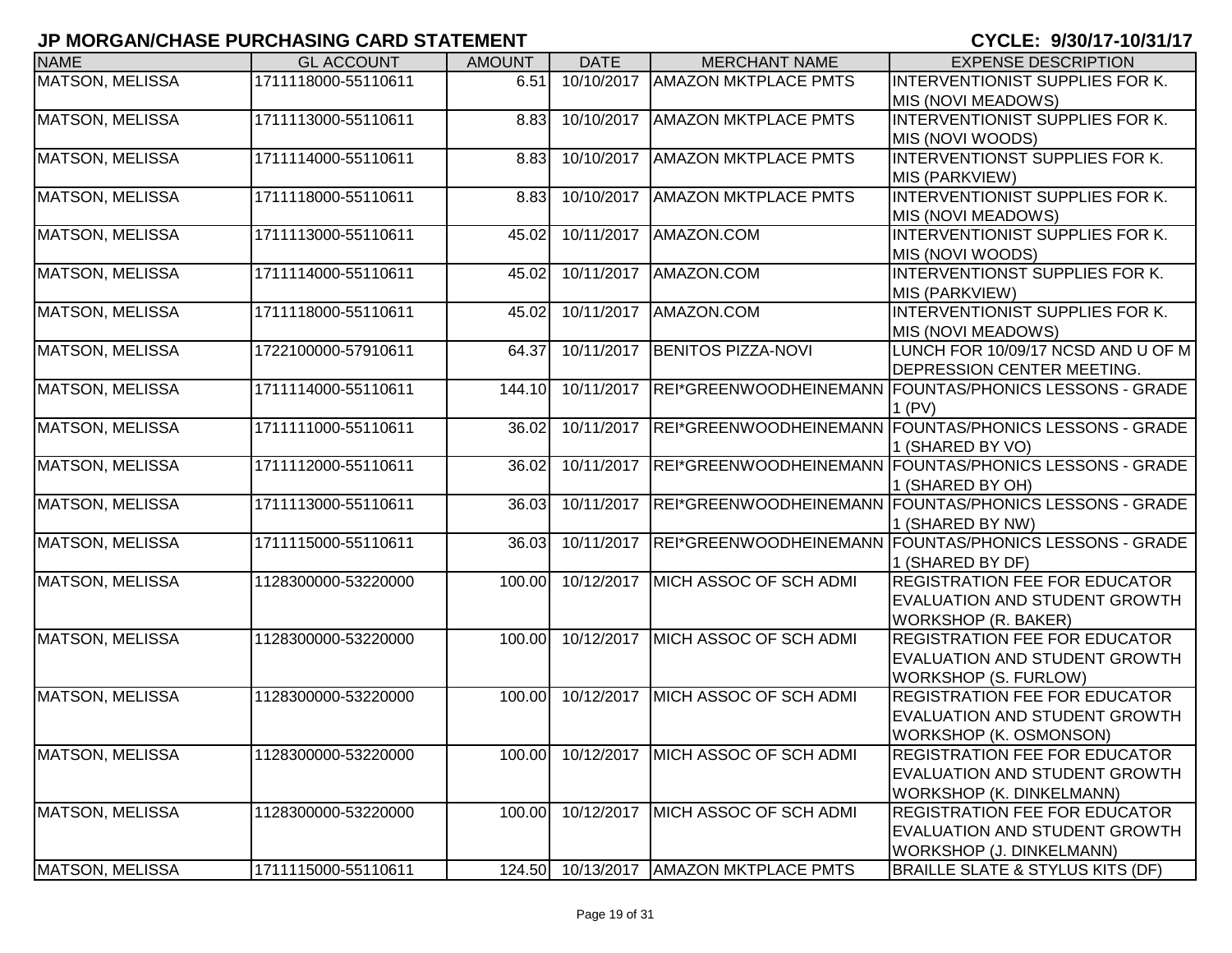| <b>NAME</b>            | <b>GL ACCOUNT</b>   | <b>AMOUNT</b> | <b>DATE</b>      | <b>MERCHANT NAME</b>          | <b>EXPENSE DESCRIPTION</b>                                                                                                         |
|------------------------|---------------------|---------------|------------------|-------------------------------|------------------------------------------------------------------------------------------------------------------------------------|
| MATSON, MELISSA        | 1722100000-53220611 | 1,075.00      | 10/17/2017       | <b>IMSE</b>                   | IMSE COMPREHENSIVE ORTON-<br><b>GILLINGHAM TRAINING - J.</b><br>GRUNDSTROM.                                                        |
| <b>MATSON, MELISSA</b> | 1722200000-53450611 | 1,500.00      | 10/19/2017       | <b>ITHAKA, JSTOR, PORTICO</b> | PAYMENT FOR JSTOR (DIGITAL<br>LIBRARY)                                                                                             |
| MATSON, MELISSA        | 1722100000-53220611 | 150.00        | 10/19/2017       | OAKLAND SCHOOLS-RC INT        | OAKLAND SCHOOLS REGISTRATION<br><b>FEE FOR CMP3 IMPLEMENTATION</b><br>SERIES: GRADE 6 (K. ELLSWORTH-<br><b>CAROTHERS)</b>          |
| <b>MATSON, MELISSA</b> | 1637100776-53220748 | 249.00        | 10/20/2017       | <b>BUREAU OF EDUCATION AN</b> | <b>REGISTRATION FEE FOR BUREAU OF</b><br><b>EDUCATION AND RESEARCH</b><br>WORKSHOP (A. HODGINS - CATHOLIC<br>CENTRAL)              |
| MATSON, MELISSA        | 1722100000-53220611 | 180.00        | 10/20/2017       | OAKLAND SCHOOLS-RC INT        | <b>REGISTRATION FEE FOR OAKLAND</b><br><b>SCHOOLS CMP3 IMPLEMENTATION</b><br>SERIES: GRADE 6 (J. PAYNE)                            |
| <b>MATSON, MELISSA</b> | 1722100000-53220611 | $-30.00$      | 10/20/2017       | OAKLAND SCHOOLS-RC INT        | <b>OAKLAND SCHOOLS REGISTRATION</b><br><b>REFUND FOR CMP3 IMPLEMENTATION</b><br>SERIES: GRADE 6 (J. PAYNE)                         |
| <b>MATSON, MELISSA</b> | 1722100000-53220611 | 15.00         | 10/23/2017       | OAKLAND SCHOOLS-RC INT        | <b>OAKLAND SCHOOLS HIV</b><br>CERTIFICATION REGISTRATION FEE -<br>H. PAULK                                                         |
| <b>MATSON, MELISSA</b> | 1637100776-53220748 | $-239.00$     | 10/24/2017       | <b>BUREAU OF EDUCATION AN</b> | <b>REFUND FROM BUREAU OF</b><br>EDUCATION AND RESEARCH DUE TO<br><b>WORKSHOP CANCELLATION (G.</b><br>LEVENS FROM CATHOLIC CENTRAL) |
| MATSON, MELISSA        | 1711322000-55110611 | 35.43         | 10/26/2017       | <b>RAINBOW MEALWORMS</b>      | PURCHASE OF MEALWORMS FOR HS<br><b>SCIENCE DEPARTMENT</b>                                                                          |
| <b>MATSON, MELISSA</b> | 1722100000-53220611 | 15.00         | 10/27/2017       | OAKLAND SCHOOLS-RC INT        | OAKLAND SCHOOLS REGISTRATION<br><b>FEE FOR HIV CERTIFICATION - A. GRAY</b>                                                         |
| <b>MATSON, MELISSA</b> | 1722100000-53220611 | 15.00         | 10/27/2017       | OAKLAND SCHOOLS-RC INT        | <b>OAKLAND SCHOOLS HIV</b><br>CERTIFICATION WORKSHOP - T.<br><b>WELLOCK</b>                                                        |
| <b>MATSON, MELISSA</b> | 1722100000-53220611 |               | 15.00 10/27/2017 | <b>OAKLAND SCHOOLS-RC INT</b> | <b>OAKLAND SCHOOLS REGISTRATION</b><br><b>FEE FOR HIV CERTIFICATIN - N.</b><br><b>WEIGEL-HUBLER</b>                                |
| <b>MATSON, MELISSA</b> | 1722100000-53220611 | 15.00         | 10/27/2017       | OAKLAND SCHOOLS-RC INT        | OAKLAND SCHOOLS REGISTRATION<br>FEE FOR HIV CERTIFICATION (J.<br>TABER)                                                            |
| MATSON, MELISSA        | 1722100000-53220611 | 15.00         | 10/27/2017       | OAKLAND SCHOOLS-RC INT        | <b>OAKLAND SCHOOLS REGISTRATION</b><br>FOR HIV CERTIFICATION - M. KELLY                                                            |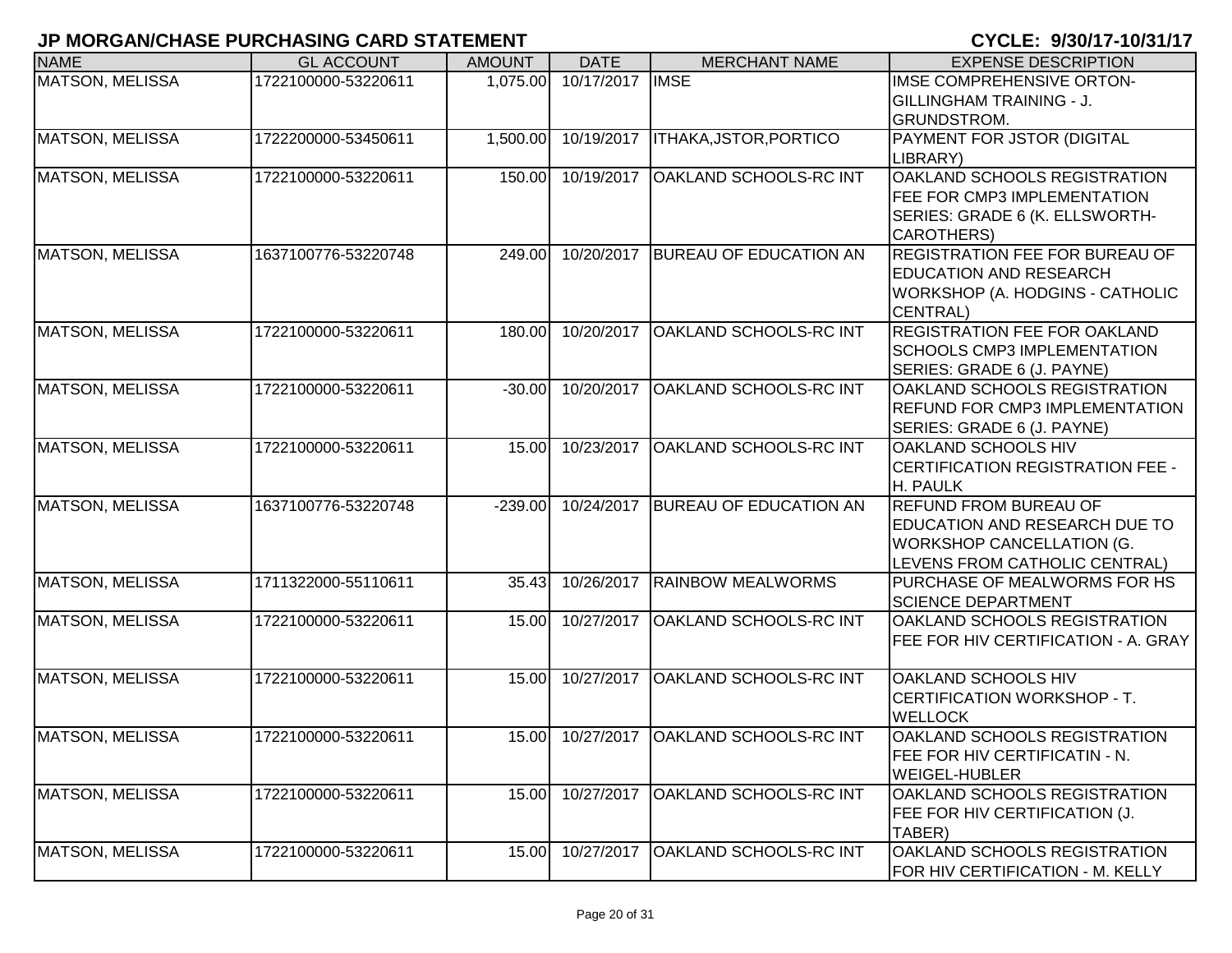| <b>NAME</b>                     | <b>GL ACCOUNT</b>   | <b>AMOUNT</b> | <b>DATE</b>       | <b>MERCHANT NAME</b>                  | <b>EXPENSE DESCRIPTION</b>           |
|---------------------------------|---------------------|---------------|-------------------|---------------------------------------|--------------------------------------|
| <b>MATSON, MELISSA</b>          | 1722100000-53220611 | 15.00         |                   | 10/27/2017   OAKLAND SCHOOLS-RC INT   | OAKLAND SCHOOLS REGISTRATION         |
|                                 |                     |               |                   |                                       | FEE FOR HIV CERTIFICATION - E.       |
|                                 |                     |               |                   |                                       | <b>LAPORTE</b>                       |
| <b>MATSON, MELISSA</b>          | 1722100000-55910611 | 29.86         |                   | 10/27/2017 STAPLS7185480334000001     | <b>OFFICE OF ACADEMICS OFFICE</b>    |
|                                 |                     |               |                   |                                       | <b>SUPPLIES</b>                      |
| <b>MATSON, MELISSA Total</b>    |                     | 21,320.87     |                   |                                       |                                      |
| MCDOUGALL, BARBARA              | 6100061000-24316104 |               | 461.49 10/02/2017 | <b>AT HOME STORE #150</b>             | 2017 OFFICE CHRISTMAS GIFTS          |
| MCDOUGALL, BARBARA              | 6100061000-24316104 |               | 90.00 10/02/2017  | MARIA S ITALIAN BAKERY                | PUMPKIN SQUARES FOR V FB             |
| MCDOUGALL, BARBARA              | 6100061000-24316104 | 48.70         | 10/06/2017        | <b>BENITOS PIZZA-NOVI</b>             | PIZZA FOR OFFICE FUNCTION            |
| MCDOUGALL, BARBARA              | 6100061000-24316104 | 15.92         | 10/06/2017        | WAL-MART #5893                        | <b>WATER FOR OFFICE</b>              |
| MCDOUGALL, BARBARA              | 6100061000-24316104 | 3.15          | 10/06/2017        | WM SUPERCENTER #5893                  | RETIREMENT CARD - CAROL DIGLIO       |
| MCDOUGALL, BARBARA              | 6100061000-24316104 | 274.80        | 10/11/2017        | <b>MIDWEST SPORTS</b>                 | TENNIS REG/STATE FINALS              |
| MCDOUGALL, BARBARA              | 6100061000-24316104 | 15.53         | 10/13/2017        | KROGER #615                           | <b>V FB GAME DINNER</b>              |
| MCDOUGALL, BARBARA              | 6100061000-24316104 | 8.46          | 10/16/2017        | <b>BOSTON MARKET 1083</b>             | <b>V FB DINNER</b>                   |
| MCDOUGALL, BARBARA              | 6100061000-24316104 | 309.30        | 10/16/2017        | MARIA S ITALIAN BAKERY                | <b>V FB DINNER</b>                   |
| MCDOUGALL, BARBARA              | 6100061000-24316104 | 51.04         | 10/16/2017        | WAL-MART #5893                        | <b>SUPPLIES FOR V FB DINNERS</b>     |
| MCDOUGALL, BARBARA              | 6100061000-24316104 | 94.70         | 10/23/2017        | <b>BENITOS PIZZA-NOVI</b>             | <b>LUNCH TENNIS FINALS</b>           |
| MCDOUGALL, BARBARA              | 1429300000-55910000 |               | 264.98 10/24/2017 | <b>STAPLES</b><br>00115659            | <b>PRINTER FOR POOL OFFICE</b>       |
| MCDOUGALL, BARBARA              | 6100061000-24316104 | 9.84          | 10/25/2017        | WAL-MART #5844                        | <b>SPRINGS</b>                       |
| <b>MCDOUGALL, BARBARA Total</b> |                     | 1,647.91      |                   |                                       |                                      |
| MILLER, HELEN                   | 1128300000-55610000 |               |                   | 24.24 10/02/2017 SAMSCLUB #6657       | TABLE SET UPS FOR MEETING            |
| MILLER, HELEN                   | 6100001000-24316770 |               |                   | 47.45 10/23/2017 TLF*VANESSAS FLOWERS | MILLER-GET WELL FLOWERS              |
| <b>MILLER, HELEN Total</b>      |                     | 71.69         |                   |                                       |                                      |
| MINNICK, JILL                   | 1125200000-53220000 | $-7.92$       | 10/05/2017        | <b>CRYSTAL MTN LODGING</b>            | <b>FACILITIES CONFERENCE LODGING</b> |
|                                 |                     |               |                   |                                       | <b>CREDIT</b>                        |
| MINNICK, JILL                   | 1125200000-53220000 |               |                   | 114.45 10/06/2017 HAMPTON INN HOTELS  | <b>FACILITIES CONFERENCE LODGING</b> |
| MINNICK, JILL                   | 1125200000-53220000 | 160.00        | 10/10/2017        | <b>MSBO</b>                           | 2017 MDE/MSBO WORKSHOP               |
| <b>MINNICK, JILL Total</b>      |                     | 266.53        |                   |                                       |                                      |
| NESMITH, RUSSELL                | 1126160000-55993000 | 39.95         | 10/02/2017        | MENARDS WIXOM MI                      | <b>HS ATHLETICS STADIUM</b>          |
| <b>NESMITH, RUSSELL</b>         | 4126118951-54110000 | 75.21         | 10/04/2017        | <b>BEST PLUMBING SPECIALT</b>         | <b>NM6 GYM DRINKING FOUNTAIN</b>     |
| NESMITH, RUSSELL                | 1126160000-55992000 | 395.28        | 10/04/2017        | <b>BEST PLUMBING SPECIALT</b>         | <b>IMTCE STOCK DIAPHRAMS</b>         |
| NESMITH, RUSSELL                | 1126160000-55992000 | 1,813.00      | 10/04/2017        | <b>KIDSTUFF PLAYSYSTEMS I</b>         | <b>VO PLAY STRUCTURE BRIDGE</b>      |
| NESMITH, RUSSELL                | 1126160000-54220000 | 67.20         | 10/05/2017        | <b>CHETS RENT ALL NOVI</b>            | MOVE LIFT FROM MS TO NM6             |
| <b>NESMITH, RUSSELL</b>         | 1126160000-55992000 | 12.48         | 10/06/2017        | <b>THE HOME DEPOT #2737</b>           | <b>MTCE STOCK SILICONE</b>           |
| <b>NESMITH, RUSSELL</b>         | 1126160000-55992000 | 75.21         |                   | 10/10/2017   BEST PLUMBING SPECIALT   | <b>IMTCE STOCK FOR DRINKING</b>      |
|                                 |                     |               |                   |                                       | <b>FOUNTAINS</b>                     |
| <b>NESMITH, RUSSELL</b>         | 1126160000-55993000 | 6.00          | 10/16/2017        | <b>THE HOME DEPOT #2737</b>           | <b>GRNDS ELEMENTARY TREE</b>         |
|                                 |                     |               |                   |                                       | PLANTINGS                            |
| <b>NESMITH, RUSSELL</b>         | 1126160000-55992000 | 7.06          | 10/17/2017        | <b>FASTENAL COMPANY01</b>             | HS SCIENCE ROOM HOODS                |
| <b>NESMITH, RUSSELL</b>         | 4126122951-54110000 | 256.47        | 10/18/2017        | <b>BEST PLUMBING SPECIALT</b>         | <b>IHS PERFORMANCE GYM WATER</b>     |
|                                 |                     |               |                   |                                       | <b>FOUNTAIN</b>                      |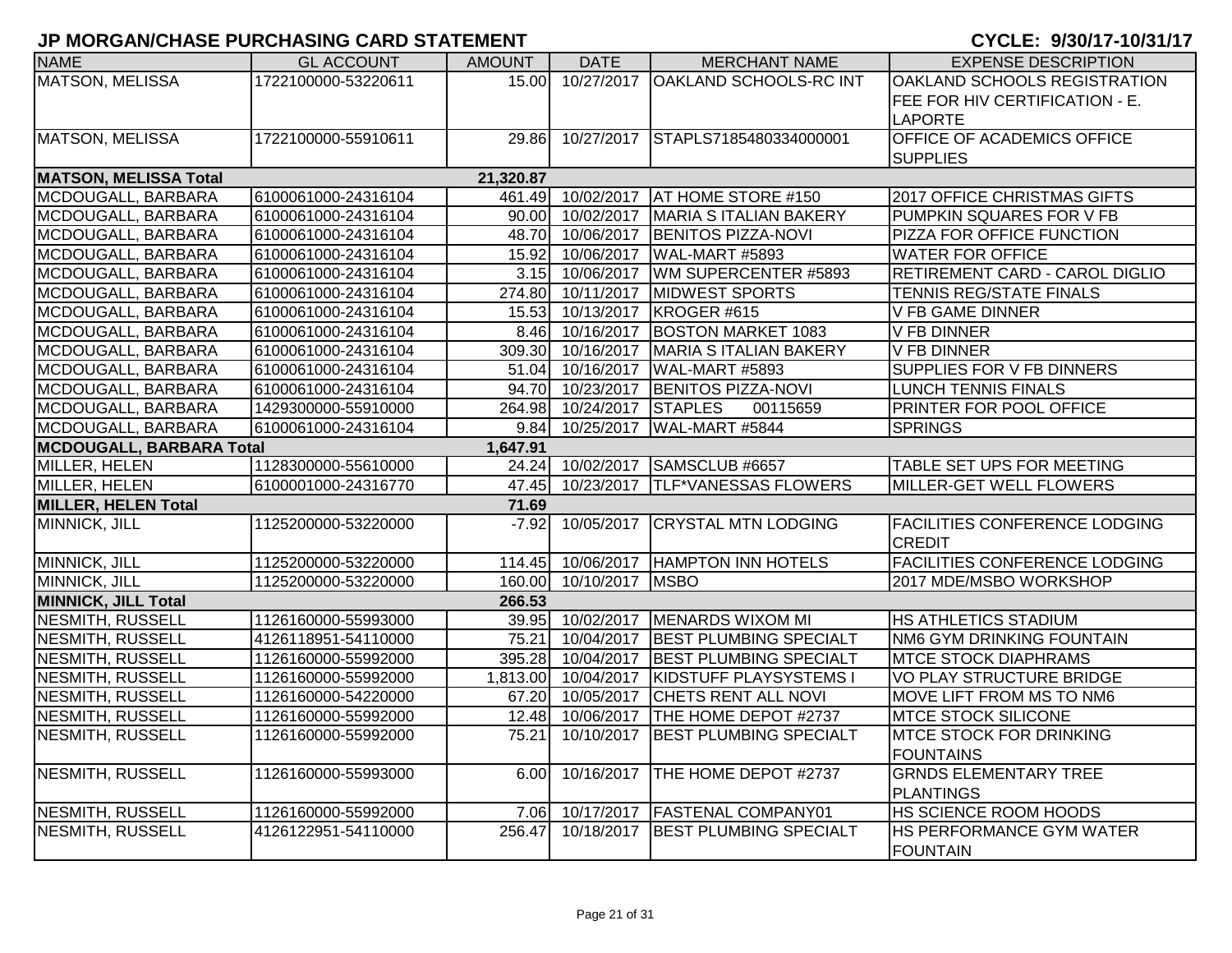| <b>NAME</b>                   | <b>GL ACCOUNT</b>   | <b>AMOUNT</b> | <b>DATE</b>       | <b>MERCHANT NAME</b>                  | <b>EXPENSE DESCRIPTION</b>                      |
|-------------------------------|---------------------|---------------|-------------------|---------------------------------------|-------------------------------------------------|
| NESMITH, RUSSELL              | 1126160000-55990000 | 95.79         | 10/19/2017        | <b>BEST PLUMBING SPECIALT</b>         | <b>MTCE PLUMBING TOOL</b>                       |
|                               |                     |               |                   |                                       | <b>REPLACEMENTS</b>                             |
| NESMITH, RUSSELL              | 1126160000-55992000 |               | 84.63 10/23/2017  | <b>PPG PAINTS 9455</b>                | <b>DISTRICT PARKING LOT LINES PAINT</b>         |
| <b>NESMITH, RUSSELL</b>       | 1126160000-55992000 | 17.41         | 10/23/2017        | THE HOME DEPOT #2737                  | NM5 ART ROOM                                    |
| <b>NESMITH, RUSSELL</b>       | 1126160000-54220000 |               | 67.20 10/26/2017  | <b>CHETS RENT ALL NOVI</b>            | MTCE LIFT MOVE                                  |
| <b>NESMITH, RUSSELL</b>       | 1126160000-55992000 |               | 442.00 10/26/2017 | PENCHURA                              | PV SLIDE SECTION REPLACEMENT                    |
| <b>NESMITH, RUSSELL</b>       | 1126160000-54220000 |               | 67.20 10/30/2017  | CHETS RENT ALL NOVI                   | <b>MTCE LIFT MOVE TO HS</b>                     |
| <b>NESMITH, RUSSELL</b>       | 1126160000-55992000 | 87.20         | 10/31/2017        | BEST PLUMBING SPECIALT                | <b>IMTCE PLUMBING PARTS FOR FAUCETS</b>         |
| <b>NESMITH, RUSSELL Total</b> |                     | 3,609.29      |                   |                                       |                                                 |
| NOWICKI, MATTHEW              | 1126160000-55730000 | 309.88        | 10/12/2017        | 4X4TECHAT4064462427                   | PARTS FOR MTCE TRUCK F250 FRONT<br><b>SEALS</b> |
| NOWICKI, MATTHEW              | 1127170000-55730000 |               | 83.88 10/17/2017  | <b>KIMBALL MIDWEST</b>                | <b>PARTS</b>                                    |
| <b>NOWICKI, MATTHEW Total</b> |                     | 393.76        |                   |                                       |                                                 |
| OCONNOR, GAIL                 | 1335100000-55410000 |               |                   | 15.00 10/03/2017 NAT*GEO LITTLE KIDS  | PERIODICALS - TEACHING SUPPLIES                 |
| OCONNOR, GAIL                 | 1335100000-55410000 |               | 204.00 10/03/2017 | NAT*NATL GEO KIDS                     | PERIODICALS - TEACHING SUPPLIES                 |
| OCONNOR, GAIL                 | 1311800000-55110551 |               |                   | 21.00 10/04/2017 AMAZON MKTPLACE PMTS | <b>TEACHING SUPPLIES</b>                        |
| OCONNOR, GAIL                 | 1335100000-55410000 |               | 237.65 10/04/2017 | <b>NWF*NATIONAL WILDLIFE</b>          | PERIODICALS - TEACHING SUPPLIES                 |
| <b>OCONNOR, GAIL</b>          | 1311800000-55110551 |               | 144.87 10/06/2017 | STAPLS7184382879000001                | <b>TEACHING SUPPLIES</b>                        |
| OCONNOR, GAIL                 | 1311800000-55110551 |               | 108.45 10/20/2017 | <b>DISCOUNT SCHOOL SUPPLY</b>         | <b>TEACHING SUPPLIES</b>                        |
| OCONNOR, GAIL                 | 1311800000-55110551 |               | 31.43 10/20/2017  | <b>TARGET</b><br>00014654             | <b>TEACHING SUPPLIES</b>                        |
| OCONNOR, GAIL                 | 1311800000-55110551 |               | 34.94 10/23/2017  | <b>AMAZON MKTPLACE PMTS</b>           | <b>TEACHING SUPPLIES</b>                        |
| OCONNOR, GAIL                 | 1611851343-55110000 |               | 26.00 10/23/2017  | LAKESHORE LEARNING MAT                | <b>TEACHING SUPPLIES</b>                        |
| OCONNOR, GAIL                 | 1311800000-55110551 |               | 88.29 10/23/2017  | STAPLS7185390550000001                | <b>TEACHING SUPPLIES</b>                        |
| OCONNOR, GAIL                 | 1311800000-55110551 | 88.71         | 10/23/2017        | STAPLS7185392442000001                | <b>TEACHING SUPPLIES</b>                        |
| OCONNOR, GAIL                 | 1311800000-55110551 | 24.34         | 10/23/2017        | STAPLS7185392442000002                | <b>TEACHING SUPPLIES</b>                        |
| OCONNOR, GAIL                 | 1311800000-55110551 | 7.07          | 10/23/2017        | STAPLS7185392442000003                | <b>TEACHING SUPPLIES</b>                        |
| OCONNOR, GAIL                 | 1311800000-55110551 | 147.55        | 10/23/2017        | STAPLS7185392958000002                | <b>TEACHING SUPPLIES</b>                        |
| OCONNOR, GAIL                 | 1311800000-55110551 | 742.00        | 10/25/2017        | <b>VERITIV</b>                        | <b>TEACHING SUPPLIES</b>                        |
| OCONNOR, GAIL                 | 1311800000-55110551 |               | 28.99 10/27/2017  | <b>AMAZON MKTPLACE PMTS</b>           | <b>TEACHING SUPPLIES</b>                        |
| OCONNOR, GAIL                 | 1311800000-55110551 |               | 41.06 10/27/2017  | <b>AMAZON MKTPLACE PMTS</b>           | <b>TEACHING SUPPLIES</b>                        |
| OCONNOR, GAIL                 | 1311800000-55110551 | 7.79          | 10/27/2017        | STAPLS7185392958000001                | <b>TEACHING SUPPLIES</b>                        |
| OCONNOR, GAIL                 | 1311800000-55110551 |               | 9.99 10/30/2017   | <b>AMAZON MKTPLACE PMTS</b>           | <b>TEACHING SUPPLIES</b>                        |
| OCONNOR, GAIL                 | 1611851343-55110000 | 19.99         | 10/30/2017        | <b>AMAZON MKTPLACE PMTS</b>           | <b>TEACHING SUPPLIES</b>                        |
| <b>OCONNOR, GAIL Total</b>    |                     | 2,029.12      |                   |                                       |                                                 |
| <b>OFILI, ALEXANDER</b>       | 1111111000-55110729 | 214.00        | 10/02/2017        | <b>AMAZON MKTPLACE PMTS</b>           | 5 READING STRATEGIES BOOKS                      |
|                               |                     |               |                   |                                       | CALLED "YOUR EVERYTHING GUIDE TO                |
|                               |                     |               |                   |                                       | DEVELOPING SKILLED READERS"                     |
| <b>OFILI, ALEXANDER</b>       | 6100011000-24316275 |               |                   | 24.88 10/16/2017 DD/BR #304009        | <b>COFFEE/DONUTS FOR STAFF</b>                  |
| <b>OFILI, ALEXANDER</b>       | 6100011000-24316275 |               |                   | 5.99 10/16/2017 DD/BR #304009         | <b>COFFEE/DONUTS FOR STAFF</b>                  |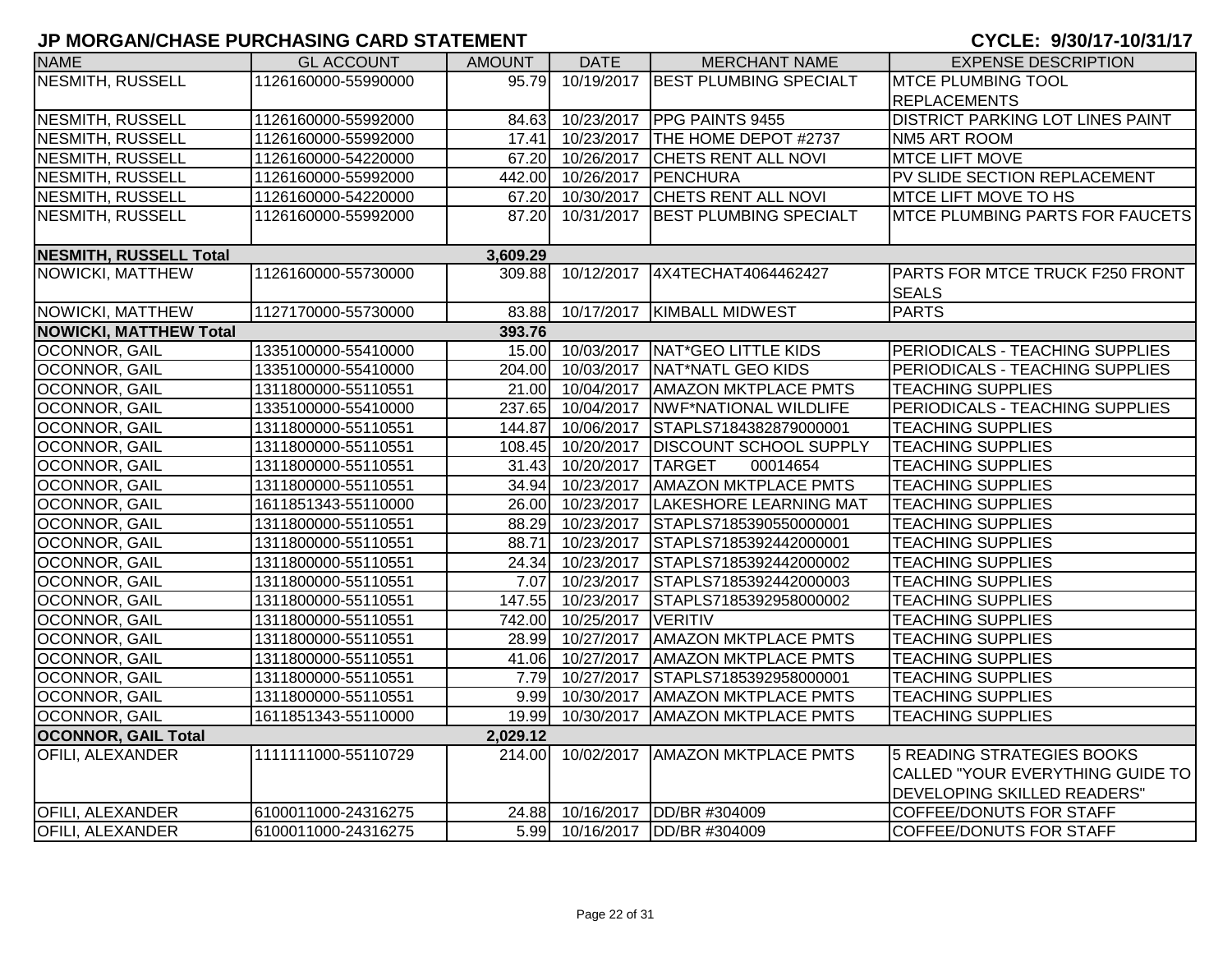| <b>NAME</b>                   | <b>GL ACCOUNT</b>   | <b>AMOUNT</b> | <b>DATE</b>                 | <b>MERCHANT NAME</b>                     | <b>EXPENSE DESCRIPTION</b>            |
|-------------------------------|---------------------|---------------|-----------------------------|------------------------------------------|---------------------------------------|
| OFILI, ALEXANDER              | 1124111000-55910000 | 113.34        | 10/23/2017                  | AMAZON.COM                               | ALICE TRAINING, 5 OF "I'M NOT         |
|                               |                     |               |                             |                                          | SCARED I'M PREPARED" & 5 OF "THE      |
|                               |                     |               |                             |                                          | ANT HILL DISASTER"                    |
| <b>OFILI, ALEXANDER</b>       | 1111111000-55110729 | 26.49         | 10/30/2017                  | AMAZON.COM                               | 1 BOOK "LOOK UP THE LIST" VOCAB       |
|                               |                     |               |                             |                                          | INSTRUCTION                           |
| <b>OFILI, ALEXANDER Total</b> |                     | 384.70        |                             |                                          |                                       |
| PINGEL, CYNTHIA               | 1221600000-55110021 |               | 17.10 10/02/2017            | MULTI-HEALTH SYSTEMS                     | <b>ADIR COMPREHENSIVE ALGORITHMS</b>  |
|                               |                     |               |                             |                                          | <b>FORMS</b>                          |
| PINGEL, CYNTHIA               | 1222600000-55990000 | 26.64         | 10/09/2017                  | PANERA BREAD #600667                     | <b>NEW TEACHER ORIENTATION</b>        |
| PINGEL, CYNTHIA               | 1221600000-55110021 |               | 152.00 10/18/2017           | <b>INCS PEARSON</b>                      | <b>BASC PROTOCOLS</b>                 |
| PINGEL, CYNTHIA               | 1221600000-55110021 | 192.50        | 10/23/2017 WPS              |                                          | BRIEF MANUAL, PARENT AND TEACHER      |
|                               |                     |               |                             |                                          | <b>SCORING SUMMARIES</b>              |
| PINGEL, CYNTHIA Total         |                     | 388.24        |                             |                                          |                                       |
| <b>QUITIQUIT, PAMELA</b>      | 6100012000-24316289 |               | $-2,250.00$ 10/09/2017      | <b>OAKLAND SCHOOLS-RC INT</b>            | <b>CREDIT. OVERCHARGE FOR</b>         |
|                               |                     |               |                             |                                          | CULTURES OF THINKING 10/09/2017       |
| QUITIQUIT, PAMELA             | 6100012000-24316275 | 6.48          | 10/11/2017                  | WALGREENS #4454                          | TITLE ONE PARENT NIGHT                |
| <b>QUITIQUIT, PAMELA</b>      | 6100012000-24316275 | 111.62        | 10/12/2017                  | DOMINO'S 1010                            | PIZZA FOR TITLE ONE PARENT NIGHT      |
| <b>QUITIQUIT, PAMELA</b>      | 6100012000-24316275 | 24.98         | 10/12/2017                  | <b>RITE AID STORE - 4534</b>             | CANDY FOR TITLE ONE PARENT NIGHT      |
| <b>QUITIQUIT, PAMELA</b>      | 1128900000-57910000 | 5.98          |                             | 10/26/2017   KROGER #526                 | <b>WATER FOR STUDENTS-UNABLE TO</b>   |
|                               |                     |               |                             |                                          | <b>DRINK WATER AT SCHOOL DUE TO</b>   |
|                               |                     |               |                             |                                          | <b>WATER MAIN BREAK</b>               |
| QUITIQUIT, PAMELA Total       |                     | $-2,100.94$   |                             |                                          |                                       |
| REICHLEY, CARRIE              | 1111118000-57410000 |               | 120.00 10/02/2017           | NATIONALGEO                              | 2018 NATIONAL GEOGRAPHIC BEE          |
|                               |                     |               |                             |                                          | <b>REGISTRATION</b>                   |
| <b>REICHLEY, CARRIE</b>       | 1124118000-55910000 | $-335.98$     | 10/02/2017                  | STAPLS7183761042001001                   | CREDIT-RETURN GRAY PANELS FOR N.      |
|                               |                     |               |                             |                                          | BISHOP-RM #531                        |
| REICHLEY, CARRIE              | 6100018000-24316220 | 75.00         | 10/04/2017                  | UM MUSEUMS NAT HIST PR                   | <b>DEPOSIT FOR PLANETARIUM</b>        |
| REICHLEY, CARRIE              | 6100018000-24316501 | 389.56        | 10/06/2017                  | HOWELL CONFERENCE AND                    | <b>BIRDS OF PREY ASSEMBLY</b>         |
| REICHLEY, CARRIE              | 1124118000-55910000 | 286.02        | 10/09/2017                  | <b>SSI*SCHOOL SPECIALTY</b>              | <b>OFFICE SUPPLIES FOR NM6</b>        |
| REICHLEY, CARRIE              | 1124118000-55910000 |               | 59.70 10/09/2017            | <b>SSI*SCHOOL SPECIALTY</b>              | <b>OFFICE SUPPLIES FOR NM5</b>        |
| REICHLEY, CARRIE              | 1124118000-55910000 |               | $-67.01$ 10/09/2017         | <b>SSI*SCHOOL SPECIALTY</b>              | <b>RETURNED K-CUP BREWER</b>          |
| REICHLEY, CARRIE              | 1111118000-55110799 | 66.21         | 10/11/2017                  | <b>SSI*SCHOOL SPECIALTY</b>              | <b>OFFICE SUPPLIES NM5</b>            |
| REICHLEY, CARRIE              | 1124118000-55910000 | 169.28        | 10/11/2017                  | STAPLS7184668761000001                   | <b>OFFICE SUPPLIES FOR NM5-HEAVY</b>  |
|                               |                     |               |                             |                                          | <b>DUTY STAPLER/AUTOMATIC STAPLER</b> |
| <b>REICHLEY, CARRIE</b>       | 1124118000-55910000 |               |                             | 415.94 10/12/2017 STAPLS7183761042000001 | PANELS AND STABILIZING FEET FOR N.    |
|                               |                     |               |                             |                                          | BISHOP, ROOM #531                     |
| <b>REICHLEY, CARRIE</b>       | 1124118000-55910000 | $-79.96$      | 10/18/2017                  | STAPLS7183761042002001                   | RETURNED STABELIZING FEET FOR N.      |
|                               |                     |               |                             |                                          | BISHOP, ROOM #531                     |
| <b>REICHLEY, CARRIE</b>       | 6100018000-24316220 | 240.00        | 10/20/2017                  | UM MUSEUMS NAT HIST PR                   | AKCASU/MCDONALD FIELD TRIP TO         |
|                               |                     |               |                             |                                          | PLANETARIUM                           |
| <b>REICHLEY, CARRIE</b>       | 1111118000-55110708 | 70.14         |                             | 10/23/2017 EAI EDUCATION                 | <b>CLASSROOM SUPPLIES-C. KIDON</b>    |
| <b>REICHLEY, CARRIE</b>       | 1111118000-55110708 |               | 1,921.60 10/23/2017 VERITIV |                                          | (2) PALLETS OF COPY PAPER-NM5         |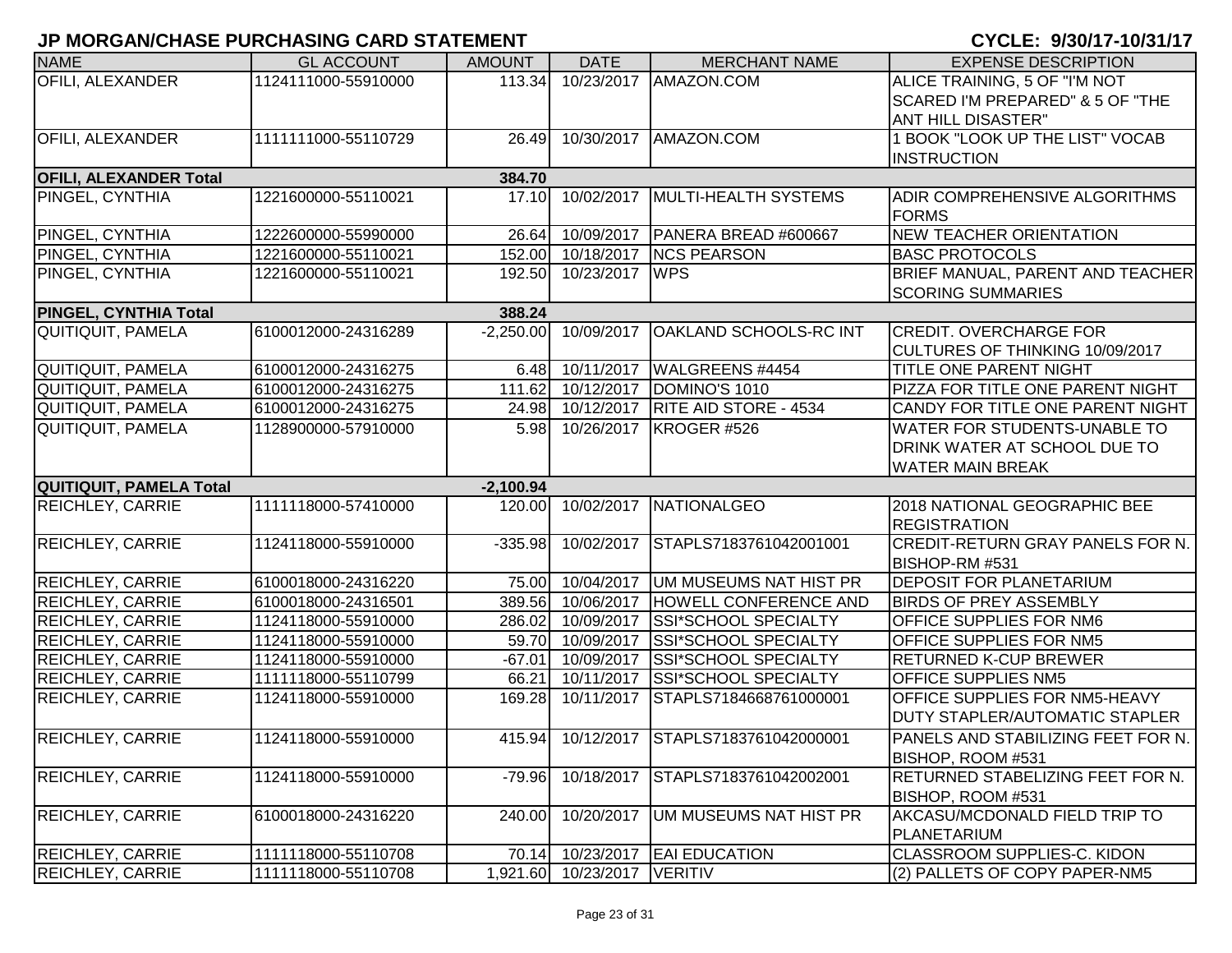| <b>NAME</b>                   | <b>GL ACCOUNT</b>   | <b>AMOUNT</b> | <b>DATE</b>         | <b>MERCHANT NAME</b>              | <b>EXPENSE DESCRIPTION</b>                                                                           |
|-------------------------------|---------------------|---------------|---------------------|-----------------------------------|------------------------------------------------------------------------------------------------------|
| <b>REICHLEY, CARRIE</b>       | 6100018000-24316501 | 111.75        | 10/23/2017          | VERITIV                           | (3) CASES OF SALMON PAPER-PTO                                                                        |
| <b>REICHLEY, CARRIE</b>       | 1111118000-55110708 |               | 1,921.60 10/23/2017 | VERITIV                           | (2) PALLETS OF COPY PAPER - NM6                                                                      |
| <b>REICHLEY, CARRIE</b>       | 6100018000-24316501 |               | 223.50 10/23/2017   | VERITIV                           | (6) CASES OF SALMON PAPER-PTO                                                                        |
| REICHLEY, CARRIE              | 1124118000-55910000 | 335.98        | 10/26/2017          | STAPLS0159838898000001            | GRAY PANELS FOR N. BISHOP, ROOM<br>#531                                                              |
| REICHLEY, CARRIE              | 1124118000-55910000 | 79.96         | 10/26/2017          | STAPLS0159838898000002            | STABILIZING FEET FOR GRAY PANELS-<br>N. BISHOP, ROOM #531                                            |
| <b>REICHLEY, CARRIE</b>       | 1111118000-53220000 | 45.00         | 10/27/2017          | EB RALPH FLETCHER JOY             | OAKLAND SCHOOLS-RALPH FLETCHER-<br>K. CLARK                                                          |
| <b>REICHLEY, CARRIE</b>       | 1111118000-53220000 | 135.00        |                     | 10/27/2017 EB RALPH FLETCHER JOY  | OAKLAND SCHOOLS-RALPH FLETCHER<br>CONFERENCE - K. TROOST, G. FAORO,<br>& K. YUCHUCK                  |
| <b>REICHLEY, CARRIE</b>       | 1111118000-55110708 | 20.59         | 10/31/2017          | <b>SSI*SCHOOL SPECIALTY</b>       | CLASSROOM SUPPLIES-A. ALSPAUGH                                                                       |
| <b>REICHLEY, CARRIE Total</b> |                     | 6,203.88      |                     |                                   |                                                                                                      |
| RODRIGUEZ, SANDRA             | 1111113000-55110708 | 15.00         | 10/02/2017          | <b>OAKLAND SCHOOLS-RC INT</b>     | <b>FBA/BIP BASIC PRINCIPLES - KELSEY</b><br><b>HERMAN</b>                                            |
| RODRIGUEZ, SANDRA             | 1111113000-55110708 | 57.93         | 10/05/2017          | <b>ARK THERAPEUTIC</b>            | <b>RESOURCE ROOM - NANCY WILLIS -</b><br>CHEWABLE PENCIL TOPPERS                                     |
| RODRIGUEZ, SANDRA             | 1111113000-55110708 | 38.55         |                     | 10/05/2017 BOUNCYBANDS            | <b>BOUNCYBANDS FOR STUDENTS</b><br><b>RESOURCE ROOM</b>                                              |
| RODRIGUEZ, SANDRA             | 1111113000-55110708 | 22.00         |                     | 10/05/2017 ETSY.COM - PATCHESPROD | <b>RESOURCE ROOM - STUDENTS -</b><br><b>FIDGET TOYS</b>                                              |
| RODRIGUEZ, SANDRA             | 1111113000-55110708 | 51.86         | 10/05/2017          | <b>THERAPY SHOPPE</b>             | <b>RESOURCE ROOM FOR STUDENTS:</b><br>FIDGET BANDS, SQUEEZE ANIMALS,<br>FICKLE FOAM - TANGEL THERAPY |
| RODRIGUEZ, SANDRA             | 1124113000-53610000 | 120.00        | 10/06/2017          | <b>PRINTNOLOGY INC</b>            | NOVI WOODS: PAWS SIGN FOR<br><b>SCHOOL</b>                                                           |
| RODRIGUEZ, SANDRA             | 1111113000-55110708 | 39.03         | 10/11/2017          | 264941211                         | <b>GUIDED READING ROOM - BINS FOR</b><br><b>BOOKS-</b>                                               |
| RODRIGUEZ, SANDRA             | 6100013000-24316275 | 34.95         | 10/13/2017          | <b>PRINTNOLOGY INC</b>            | <b>T-SHIRTS FOR NEW STAFF</b>                                                                        |
| RODRIGUEZ, SANDRA             | 1124113000-55910000 | 224.27        | 10/16/2017          | SSI*SCHOOL SPECIALTY              | SCHOOL SPECIALTY OFFICE SUPPLIES<br><b>NW</b>                                                        |
| RODRIGUEZ, SANDRA             | 1111113000-55110708 | 192.13        | 10/17/2017          | <b>AMAZON MKTPLACE PMTS</b>       | RESOURCE ROOM -SUPPLIES FOR<br>STUDENTS - ANXIETY - FIDGETING -<br><b>MARTHA THEISEN -</b>           |
| <b>RODRIGUEZ, SANDRA</b>      | 1111113000-55110708 | 66.92         |                     | 10/17/2017 ARK THERAPEUTIC        | <b>RESOURCE ROOM - SENSORY TOYS</b>                                                                  |
| RODRIGUEZ, SANDRA             | 1111113000-55110708 | 31.22         | $\sqrt{10/17/2017}$ | <b>THERAPY SHOPPE</b>             | RESOURCE ROOM STUDENT SENSORY<br>- SOFT & SPIKY SENSORY BOWS -                                       |
| RODRIGUEZ, SANDRA             | 1111113000-55110708 | 5.94          | 10/18/2017          | <b>AMAZON MKTPLACE PMTS</b>       | <b>RESOURCE ROOM - STUDENT ANXIETY</b><br><b>STRESS FOCUS BALL</b>                                   |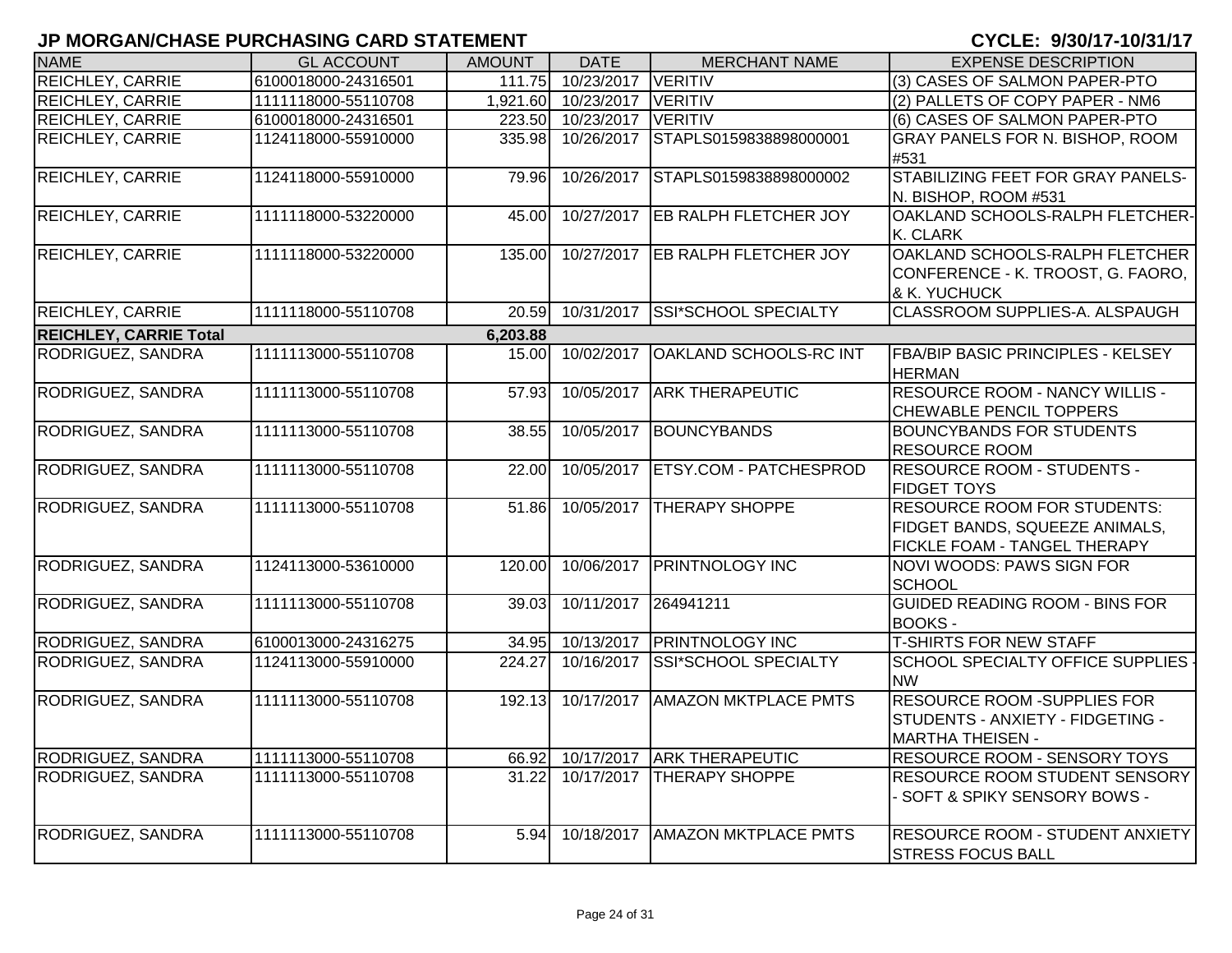| RESOURCE ROOM - FIDGET TOYS -         |
|---------------------------------------|
|                                       |
|                                       |
| TANGLE JR 4 TEXTURED FUZZY PACK 2     |
| AT 13.95 EACH - PART OF THE AMAZON    |
| ORDER TOTALING \$220.03 THIS ITEM     |
| SENT SEPARATE - RESOURCE ROOM         |
|                                       |
| RESOURCE ROOM - 2 FIDGET CUBE         |
|                                       |
| <b>RESOURCE ROOM 3 CHAIRS FOR</b>     |
|                                       |
| 3RD AND 4TH GRADE WORDLY WISE         |
| TEACHER EDITION FOR NW - AND ESL      |
| <b>OFFICE SUPPLIES - COLORED FILE</b> |
|                                       |
|                                       |
|                                       |
|                                       |
|                                       |
| <b>MASTER CLASSES FOR DANCE</b>       |
|                                       |
| FINAL PAYMENT FOR DANCE COMPANY       |
|                                       |
|                                       |
|                                       |
|                                       |
|                                       |
|                                       |
|                                       |
|                                       |
|                                       |
|                                       |
|                                       |
| <b>INTERACT PIE IN THE FACE</b>       |
|                                       |
|                                       |
| VOCAL COMPETITION FEES                |
|                                       |
|                                       |
| COLORED FOLDERS FOR THE CA60          |
|                                       |
|                                       |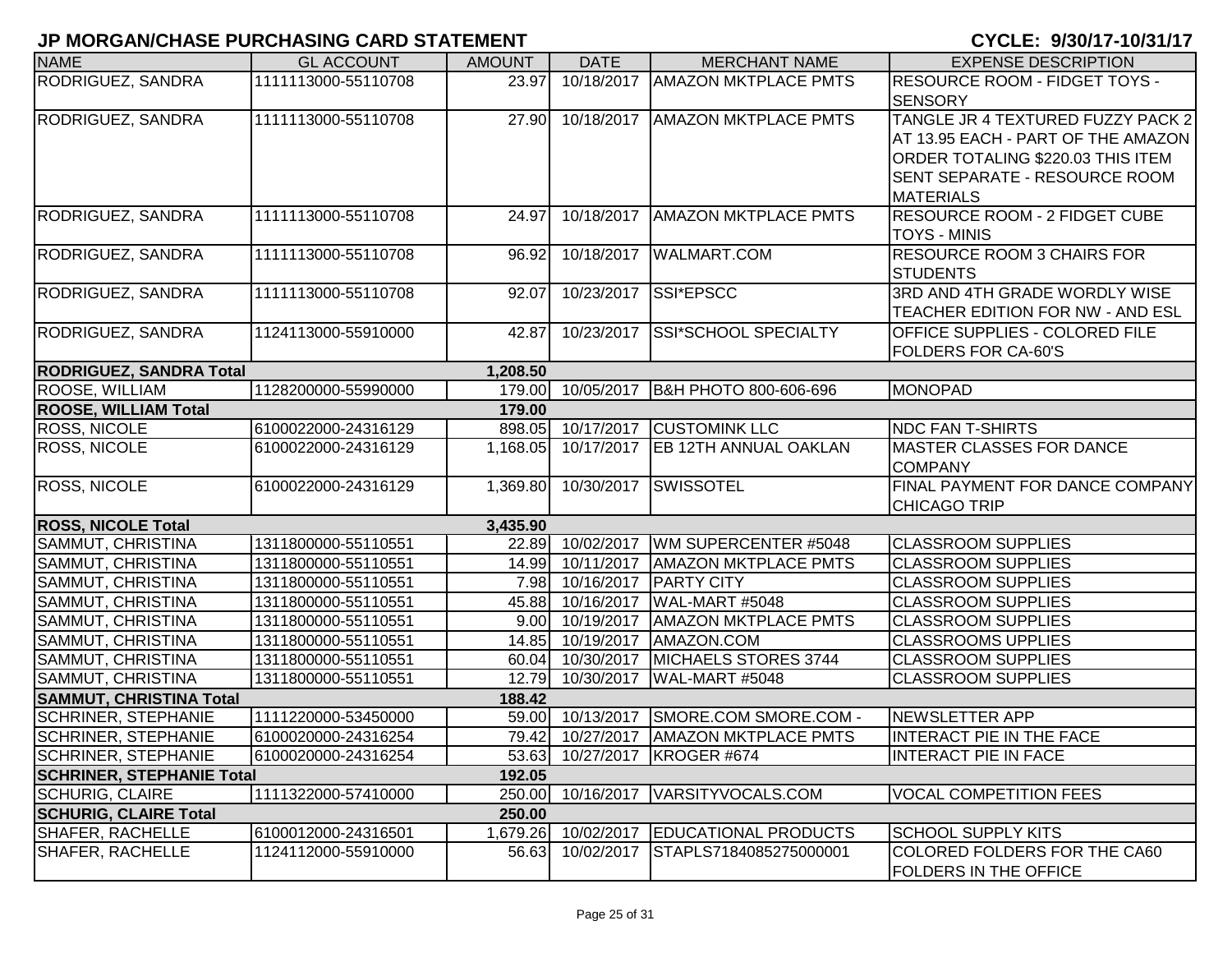| <b>NAME</b>                         | <b>GL ACCOUNT</b>   | <b>AMOUNT</b> | <b>DATE</b>             | <b>MERCHANT NAME</b>                | <b>EXPENSE DESCRIPTION</b>             |  |
|-------------------------------------|---------------------|---------------|-------------------------|-------------------------------------|----------------------------------------|--|
| <b>SHAFER, RACHELLE</b>             | 1111112000-55110708 | 963.20        | 10/02/2017              | <b>VERITIV</b>                      | WHITE COPY PAPER FOR THE               |  |
|                                     |                     |               |                         |                                     | <b>BUILDING</b>                        |  |
| <b>SHAFER, RACHELLE</b>             | 6100012000-24316289 | 32.45         |                         | 10/04/2017   MACIE PUBLISHING COMPA | <b>RECORDERS FOR THE MUSIC</b>         |  |
|                                     |                     |               |                         |                                     | <b>TEACHER</b>                         |  |
| <b>SHAFER, RACHELLE</b>             | 6100012000-24316501 | 20.00         | 10/05/2017              | <b>STATE ANNUAL REPORTS</b>         | <b>LICENSING FOR NON-PROFIT</b>        |  |
|                                     |                     |               |                         |                                     | <b>CORPORATION</b>                     |  |
| <b>SHAFER, RACHELLE</b>             | 6100012000-24316275 | 700.00        | 10/09/2017              | <b>AMERICAN RED CROSS</b>           | <b>RED CROSS HURRICANE RELIEF</b>      |  |
|                                     |                     |               |                         |                                     | <b>FUNDRAISER</b>                      |  |
| <b>SHAFER, RACHELLE</b>             | 6100012000-24316501 | 577.50        | 10/09/2017              | <b>BIG FROG CUSTOM T-S</b>          | OH T-SHIRTS                            |  |
| <b>SHAFER, RACHELLE</b>             | 6100012000-24316289 | 59.76         | 10/12/2017              | AMAZON.COM                          | LUNCH CART FOR AGNES LEE.              |  |
|                                     |                     |               |                         |                                     | <b>CLASSROOM BUDGET</b>                |  |
| <b>SHAFER, RACHELLE</b>             | 6100012000-24316501 | 89.15         | 10/12/2017              | IMAGESTUFF.COM                      | DOG TAGS FOR THE RED RIBBON            |  |
|                                     |                     |               |                         |                                     | <b>WEEK</b>                            |  |
| <b>SHAFER, RACHELLE</b>             | 6100012000-24316289 | 78.98         | 10/16/2017              | <b>AMAZON MKTPLACE PMTS</b>         | CHARGING STATIONS FOR E. DAMON/J.      |  |
|                                     |                     |               |                         |                                     | CAMILLERI. CLASSROOM BUDGET            |  |
|                                     |                     |               |                         |                                     |                                        |  |
| <b>SHAFER, RACHELLE</b>             | 1124112000-55910000 | 67.97         | 10/18/2017              | STAPLS7185160848000001              | OFFICE SUPPLIES-LABELS FOR THE         |  |
|                                     |                     |               |                         |                                     | <b>LABEL MAKER</b>                     |  |
| <b>SHAFER, RACHELLE</b>             | 6100012000-24316271 |               | 27.45 10/19/2017        | <b>BUSCH'S #1205</b>                | RETIREMENT PARTY FOR N LODWICK         |  |
| <b>SHAFER, RACHELLE</b>             | 6100012000-24316289 | 60.89         | 10/23/2017              | <b>AMAZON MKTPLACE PMTS</b>         | ELECTRIC PENCIL SHARPENERS,            |  |
|                                     |                     |               |                         |                                     | <b>MAGGIE WUNDERLICH</b>               |  |
| <b>SHAFER, RACHELLE</b>             | 6100012000-24316271 | 187.53        | 10/23/2017              | JIMMY JOHNS - 396 - E-              | FOOD FOR N. LODWICK'S RETIREMENT       |  |
|                                     |                     |               |                         |                                     | <b>PARTY</b>                           |  |
| <b>SHAFER, RACHELLE</b>             | 6100012000-24316235 | 11.98         | 10/25/2017              | CVS/PHARMACY #08077                 | BOTTLED WATER FOR THE STUDENTS         |  |
| <b>SHAFER, RACHELLE</b>             | 6100012000-24316501 | 187.15        | 10/31/2017              | <b>IMAGESTUFF.COM</b>               | DOG TAGS FOR THE WILDCAT WALK          |  |
| <b>SHAFER, RACHELLE Total</b>       |                     | 4,799.90      |                         |                                     |                                        |  |
| SMITH, CHRISTIN                     | 1311800000-55110551 | 16.00         | 10/09/2017              | <b>DOLLAR TREE</b>                  | <b>PRESCHOOL SUPPLIES</b>              |  |
| SMITH, CHRISTIN                     | 1311800000-55110551 | 66.04         | 10/23/2017              | MICHAELS STORES 2071                | <b>PRESCHOOL SUPPLIES</b>              |  |
| <b>SMITH, CHRISTIN</b>              | 1311800000-55110551 | 49.45         | 10/23/2017              | <b>TARGET</b><br>00008961           | <b>PRESCHOOL SUPPLIES</b>              |  |
| <b>SMITH, CHRISTIN Total</b>        |                     | 131.49        |                         |                                     |                                        |  |
| SOUTHWORTH, ANGELA                  | 1111220712-55110000 |               | 14.88 10/30/2017        | WAL-MART #1754                      | <b>SUPPLIES FOR SUGAR SKULLS</b>       |  |
| SOUTHWORTH, ANGELA                  | 1111220712-55110000 | 38.09         | 10/31/2017              | MEIJER INC #172<br>Q <sub>01</sub>  | <b>SUPPLIES FOR SUGAR SKULLS</b>       |  |
| <b>SOUTHWORTH, ANGELA Total</b>     |                     | 52.97         |                         |                                     |                                        |  |
| SOVEL, SHEILA                       | 6100041000-24316355 | 9.07          | 10/09/2017              | JOANN STORES #1933                  | <b>CLASSROOM SUPPLIES</b>              |  |
| SOVEL, SHEILA                       | 6100041000-24316355 |               | 43.78 10/26/2017 TARGET | 00014654                            | <b>CLASSROOM SUPPLIES</b>              |  |
| <b>SOVEL, SHEILA</b>                | 6100041000-24316355 |               |                         | 27.21 10/27/2017 PARTY CITY         | <b>CLASSROOM SUPPLIES</b>              |  |
| SOVEL, SHEILA                       | 6100041000-24316355 | 19.08         | 10/30/2017              | MICHAELS STORES 3744                | <b>CLASSROOM SUPPLIES</b>              |  |
| <b>SOVEL, SHEILA Total</b><br>99.14 |                     |               |                         |                                     |                                        |  |
| <b>STEEH, ROBERT</b>                | 6100025000-24316301 | 30.91         |                         | 10/06/2017   NOVI COFFEE & TEA      | <b>REFRESHMENTS FOR</b>                |  |
|                                     |                     |               |                         |                                     | <b>SCHOOL/BUSINESS COUNCIL MEETING</b> |  |
| <b>STEEH, ROBERT</b>                | 6100025000-24316301 |               |                         | 67.28 10/06/2017 WAL-MART #5893     | <b>COUNT DAY REFRESHMENTS</b>          |  |
|                                     |                     |               |                         |                                     |                                        |  |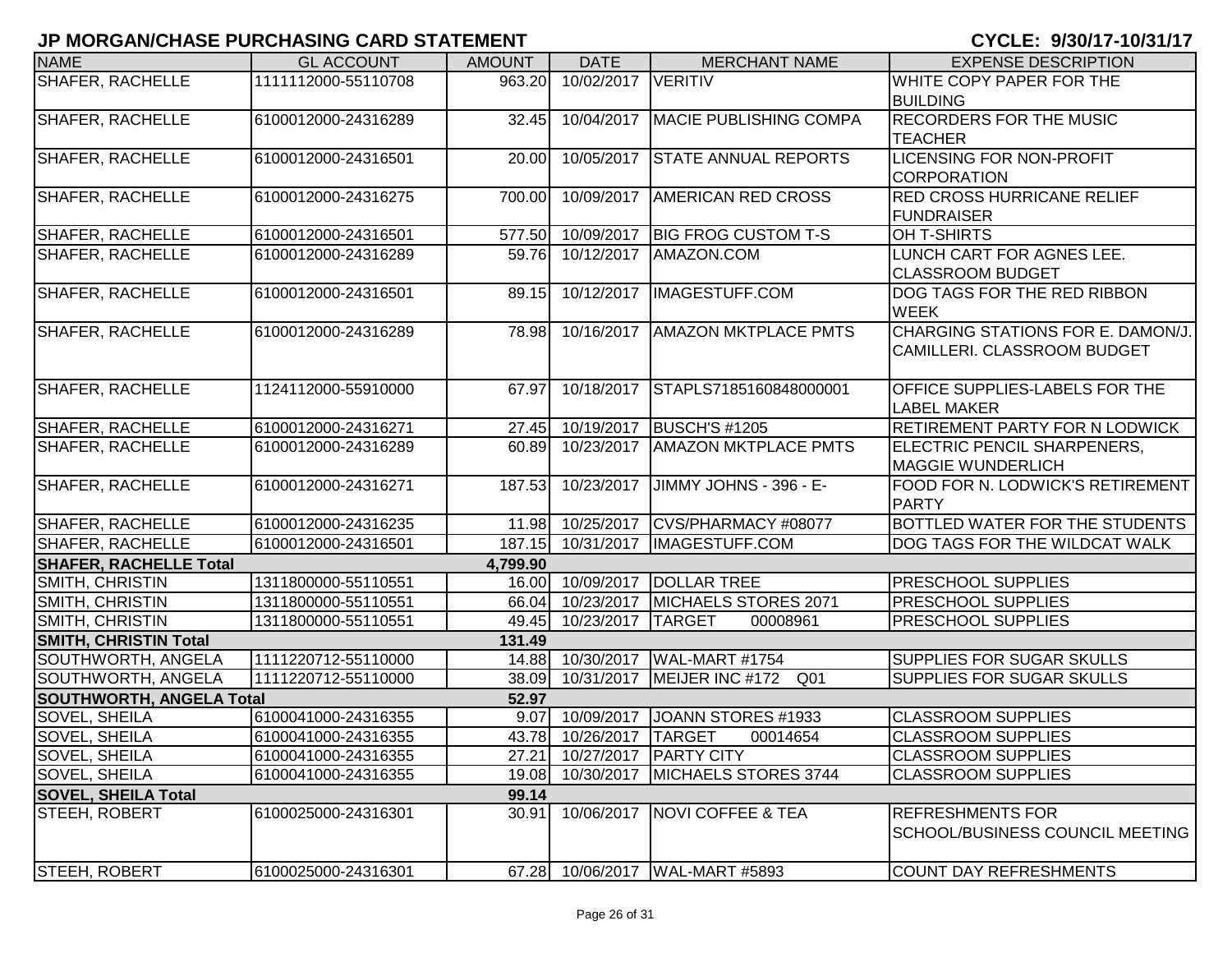| <b>NAME</b>                     | <b>GL ACCOUNT</b>   | <b>AMOUNT</b> | <b>DATE</b>            | <b>MERCHANT NAME</b>                                | <b>EXPENSE DESCRIPTION</b>                                  |
|---------------------------------|---------------------|---------------|------------------------|-----------------------------------------------------|-------------------------------------------------------------|
| <b>STEEH, ROBERT Total</b>      |                     | 98.19         |                        |                                                     |                                                             |
| TURNER, NANCY                   | 1221615000-53220000 | 45.00         | 10/02/2017             | <b>OAKLAND SCHOOLS-RC INT</b>                       | <b>AGGRESSION REPLACEMENT</b>                               |
|                                 |                     |               |                        |                                                     | <b>TRAINING - HANADI FAHS</b>                               |
| TURNER, NANCY                   | 1221922205-53220000 |               | 20.00 10/02/2017       | <b>OAKLAND SCHOOLS-RC INT</b>                       | <b>OCTA</b>                                                 |
| TURNER, NANCY                   | 1222600000-57410000 |               |                        | 80.00 10/04/2017 PAYPAL *MAASE                      | <b>MASSE MEMBERSHIP</b>                                     |
| <b>TURNER, NANCY</b>            | 1221300000-55110000 |               | 18.98 10/09/2017       | <b>ARK THERAPEUTIC</b>                              | CHEWABLE PENCIL TOPPERS                                     |
| <b>TURNER, NANCY</b>            | 1221300000-55110000 |               | 7.60 10/19/2017        | AMAZON.COM                                          | ABILITATIONS EGG OHS HAND GRIPS                             |
| TURNER, NANCY                   | 1221420000-53220000 |               | 15.00 10/19/2017       | <b>OAKLAND SCHOOLS-RC INT</b>                       | <b>QUALITY TEAM EVALUATIONS FOR ASD</b>                     |
|                                 |                     |               |                        |                                                     | - A WEINERT                                                 |
| TURNER, NANCY                   | 4445618000-56420000 |               |                        | 2,401.50 10/19/2017 RIFTON EQUIPMENT                | <b>SMALL SUPINE STANDER</b>                                 |
| TURNER, NANCY                   | 4445618000-56420000 |               | $-2,401.50$ 10/23/2017 | <b>RIFTON EQUIPMENT</b>                             | <b>CANCELLED ORDER FOR SMALL</b>                            |
|                                 |                     |               |                        |                                                     | <b>SUPINE STANDER</b>                                       |
| <b>TURNER, NANCY</b>            | 1212220194-55110000 |               |                        | 46.76 10/23/2017 STAPLS7185396122000001             | TEACHING SUPPLIES FOR KIM                                   |
|                                 |                     |               |                        |                                                     | LAMMERS - WORKING ONE ON ONE                                |
|                                 |                     |               |                        |                                                     | <b>STUDENT</b>                                              |
| TURNER, NANCY                   | 4445618000-56420000 | 1,577.62      | 10/25/2017             | SCR*ALLEGRO                                         | <b>CHANGING TABLE FOR NOVI</b>                              |
|                                 |                     |               |                        |                                                     | <b>MEADOWS</b>                                              |
| TURNER, NANCY                   | 1212215194-53220000 |               | 30.00 10/30/2017       | <b>OAKLAND SCHOOLS-RC INT</b>                       | <b>VI PARAPROFESSIONAL SUPPORTING</b>                       |
|                                 |                     |               |                        |                                                     | <b>STUDENT INDEPENDANCE CONFR</b>                           |
| <b>TURNER, NANCY Total</b>      |                     | 1,840.96      |                        |                                                     |                                                             |
| <b>VALENTINE, CYNTHIA</b>       | 1127100000-53310000 |               |                        | 350.00 10/03/2017   METRO MOTOR COACH TRAN   TENNIS |                                                             |
| <b>VALENTINE, CYNTHIA</b>       | 1127170000-55730000 | 12.81         |                        | 10/04/2017   AMAZON MKTPLACE PMTS                   | <b>SEAT LOCK COVERS</b>                                     |
| <b>VALENTINE, CYNTHIA</b>       | 1127100000-53310000 |               | 350.00 10/04/2017      | METRO MOTOR COACH TRAN                              | <b>TENNIS</b>                                               |
| <b>VALENTINE, CYNTHIA</b>       | 1127170000-55730000 |               |                        | 19.95 10/05/2017   AMAZON MKTPLACE PMTS             | <b>SEAT BELT GUARDS</b>                                     |
| <b>VALENTINE, CYNTHIA</b>       | 1127100000-53310000 |               |                        | 356.25 10/06/2017 METRO MOTOR COACH TRAN            | MS SOCCER                                                   |
| <b>VALENTINE, CYNTHIA</b>       | 1127100000-53310000 |               |                        | 350.00 10/09/2017 METRO MOTOR COACH TRAN            | <b>MS VBALL</b>                                             |
| <b>VALENTINE, CYNTHIA</b>       | 1127100000-53310000 |               |                        | 350.00 10/10/2017 METRO MOTOR COACH TRAN            | <b>XCC</b>                                                  |
| <b>VALENTINE, CYNTHIA</b>       | 1127100000-53310000 |               |                        | 350.00 10/12/2017 METRO MOTOR COACH TRAN            | <b>MS FBALL</b>                                             |
| <b>VALENTINE, CYNTHIA</b>       | 1127100000-53310000 |               |                        | 350.00 10/12/2017 METRO MOTOR COACH TRAN            | <b>MS FBALL</b>                                             |
| <b>VALENTINE, CYNTHIA</b>       | 1127170000-55910000 | 151.87        | 10/13/2017             | <b>GFS STORE #1985</b>                              | PAPER TOWEL, TISSUE                                         |
| VALENTINE, CYNTHIA              | 1127100000-53310000 | 350.00        | 10/16/2017             | METRO MOTOR COACH TRAN                              | <b>MS VBALL</b>                                             |
| VALENTINE, CYNTHIA              | 1127100000-53310000 | 350.00        | 10/16/2017             | METRO MOTOR COACH TRAN                              | <b>MS SOCCER</b>                                            |
| VALENTINE, CYNTHIA              | 1127100000-53310000 |               | 350.00 10/17/2017      | METRO MOTOR COACH TRAN                              | <b>XCC</b>                                                  |
| VALENTINE, CYNTHIA              | 1127100000-53310000 |               | 350.00 10/19/2017      | METRO MOTOR COACH TRAN                              | <b>XCC</b>                                                  |
| <b>VALENTINE, CYNTHIA</b>       | 1127170000-53220000 |               |                        | 12.00 10/20/2017 ELLIS C & W LOT LANSIN             | <b>PARKING</b>                                              |
| <b>VALENTINE, CYNTHIA</b>       | 1127100000-53310000 |               |                        | 350.00 10/20/2017   METRO MOTOR COACH TRAN          | <b>DEBATE</b>                                               |
| <b>VALENTINE, CYNTHIA</b>       | 1127100000-53310000 |               | 350.00 10/20/2017      | METRO MOTOR COACH TRAN                              | SOCCER                                                      |
| <b>VALENTINE, CYNTHIA</b>       | 1127100000-53310000 |               |                        | 380.00 10/20/2017 METRO MOTOR COACH TRAN            | MS SOCCER                                                   |
| <b>VALENTINE, CYNTHIA</b>       | 1127100000-53310000 | 350.00        | 10/24/2017             | METRO MOTOR COACH TRAN                              | <b>DEBATE</b>                                               |
| <b>VALENTINE, CYNTHIA Total</b> |                     | 5,482.88      |                        |                                                     |                                                             |
| VANEIZENGA, JAMES               | 1111322725-55110000 | 98.69         | 10/18/2017             | <b>LUCKS MUSIC LIBRARY IN</b>                       | <b>SET OF PARTS FOR ALLEGRO</b><br><b>GIOCOSO AND WIRED</b> |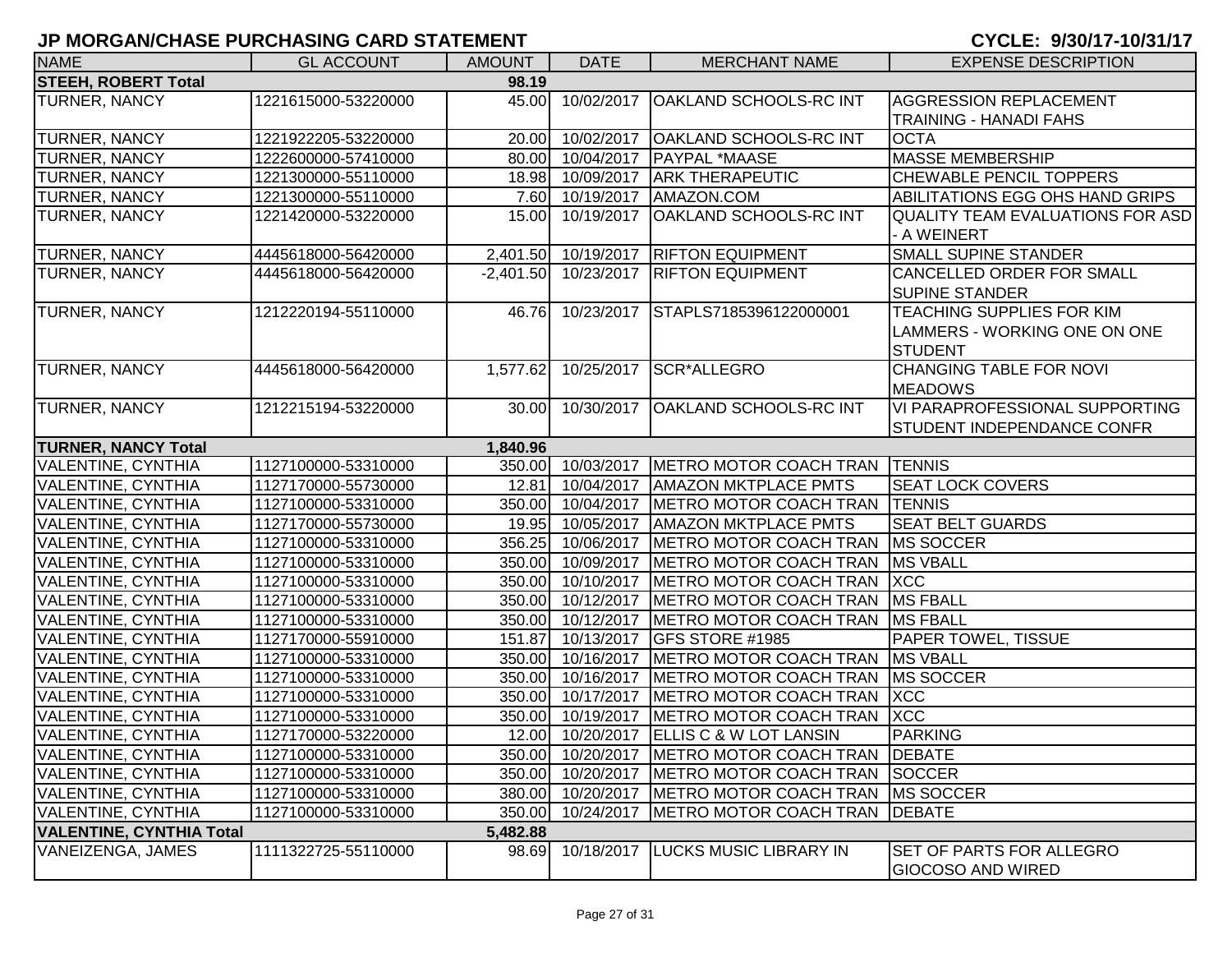| <b>NAME</b>                    | <b>GL ACCOUNT</b>   | <b>AMOUNT</b> | <b>DATE</b>       | <b>MERCHANT NAME</b>               | <b>EXPENSE DESCRIPTION</b>                                                                                       |
|--------------------------------|---------------------|---------------|-------------------|------------------------------------|------------------------------------------------------------------------------------------------------------------|
| <b>VANEIZENGA, JAMES</b>       | 1111322000-55110721 | 64.06         | 10/20/2017        | <b>LUCKS MUSIC LIBRARY IN</b>      | SET OF PARTS FOR A SOLITARY WISH                                                                                 |
| VANEIZENGA, JAMES              | 1111322000-55110721 |               | 109.94 10/30/2017 | <b>LUCKS MUSIC LIBRARY IN</b>      | SET OF PARTS FOR ENGLISH FOLK<br>SONG SUITE, ROMANTIC PIECES FOR<br>BASS QUARTET, AND FOUR BASS<br><b>SONATA</b> |
| <b>VANEIZENGA, JAMES Total</b> |                     | 272.69        |                   |                                    |                                                                                                                  |
| <b>VUICHARD, TATIANA</b>       | 1331100000-53220000 |               | 694.00 10/02/2017 | <b>MACAE</b>                       | 2017 MACAE FALL CONFERENCE<br><b>REGISTRATION FEE SAVELA AND</b><br><b>MUETING</b>                               |
| <b>VUICHARD, TATIANA</b>       | 1335100000-55990553 |               | 275.15 10/02/2017 | <b>OTC BRANDS, INC.</b>            | <b>NOVI LIGHT UP THE NIGHT</b><br><b>COMMUNITY EVENT ARTS &amp; CRAFT</b><br><b>ACTIVITY HOLIDAY CRAFT</b>       |
| <b>VUICHARD, TATIANA</b>       | 1335100000-55990553 |               |                   | 175.78 10/06/2017 OTC BRANDS, INC. | <b>NOVI LIGHT UP THE NIGHT</b><br>COMMUNITY EVENT ARTS & CRAFT<br><b>ACTIVITY HOLIDAY CRAFT</b>                  |
| <b>VUICHARD, TATIANA</b>       | 1331100000-55990000 | 73.60         | 10/09/2017        | <b>AMAZON MKTPLACE PMTS</b>        | <b>FILE CABINET DIVIDERS</b>                                                                                     |
| <b>VUICHARD, TATIANA</b>       | 2331100000-54910000 |               | 40.00 10/09/2017  | <b>SAFEWAY SHREDDING</b>           | OFFICE SHREDDING SERVICE                                                                                         |
| <b>VUICHARD, TATIANA</b>       | 1331100000-55990000 | 561.84        | 10/09/2017        | STAPLS7184581750000001             | SHELVING UNITS FOR STORAGE<br><b>CLOSETS</b>                                                                     |
| <b>VUICHARD, TATIANA</b>       | 1111132000-55110000 | 108.52        | 10/12/2017        | NASCO FORT ATKINSON                | ST. MATTHEWS PHYSICAL EDUCATION<br><b>EQUIPMENT</b>                                                              |
| <b>VUICHARD, TATIANA</b>       | 1331100000-55990000 | $-103.96$     | 10/16/2017        | <b>OTC BRANDS INC.</b>             | <b>REFUND FOR HOLIDAY CRAFT</b><br>(ORIENTAL TRADING COMPANY)                                                    |
| <b>VUICHARD, TATIANA</b>       | 1513200331-55990000 | 379.99        | 10/16/2017        | STAPLS7184581750000002             | OFFICE CREDENZA FOR CONFERENCE<br><b>ROOM IN MAIN OFFICE</b>                                                     |
| <b>VUICHARD, TATIANA</b>       | 1331100000-53220000 | 56.64         | 10/18/2017        | AMWAY GRAND PLZ HTL F              | <b>MEALS - MACAE CONFERENCE -</b><br>MUETING, SAVELA, VUICHARD                                                   |
| <b>VUICHARD, TATIANA</b>       | 1331100000-53220000 | 319.70        | 10/19/2017        | <b>AMWAY GRAND PLAZA HOTE</b>      | <b>MACAE CONFERENCE ROOM</b><br><b>ACCOMMODATIONS - SAVELA</b>                                                   |
| <b>VUICHARD, TATIANA</b>       | 1331100000-53220000 | 319.70        | 10/19/2017        | <b>AMWAY GRAND PLAZA HOTE</b>      | MACAE CONFERENCE ROOM<br><b>ACCOMMODATIONS - MUETING</b>                                                         |
| <b>VUICHARD, TATIANA</b>       | 1331100000-53220000 | 319.70        | 10/19/2017        | <b>AMWAY GRAND PLAZA HOTE</b>      | MACAE CONFERENCE ROOM<br><b>ACCOMMODATIONS - VUICHARD</b>                                                        |
| <b>VUICHARD, TATIANA</b>       | 1331100000-55990000 | 62.90         | 10/27/2017        | SAMSCLUB #6657                     | <b>HALLOWEEN TREATS FOR</b><br><b>PRESCHOOL</b>                                                                  |
| <b>VUICHARD, TATIANA</b>       | 6100000000-24316770 |               | 68.79 10/31/2017  | <b>SPARR'S GREENHOUSE</b>          | <b>COMMUNITY EDUCATION STAFF</b><br><b>DEATH IN FAMILY FLORAL</b><br>ARRANGEMENT                                 |
| <b>VUICHARD, TATIANA Total</b> |                     | 3,352.35      |                   |                                    |                                                                                                                  |
| <b>WARECK, MICHELE</b>         | 1111322000-55110799 | 101.90        | 10/02/2017        | THE RIEGLE PRESS                   | <b>SCHOOL CALENDARS FOR SPECIAL</b><br><b>SERVICE DEPARTMENT</b>                                                 |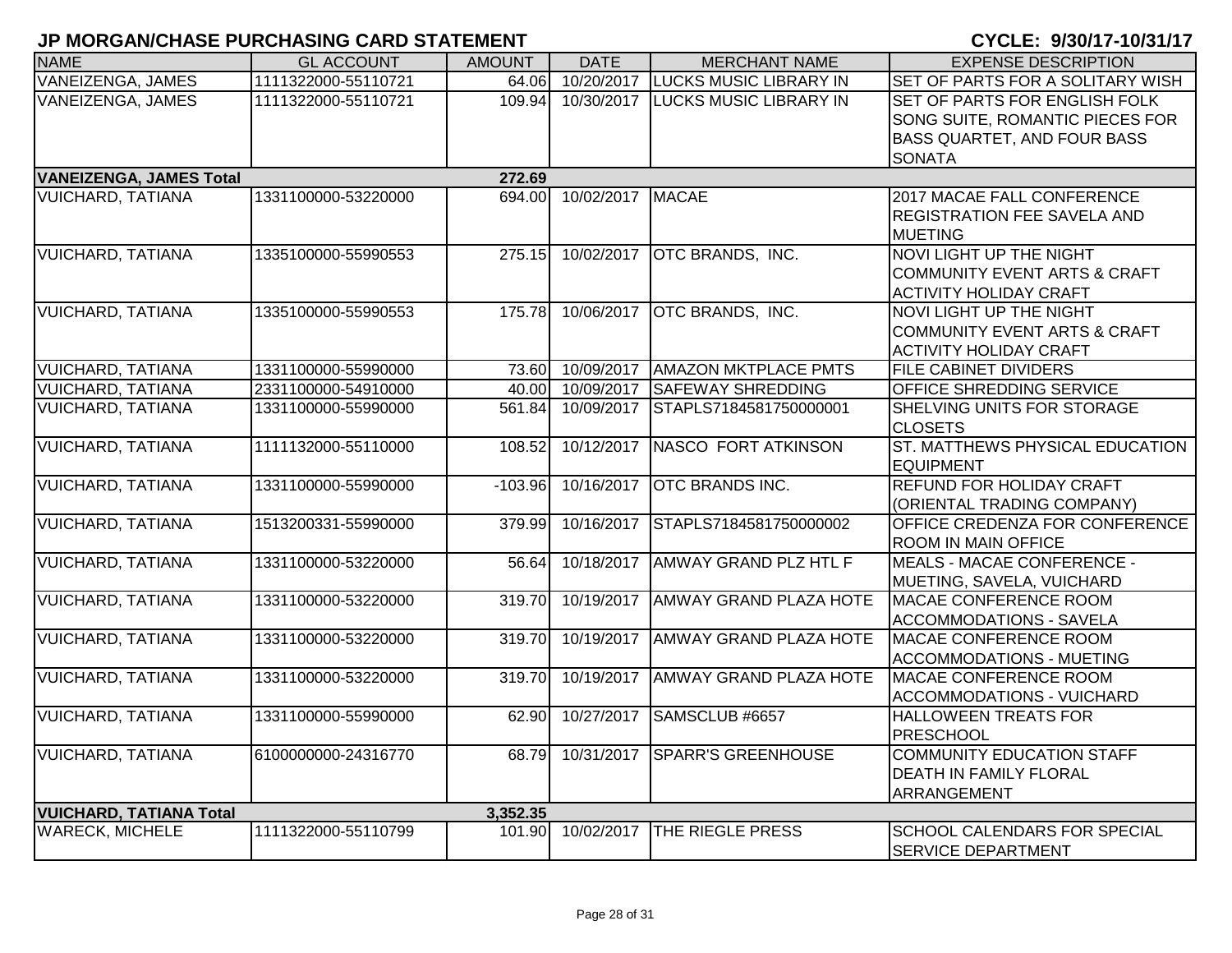| <b>NAME</b>            | <b>GL ACCOUNT</b>   | <b>AMOUNT</b> | <b>DATE</b>       | <b>MERCHANT NAME</b>                          | <b>EXPENSE DESCRIPTION</b>             |
|------------------------|---------------------|---------------|-------------------|-----------------------------------------------|----------------------------------------|
| <b>WARECK, MICHELE</b> | 6100022000-24316122 | 502.60        |                   | 10/03/2017 CUSTOMINK LLC                      | NOVI HIGH SCHOOL CHORAL GROUP T-       |
|                        |                     |               |                   |                                               | <b>SHIRTS</b>                          |
| <b>WARECK, MICHELE</b> | 6100022000-24316190 | 520.00        | 10/03/2017        | GREAT LAKES MOTORCOACH BUS FEES FOR HOSA TRIP |                                        |
| <b>WARECK, MICHELE</b> | 6100022000-24316190 | 520.00        | 10/03/2017        | GREAT LAKES MOTORCOACH BUS FEES FOR HOSA TRIP |                                        |
| <b>WARECK, MICHELE</b> | 6100022000-24316123 |               | 24.78 10/03/2017  | <b>OFFICE DEPOT #2642</b>                     | SUPPLIES FOR SPECIAL SERVICES          |
| <b>WARECK, MICHELE</b> | 1122122349-53220000 |               | 106.92 10/04/2017 | <b>SOARING EAGLE HOTEL</b>                    | <b>CFE CONFERENCE FEES</b>             |
| <b>WARECK, MICHELE</b> | 1122122349-53220000 | 106.92        | 10/04/2017        | <b>SOARING EAGLE HOTEL</b>                    | <b>CFE CONFERENCE FEES</b>             |
| <b>WARECK, MICHELE</b> | 1122122349-53220000 | 442.00        | 10/04/2017        | SQU*SQ *MICHIGAN MARKE                        | <b>MICHIGAN MARKETING EDUCATORS</b>    |
|                        |                     |               |                   |                                               | <b>CONFERENCE FEE</b>                  |
| <b>WARECK, MICHELE</b> | 6100022000-24316186 |               | 270.80 10/05/2017 | KROGER #675                                   | <b>HOMECOMING HOST GIFT CARDS</b>      |
| <b>WARECK, MICHELE</b> | 6100022000-24316186 | 750.00        | 10/05/2017 TARGET | 00008961                                      | STUDENT COUNCIL THANK YOU GIFT         |
|                        |                     |               |                   |                                               | <b>CARDS</b>                           |
| <b>WARECK, MICHELE</b> | 1111322735-55110000 | 40.32         | 10/05/2017        | WM SUPERCENTER #2700                          | <b>STUDENT MEETING</b>                 |
| <b>WARECK, MICHELE</b> | 1111322000-53220000 |               | 100.00 10/06/2017 | <b>IBPA</b>                                   | <b>CONFERENCE DUES</b>                 |
| <b>WARECK, MICHELE</b> | 1111322000-55110707 |               | 251.76 10/06/2017 | OFFICEMAX/OFFICEDEPOT6                        | <b>COMPUTER TONER</b>                  |
| <b>WARECK, MICHELE</b> | 6100022000-24316175 |               | 60.00 10/06/2017  | <b>SAFEWAY SHREDDING</b>                      | <b>HIGH SCHOOL SHREDDING</b>           |
| <b>WARECK, MICHELE</b> | 1111322000-55210799 |               | 862.70 10/10/2017 | <b>AMAZON MKTPLACE PMTS</b>                   | <b>TEXTBOOKS</b>                       |
| <b>WARECK, MICHELE</b> | 6100022000-24316186 | 1,584.00      | 10/11/2017        | <b>FRESH PRINTS</b>                           | <b>CLASS SHIRTS FOR CLASSES' 2019</b>  |
|                        |                     |               |                   |                                               | <b>AND 2021</b>                        |
| <b>WARECK, MICHELE</b> | 6100022000-24316186 | 1,300.00      | 10/11/2017        | <b>FRESH PRINTS</b>                           | CLASS OF 2020 T-SHIRTS                 |
| <b>WARECK, MICHELE</b> | 1111322735-55110000 | 45.00         | 10/11/2017        | <b>GREAT LAKES AWARDS</b>                     | STUDENT AWARD PLAQUES FOR WALL         |
|                        |                     |               |                   |                                               | OF FAME                                |
| <b>WARECK, MICHELE</b> | 1111322000-55210799 | 159.80        | 10/11/2017        | INT*IN *SUPERIOR TEXT,                        | <b>NEW TEXTBOOKS</b>                   |
| <b>WARECK, MICHELE</b> | 1111322735-55990000 | 136.00        | 10/11/2017        | <b>JH CORPORATION</b>                         | <b>STATE OF MICHIGAN FLAGS FOR</b>     |
|                        |                     |               |                   |                                               | <b>SCHOOL FLAGPOLES</b>                |
| <b>WARECK, MICHELE</b> | 6100022000-24316176 | 154.30        | 10/11/2017        | <b>WASTE MGMT WM EZPAY</b>                    | <b>NOVI HIGH SCHOOL RECYCLING FEES</b> |
| <b>WARECK, MICHELE</b> | 6100022000-24316174 | 75.30         | 10/12/2017        | COTTAGE INN PIZZA - NO                        | LUNCH FOR SPECIAL NEEDS                |
|                        |                     |               |                   |                                               | STUDENTS FOR PSAT/PLAN TESTING         |
| <b>WARECK, MICHELE</b> | 1111322712-55110000 |               | 408.30 10/13/2017 | AMAZON.COM                                    | <b>FRENCH CLASSROOM SUPPLIES</b>       |
| <b>WARECK, MICHELE</b> | 1711322000-55210614 |               | 512.14 10/16/2017 | INT*IN *SUPERIOR TEXT,                        | ADDITIONAL IB TEXTBOOKS                |
| <b>WARECK, MICHELE</b> | 6100022000-24316170 |               |                   | 1,920.00 10/18/2017 PAYPAL *UNIVERSITYM       | MODEL UN CONFERENCE FEES               |
| <b>WARECK, MICHELE</b> | 6100022000-24316170 |               |                   | 50.00 10/18/2017 PAYPAL *UNIVERSITYM          | MODEL UN COMPETITION FEES              |
| <b>WARECK, MICHELE</b> | 6100022000-24316175 | 1,299.94      |                   | 10/19/2017  INT*IN *ACOM MARKETING            | ADDITIONAL SECURITY RADIOS             |
| <b>WARECK, MICHELE</b> | 1111322000-53220000 | 99.00         |                   | 10/20/2017 AUTHENTIC EDUCATION                | CONFERENCE FEE FOR STAFF               |
|                        |                     |               |                   |                                               | <b>MEMBER</b>                          |
| <b>WARECK, MICHELE</b> | 6100022000-24316123 | 14.45         | 10/20/2017        | WM SUPERCENTER #2700                          | SUPPLIES FOR COFFEE HOUSE CRAFT        |
|                        |                     |               |                   |                                               | <b>FAIR</b>                            |
| <b>WARECK, MICHELE</b> | 6100022000-24316148 | 230.35        | 10/23/2017        | <b>IMAGE MARKET</b>                           | <b>FRENCH CLUB T-SHIRTS</b>            |
| <b>WARECK, MICHELE</b> | 6100022000-24316108 | 116.61        | 10/23/2017        | SAMS CLUB #6657                               | PARENT/TEACHER CONFERENCE              |
|                        |                     |               |                   |                                               | <b>SNACKS</b>                          |
| <b>WARECK, MICHELE</b> | 1111322000-55110708 |               |                   | 18.74 10/23/2017   WAL-MART #2700             | <b>ESL CLASSROOM SUPPLIES</b>          |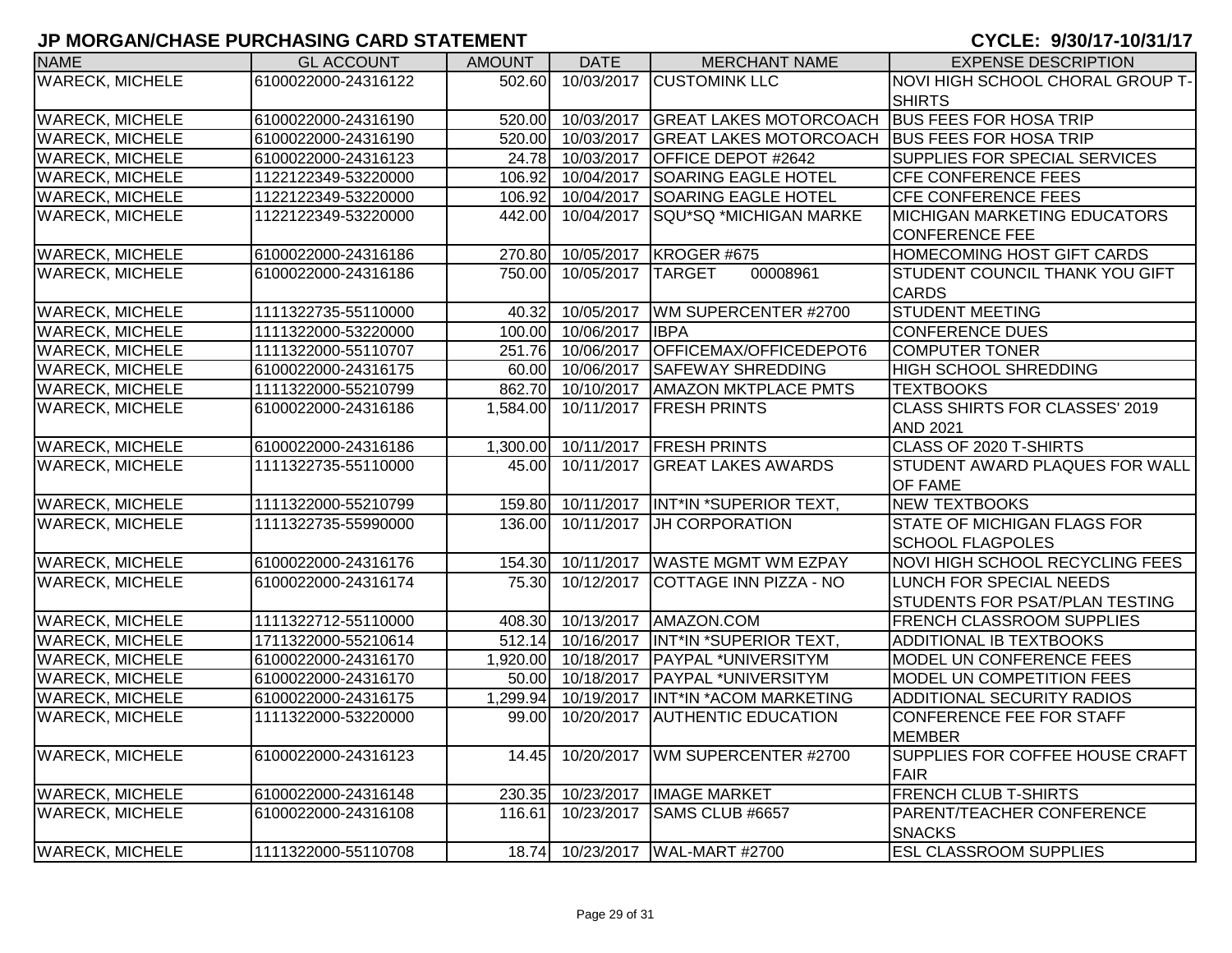| <b>NAME</b>                  | <b>GL ACCOUNT</b>   | <b>AMOUNT</b> | <b>DATE</b>                 | <b>MERCHANT NAME</b>                  | <b>EXPENSE DESCRIPTION</b>            |
|------------------------------|---------------------|---------------|-----------------------------|---------------------------------------|---------------------------------------|
| <b>WARECK, MICHELE</b>       | 1111322000-55110708 | 96.14         | 10/24/2017                  | OFFICEMAX/OFFICEDEPOT6                | ADDITIONAL ESL CLASSROOM              |
|                              |                     |               |                             |                                       | <b>SUPPLIES</b>                       |
| <b>WARECK, MICHELE</b>       | 6100022000-24316108 |               |                             | 47.94 10/26/2017 TIM HORTON'S #9361   | <b>STAFF BREAKFAST TREAT</b>          |
| <b>WARECK, MICHELE</b>       | 6100022000-24316186 |               | 180.00 10/27/2017           | <b>FRESH PRINTS</b>                   | <b>STUDENT COUNCIL T-SHIRTS</b>       |
| <b>WARECK, MICHELE</b>       | 1122222000-55990000 |               | 396.00 10/27/2017           | NOODLETOOLS, INC.                     | <b>MEDIA CENTER RENEWAL</b>           |
|                              |                     |               |                             |                                       | <b>SUBSCRIPTION</b>                   |
| <b>WARECK, MICHELE</b>       | 1112722349-55110716 |               | 57.33 10/27/2017            | <b>USCUTTER INC</b>                   | DRAFTING CLASSROOM SUPPLIES           |
| <b>WARECK, MICHELE</b>       | 1112722354-55110716 |               | 103.35 10/30/2017           | <b>ONE STOP</b>                       | <b>CAD CLASSROOM SUPPLIES</b>         |
| <b>WARECK, MICHELE</b>       | 1111322730-55110000 |               | 467.84 10/30/2017           | <b>TFS*FISHER SCI ATL</b>             | <b>SCIENCE CLASSROOM SUPPLIES</b>     |
| <b>WARECK, MICHELE</b>       | 1111322000-55110726 | 1,921.60      | 10/30/2017                  | <b>VERITIV</b>                        | COPY PAPER FOR HIGH SCHOOL            |
|                              |                     |               |                             |                                       | <b>COPIERS</b>                        |
| <b>WARECK, MICHELE</b>       | 1112722354-55110716 |               |                             | 76.84 10/30/2017   WENSCO SIGN SUPPLY | <b>CAD CLASSROOM SUPPLIES</b>         |
| <b>WARECK, MICHELE</b>       | 1111322000-55110716 | 199.57        | 10/31/2017                  | <b>PRODUCTION TOOL SUPPLY</b>         | <b>DRAFTING CLASSROOM SUPPLIES</b>    |
| <b>WARECK, MICHELE Total</b> |                     | 16,331.24     |                             |                                       |                                       |
| <b>WEBBER, RONALD</b>        | 1722100000-53220611 | 17.00         | 10/19/2017   MARRIOTT       |                                       | PARKING FOR MACAE FALL                |
|                              |                     |               |                             |                                       | <b>CONFERENCE</b>                     |
| <b>WEBBER, RONALD</b>        | 1722100000-57910611 |               |                             | 4.99 10/20/2017 GOPRO PLUS            | <b>GO PRO PLUS SUBSCRIPTION</b>       |
| <b>WEBBER, RONALD</b>        | 1722100000-57910611 |               | 32.19 10/31/2017            | 00014654<br><b>TARGET</b>             | <b>SNACK PURCHASE FOR STUDENT</b>     |
|                              |                     |               |                             |                                       | YOUTH DIALOGUE MEETING                |
| <b>WEBBER, RONALD Total</b>  |                     | 54.18         |                             |                                       |                                       |
| <b>WESNER, KIMBERLY</b>      | 1122220000-55310000 | 35.97         | 10/02/2017                  | AMAZON.COM                            | SERIES BOOKS FOR THE MEDIA            |
|                              |                     |               |                             |                                       | <b>CENTER</b>                         |
| <b>WESNER, KIMBERLY</b>      | 1122220000-57410000 |               | 99.00 10/04/2017            | <b>AMAZONPRIME MEMBERSHIP</b>         | <b>AMAZON PRIME MEMBERSHIP</b>        |
| <b>WESNER, KIMBERLY</b>      | 1122220000-57410000 |               | 10.99 10/04/2017            | <b>AMAZONPRIME MEMBERSHIP</b>         | <b>AMAZON PRIME MEMBERSHIP</b>        |
| <b>WESNER, KIMBERLY</b>      | 1122220000-57410000 |               | $-10.99$ 10/04/2017         | <b>AMAZONPRIME MEMBERSHIP</b>         | <b>AMAZON PRIME CREDIT???</b>         |
| <b>WESNER, KIMBERLY</b>      | 1122220000-55310000 | 31.22         | 10/09/2017                  | AMAZON.COM                            | <b>BOOKS FOR MEDIA CENTER</b>         |
| <b>WESNER, KIMBERLY</b>      | 1122220000-55310000 | 43.00         | 10/09/2017                  | <b>TAYLOR &amp; FRANCIS</b>           | KAPPA DELTA PI RECORD MAGAZINE        |
|                              |                     |               |                             |                                       | FOR COMB                              |
| <b>WESNER, KIMBERLY</b>      | 1122220000-55990000 |               | 24.97 10/10/2017            | AMAZON.COM                            | LOCK FOR CHROME BOOK CART             |
| <b>WESNER, KIMBERLY</b>      | 1122220000-55310000 |               | 25.86 10/16/2017            | <b>AMAZON MKTPLACE PMTS</b>           | <b>BOOKS FOR MEDIA CENTER</b>         |
| <b>WESNER, KIMBERLY</b>      | 1122220000-55310000 | 350.43        | 10/19/2017                  | <b>FOLLETT SCHOOL SOLUTIO</b>         | <b>BOOKS FOR 7TH GRADE NONFICTION</b> |
|                              |                     |               |                             |                                       | <b>BOOK TALKS</b>                     |
| <b>WESNER, KIMBERLY</b>      | 1122220000-55990000 | 20.98         |                             | 10/25/2017   AMAZON.COM               | CHALKBOARD PAINT FOR TABLES ART       |
|                              |                     |               |                             |                                       | <b>CLUB ARE DESIGNING FOR MEDIA</b>   |
|                              |                     |               |                             |                                       | <b>CENTER</b>                         |
| <b>WESNER, KIMBERLY</b>      | 1122220000-55990000 |               | 602.89 10/25/2017 DEMCO INC |                                       | SUPPLIES FOR THE MEDIA CENTER         |
| <b>WESNER, KIMBERLY</b>      | 1122220000-55990000 |               | 7.99 10/27/2017             | <b>AMAZON MKTPLACE PMTS</b>           | ADAPTER FOR CHROMEBOOKS               |
| <b>WESNER, KIMBERLY</b>      | 1122220000-55310000 |               | 65.38 10/30/2017            | <b>AMAZON MKTPLACE PMTS</b>           | VARIOUS BOOKS FOR MEDIA CENTER        |
| <b>WESNER, KIMBERLY</b>      | 1122220000-55310000 | 44.99         | 10/30/2017                  | AMAZON.COM                            | NONFICTION GRAPHIC NOVELS FOR         |
|                              |                     |               |                             |                                       | THE MEDIA CENTER                      |
| <b>WESNER, KIMBERLY</b>      | 1122220000-55310000 | 25.99         | 10/31/2017                  | <b>VIZ MEDIA</b>                      | SHONEN JUMP MAGAZINE-TO BE            |
|                              |                     |               |                             |                                       | <b>REFUNDED, NOT WHAT EXPECTED</b>    |